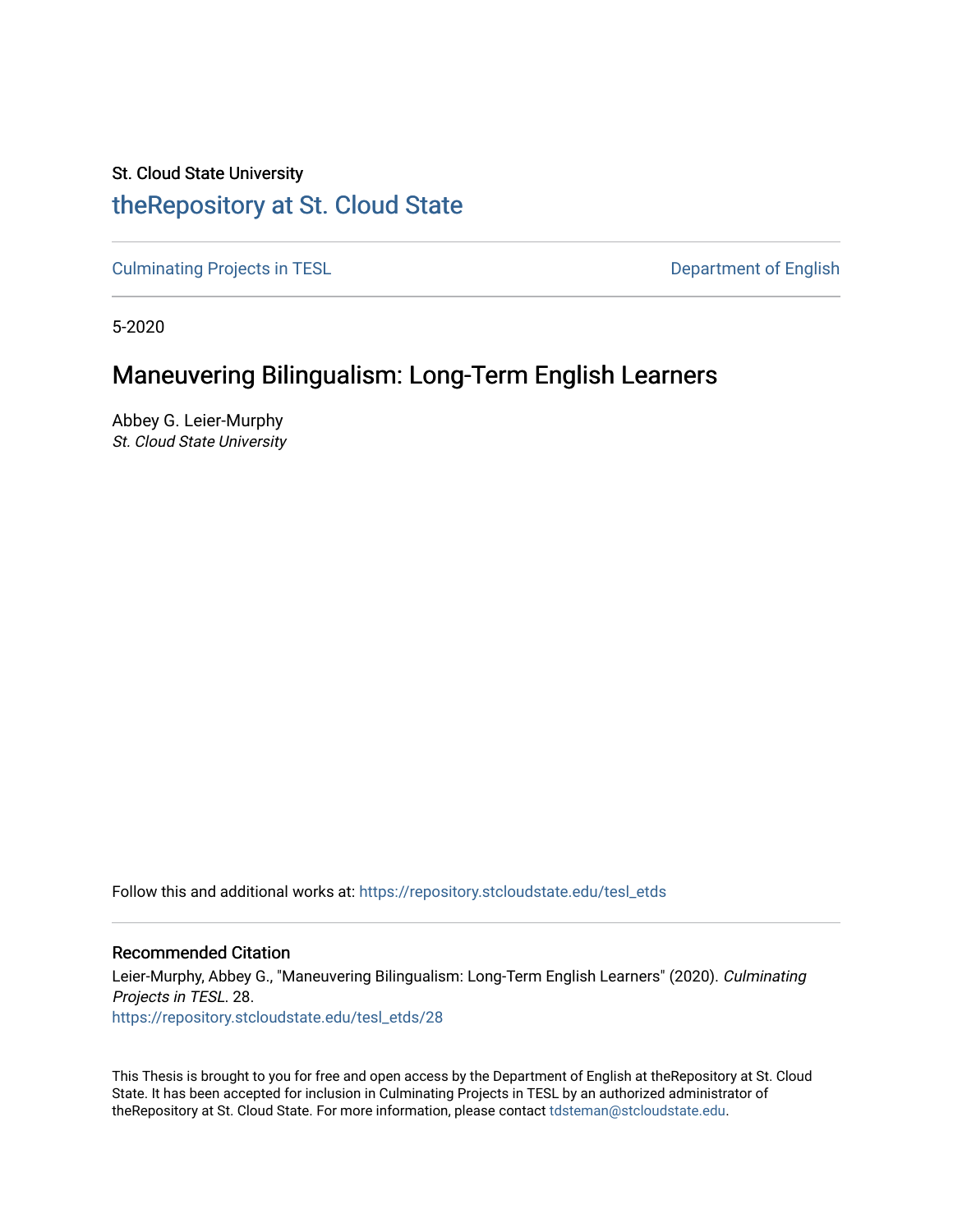## **Maneuvering Bilingualism: Long-Term English Learners**

by

Abbey Leier-Murphy

## A Thesis

Submitted to the Graduate Faculty of

St. Cloud State University

in Partial Fulfillment of the Requirements

for the Degree

Master of Arts in English:

Teaching English as a Second Language

May, 2020

Thesis Committee: Choonkyong Kim, Chairperson Edward Sadrai Michael Dando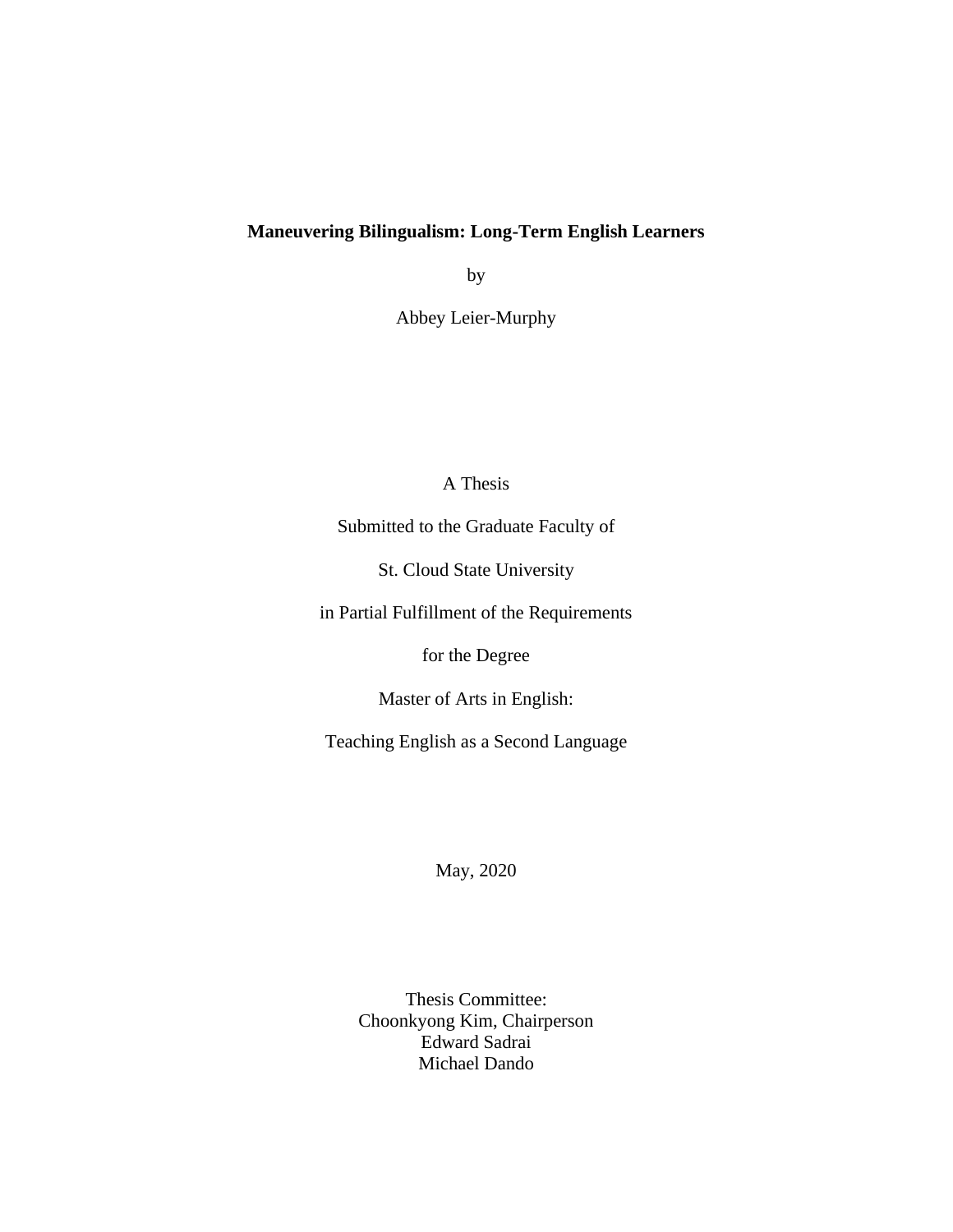#### **Abstract**

Long-term English learners (LTELs) are typically described as English learners (ELs) whom have been in a limited English learning program for five or more years and who have yet to be reclassified into the general population of students. For many of these students, their conversational English appears nativelike. However, their academic achievement is generally found to be lower than that of their monolingual peers. While many emergent bilinguals designated the LTEL label struggle academically, language, race, and class contribute to the systemic barriers placed in front of them. With consideration to negative labels and characteristics associated with LTELs, the purpose of this study is to investigate the linguistic choices that contribute the language repertoires of LTEL-labeled students. In doing so, a group of Hispanic/Latinx students at a suburban high school were surveyed within four domains and multiple variances in order to more fully give details to how, when, and why these learners use the languages in their arsenal.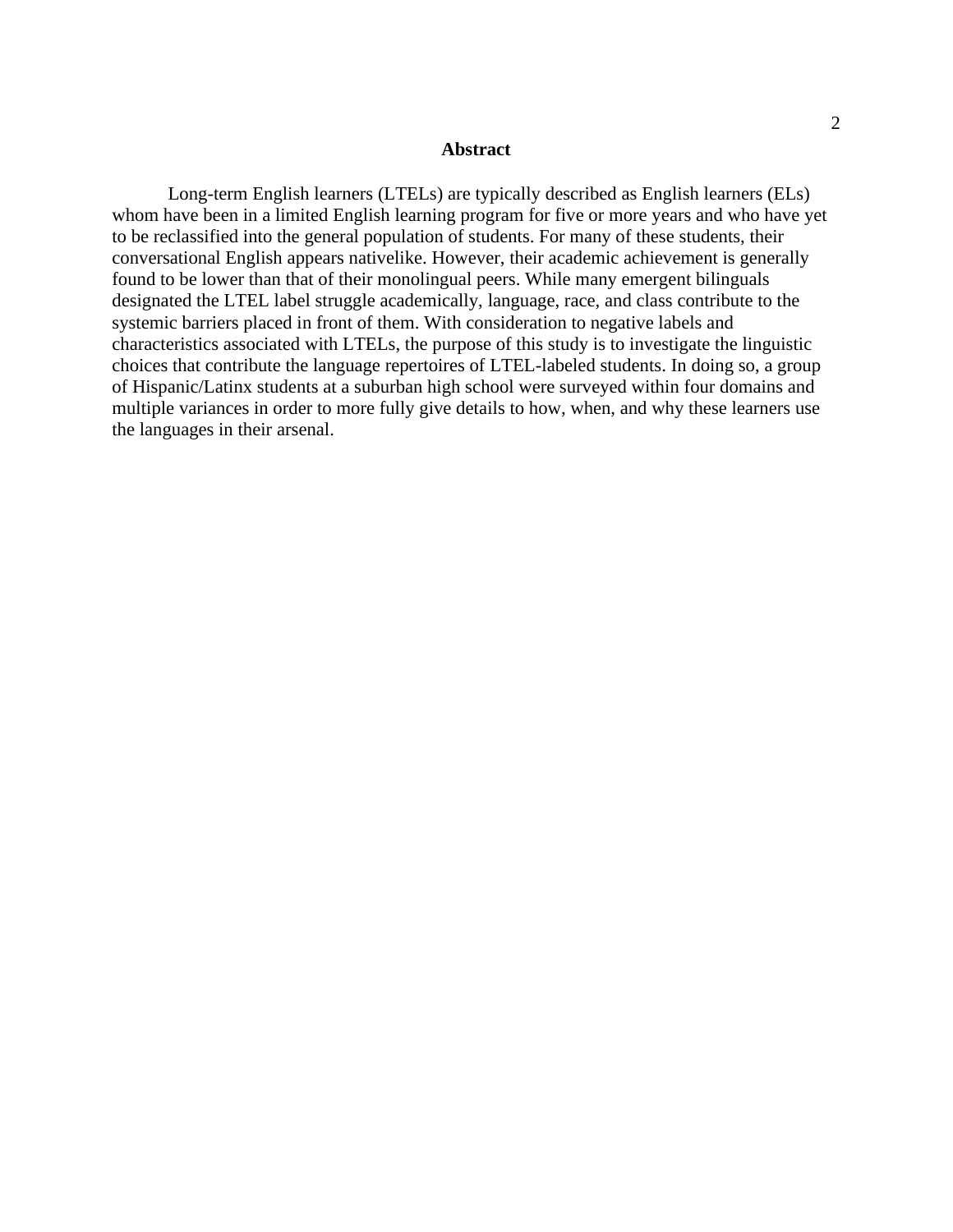## **Table of Contents**

 $\overline{3}$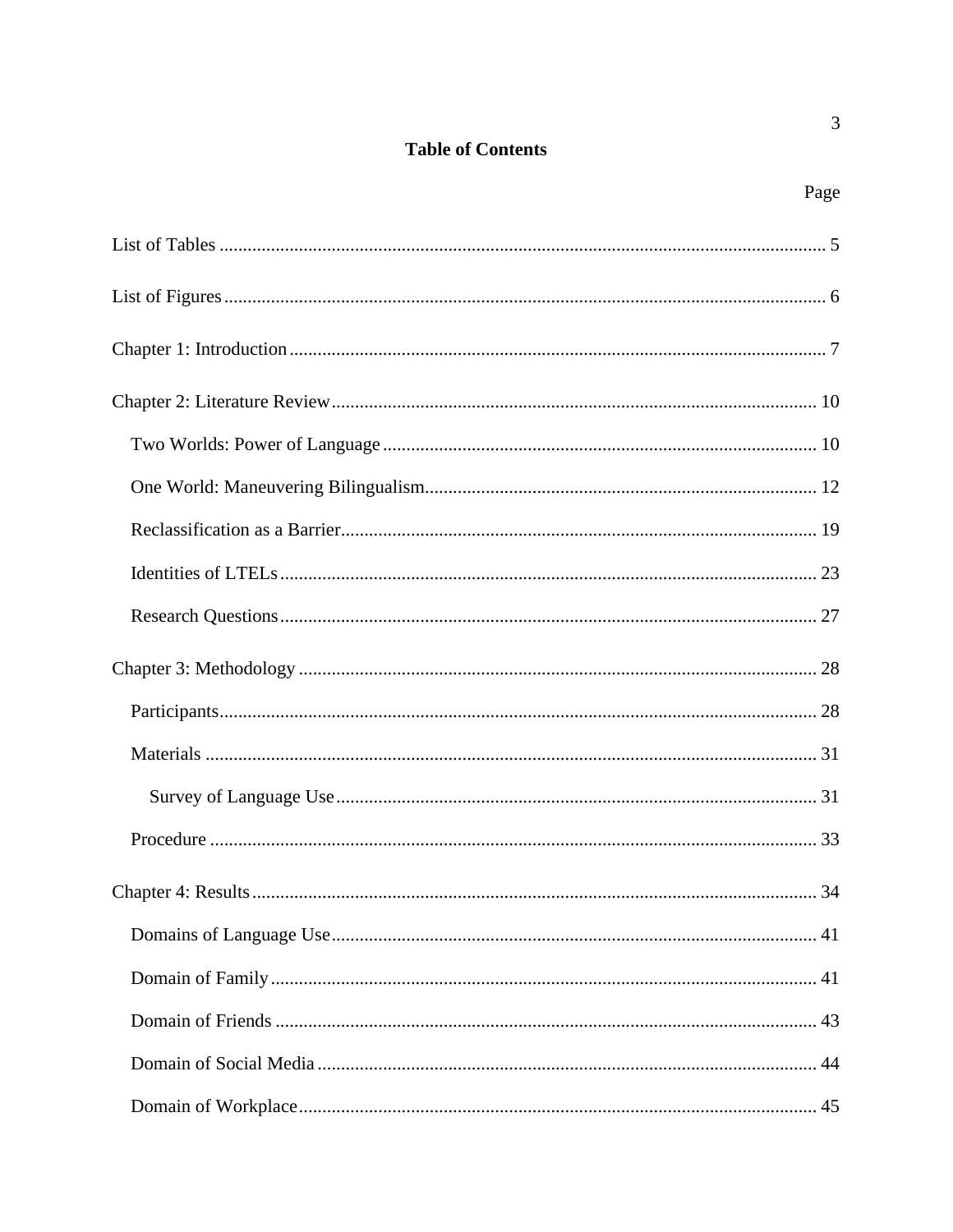| $\overline{4}$ |
|----------------|
|                |
|                |
|                |
|                |
|                |
|                |
|                |
|                |
|                |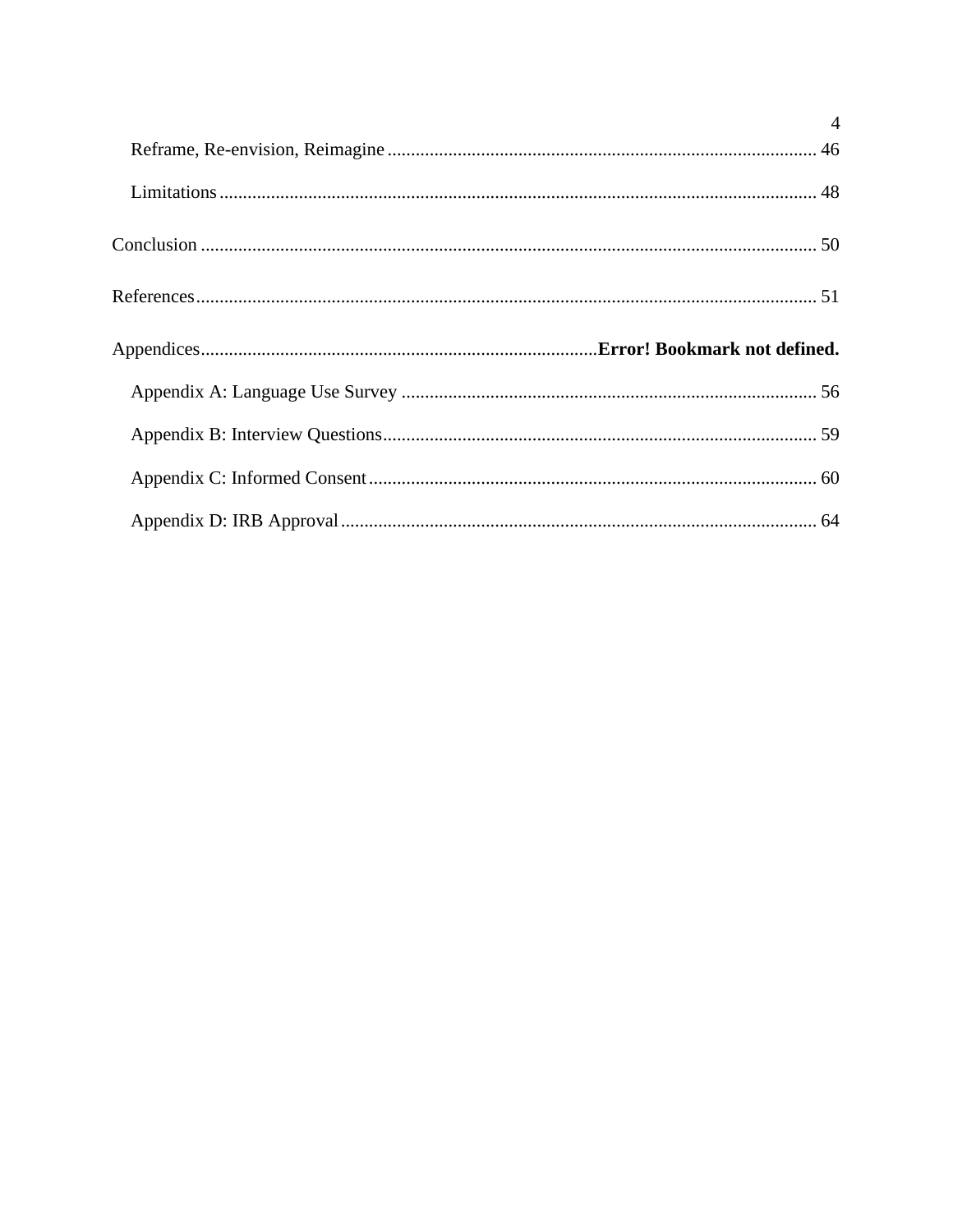| <b>List of Tables</b> |  |
|-----------------------|--|
|-----------------------|--|

<span id="page-5-0"></span>

| Table | Page |
|-------|------|
|       |      |
|       |      |
|       |      |
|       |      |
|       |      |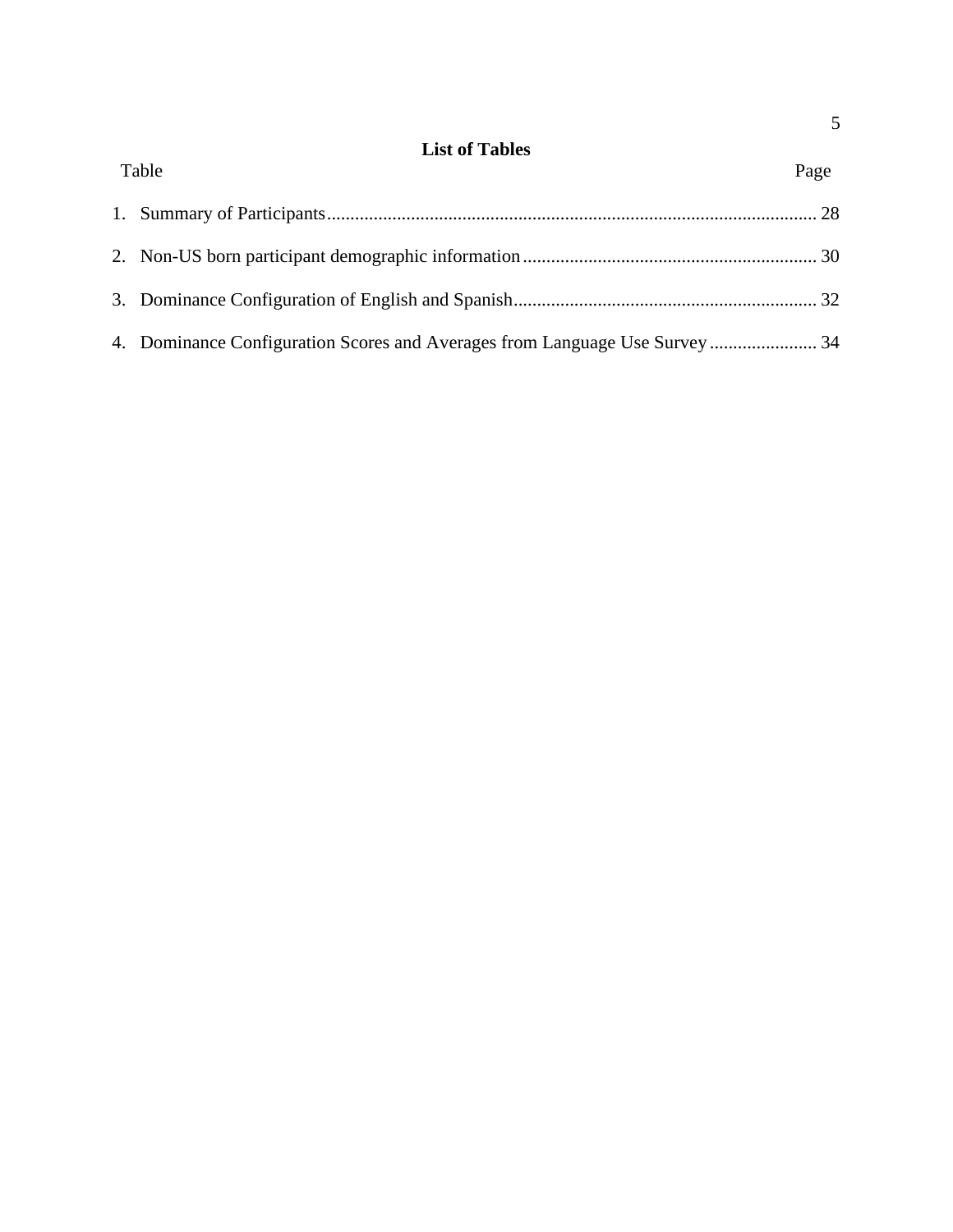# **List of Figures**

<span id="page-6-0"></span>

| Figure<br>Page |  |
|----------------|--|
|                |  |
|                |  |
|                |  |
|                |  |
|                |  |
|                |  |
|                |  |
|                |  |
|                |  |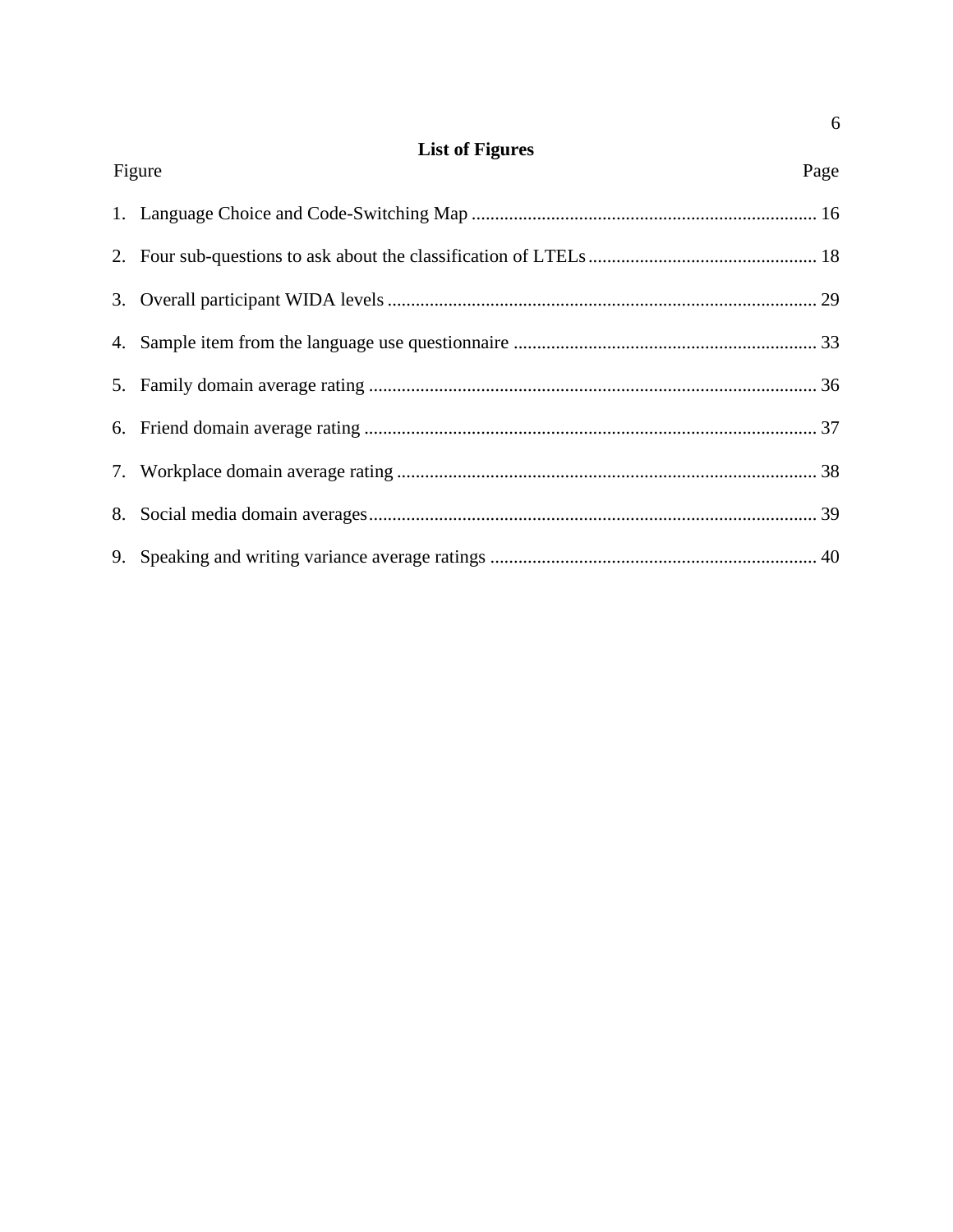#### **Chapter 1: Introduction**

#### <span id="page-7-0"></span>*"Ni de aquí ni de allá"*

Annie Gonzalez, an actor and fifth generation American Chicana, describes how the phrase, *ni de aquí ni de allá* (meaning *neither here nor there*) represents the difficulties with navigating her Mexican identity as she coped with the social pressures from her Latinx community and the American society at large (Con Todo Netflix, 2020). Born and raised in Los Angeles, Gonzalez felt that growing up without the religious or linguistic practices that Latinx people generally are "boxed" into was a challenge for her, and she often felt like she "belonged nowhere." Many other Hispanic/Latinx communities were raised in US education where English predominately makes up the structure of the school system and where many students, born in the US or not, become educated in ways that do not equitably view the experiences of black, indigenous, or other people of color (BIPOC). This educational experience can hinder the success and development of learners from non-white, multilingual, and multicultural backgrounds.

When a student registers to enter the US school system, they may be targeted as nonnative English speakers and may be asked to fill out a *home language survey*. This survey is generally the front-line response of the system to identify students and English learners (EL). These students, having been born in the US or not, are then placed in programs for learners with "limited English proficiency" (LEP). These programs, even labeled so those participating are seen as deficient, house 10% of the US population of students (from the 2015-16 school year, United States Department of Education, 2018).

At the secondary level, Flores, Kleyn, and Menken (2015) describe ELs as being three main types of *emergent bilinguals*: 1) newly arrived with educational background 2) newly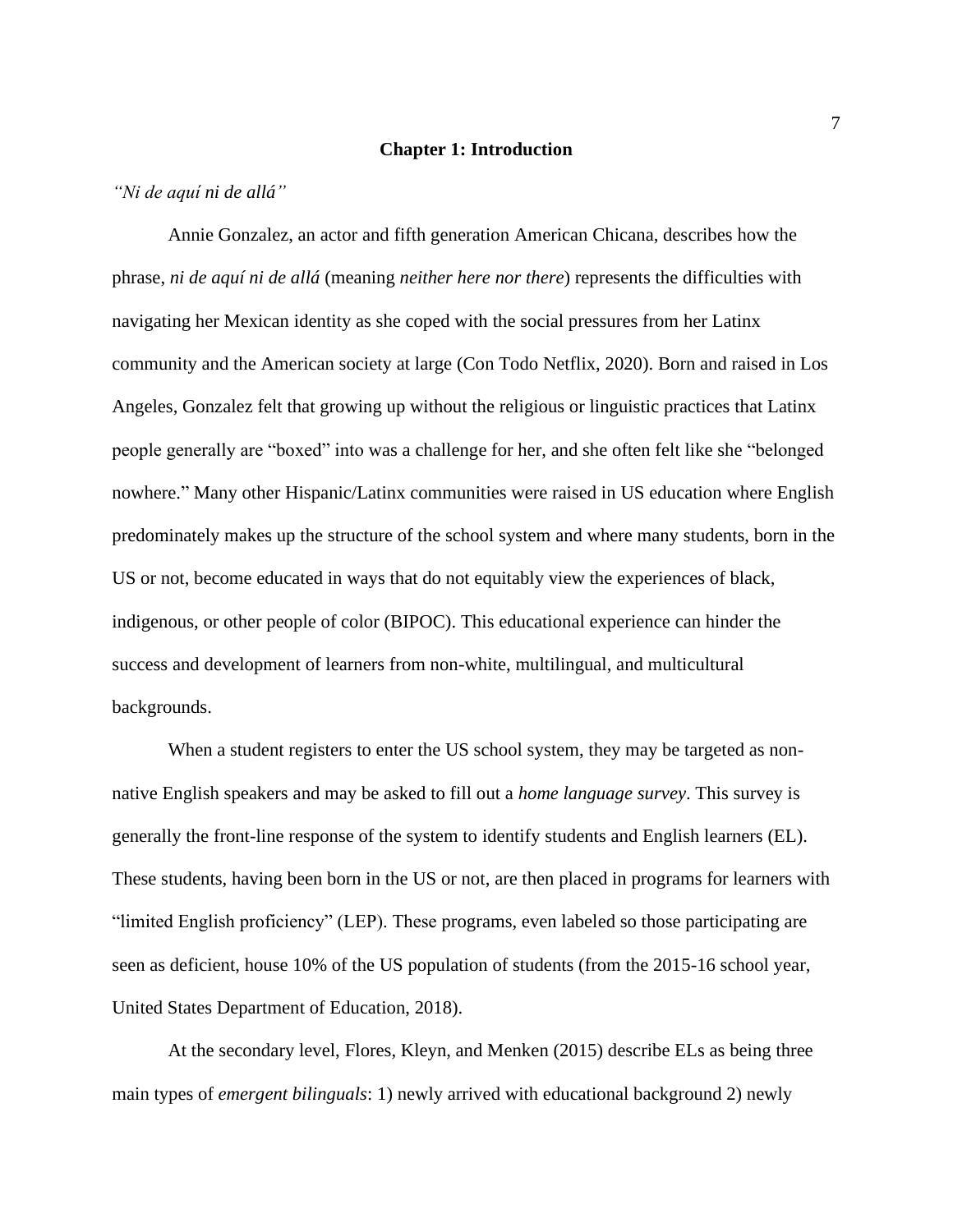arrived with limited or interrupted formal education (SLIFE), and 3) long-term English learners (LTEL, p. 114). Students with these labels have been given this label at the hands of policy makers at the district, state, and national level. For example, the American Federation of Teachers (AFT) and Every Student Succeeds Act (ESSA) require schools to report data on English learners as long-term ELs, which they designate as an EL who have "maintained" their status for five or more years. While language acquisition may take 5 to 7 years naturally, this group is marginalized for not having met unreasonable standards that monolinguals are not expected of achieving, or are praised for if attempted (Olsen, 2010). Thus, the LTEL label continues to be maintained.

However, when we take into account the experiences of people outside the hegemonic populace, we are able to learn the depth and vibrancy of their individual histories that has not and is not always acknowledged for the contributions their backgrounds offer, but for the lack of whiteness they contain. These stringent structural and societal rules create the "other" in which so many young people may identify as, feeling a lack of belonging as Gonzalez shared. It is the goal of this study to continue the work of inclusive literature that creates and offers space for learners of diverse linguistic and cultural experiences. Therefore, this study will investigate and describe the label of long-term ELs and their experiences with bilingualism. The participants in this study include Latinx students in a suburban high school in the United States who have been labeled as "long-term" according to national and state-level education policy. Through the scope of raciolingistic theory, research regarding bilingualism that rejects the deficit ideologies of multilingual learners and the nuances of linguistic choices, these students and their experiences with bilingualism are intended to be additions to the academic conversation surrounding long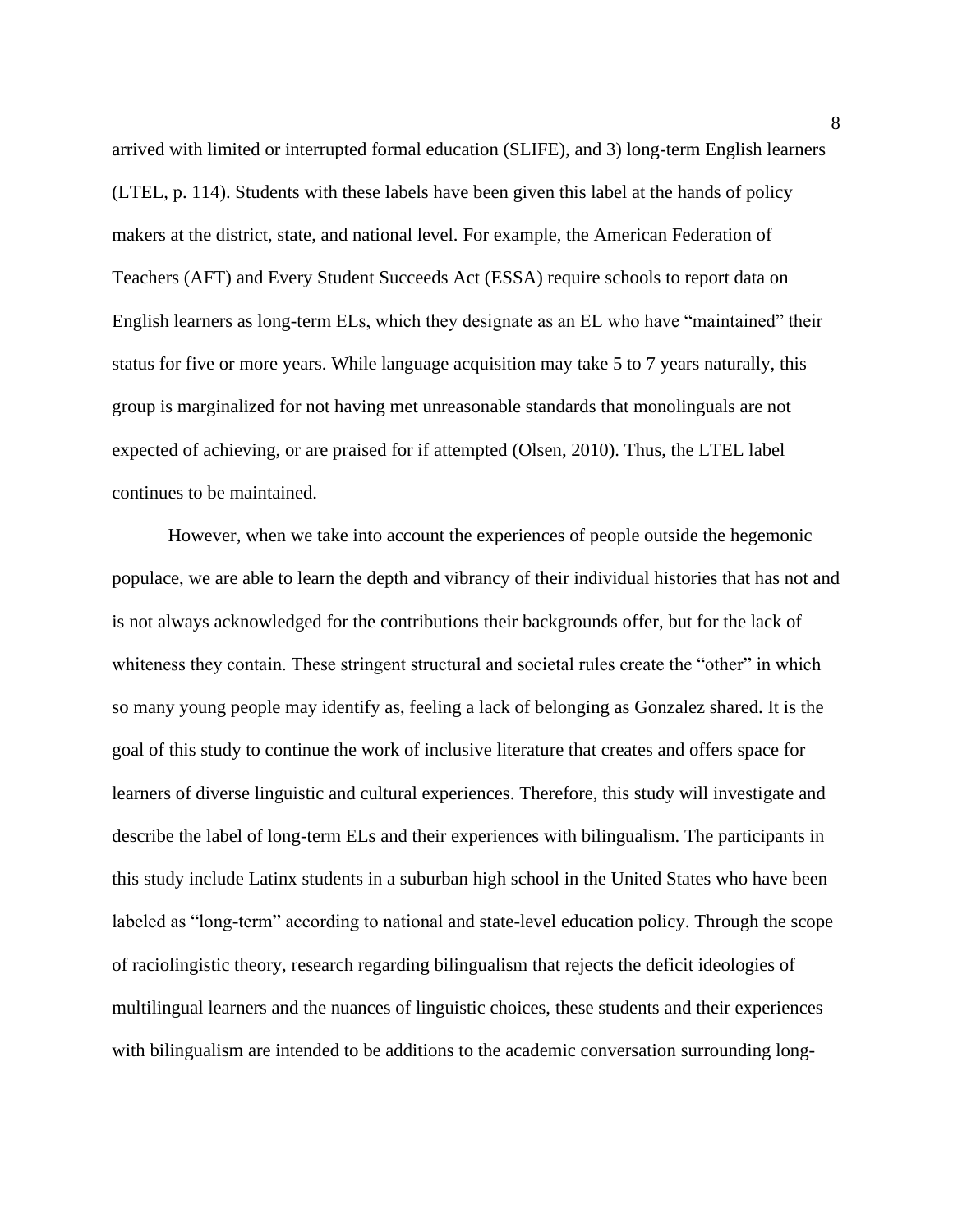term English learners, second language acquisition, and the educational policies that surround them.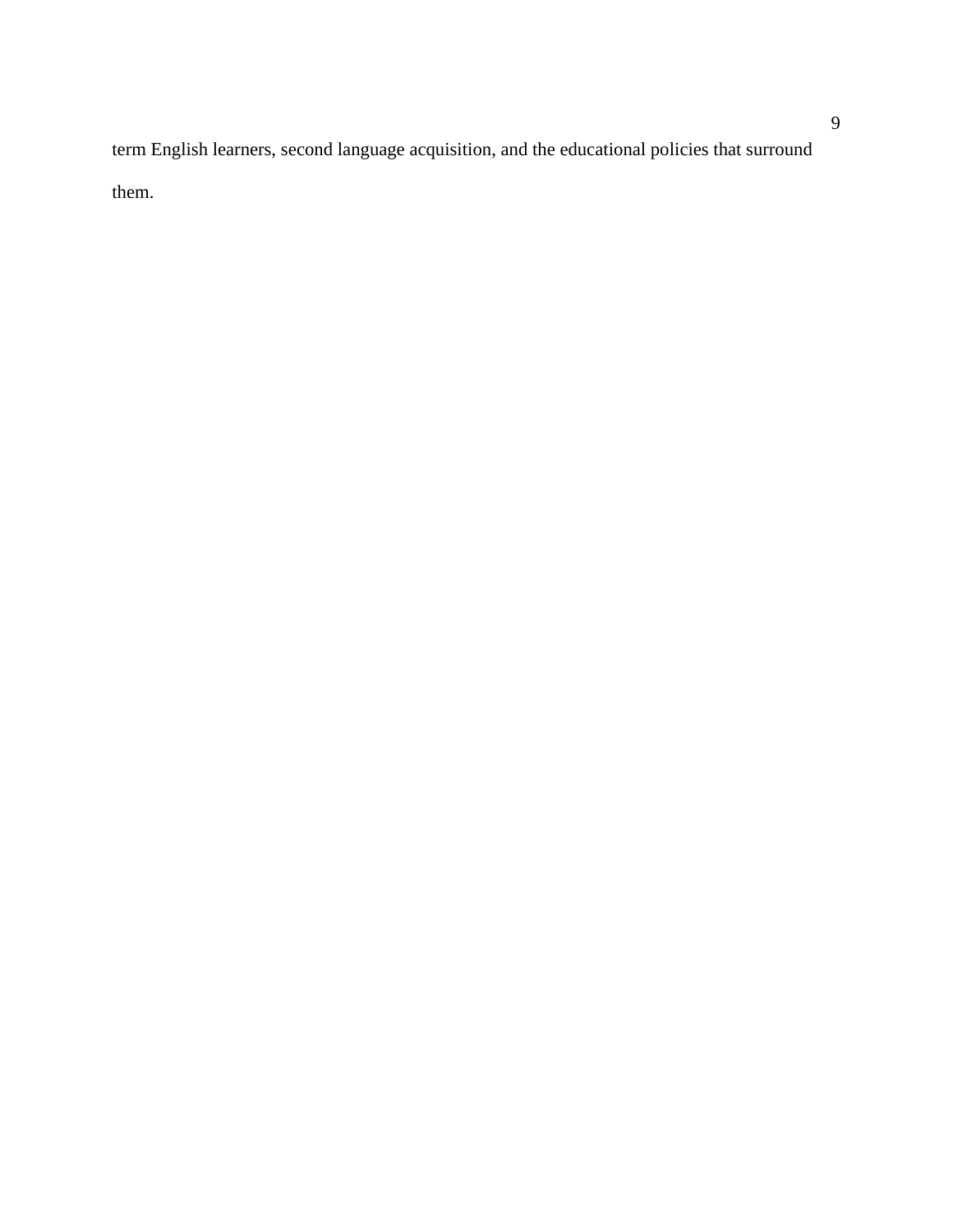#### **Chapter 2: Literature Review**

#### <span id="page-10-1"></span><span id="page-10-0"></span>**Two Worlds: Power of Language**

In Grosjean's (1982) book, *Life with Two Languages,* bilingualism is given a comprehensive introduction. Amidst the plethora of information that Grosjean offers, one of the largest aspects of bilingualism to consider is the power of language and its sociocultural and political influences on how language has been maintained and shifted in certain communities and across the country and world. While there are a few true multilingual nations in the world, all countries have had implicating histories regarding language, race, and social class. Recurrently, nations have used language as a way to monopolize power and social mobility (e.g. Russia limiting the use of Ukraine prior to 1917, Grosjean 1982, p. 23). Despite attempts and ignorance in language policy to support minority languages, Grosjean stresses that all nations have bilingual presence in varying degrees and must be acknowledged.

Grosjean suggests that more often the smaller groups of language and linguistic communities have much higher levels of bilinguals compared to large language populations who are rarely bilingual. When these smaller populations are neglected as those in the U.S., minority languages in the country are left to fend for themselves in the preservation of language and culture. This form of neglect, and further, dissuasion, of language use outside the majority language implicates policy makers as reinforcers of epistemic racism and idealized monolingualism (Grosjean, 1982; Flores, Menken, & Kleyn, 2015).

Grosjean (1982) suggests that among the factors that affect language maintenance, three of the most influential that affect language shift in the US are educational policy, American nationalism, and American society's assimilative power (p. 110). These factors allow for society to view minority language users as inferior citizens, despite that their language abilities are far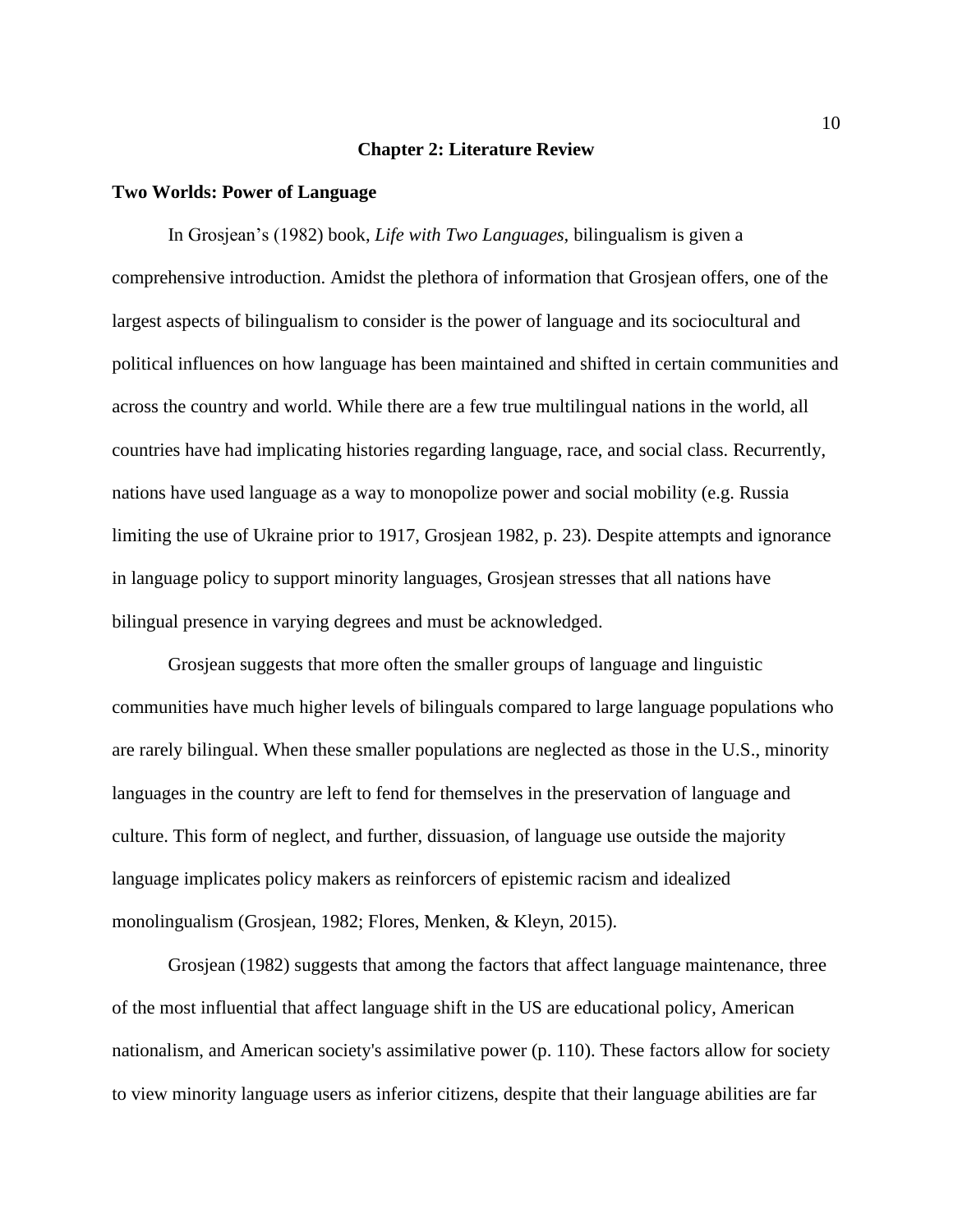superior to the hegemonic monolingual. While my own paternal grandparents were the first generation in their family to be born on American soil, their German language and German-Russian heritage was largely eliminated due to anti-German sentiments and educational policy in the United States during the time of their upbringing and schooling. They were forced to use English in their rural schoolhouse and were punished for using anything otherwise. While this tactic was not new in the world and continues to encroach on other minority language communities, it was largely effective. The few traces of my grandparents' L1 now exist only in short phrases and names of dishes that have been preserved through generational ties. While my family, Anglo-Saxon-skinned with fair eye color, have survived the overwhelming pressure to replace language and culture with only small nostalgic remnants remaining of their former linguistic identities, even greater challenges are presented to language communities who are further othered by race and class.

To situate the issues of linguistic singularity and lack of inclusivity for bilingual peoples and people of color (POC) in the United States, Rosa & Flores (2017) use a raciolinguistic backdrop. They suggest that the purposeful shifting of power in society and the boundaries created around race and language can be situated in a raciolinguistic perspective to explore the continued questioning and oppression of racial and linguistic authenticity and to find ways to deauthorize these ideologies in society. Rosa & Flores give an overview of the ways in which language and power have oppressed certain minority groups in the U.S., describing the epistemic overtake of indigenous, black, and other POC language and communities. The authors suggest that the colonial ideologies used to oppress these groups in language and perspective allowed them, even when they complied to European language and cultural expectations, to be seen as a racialized Other, never fully human (p. 625). After bending and assimilating to the larger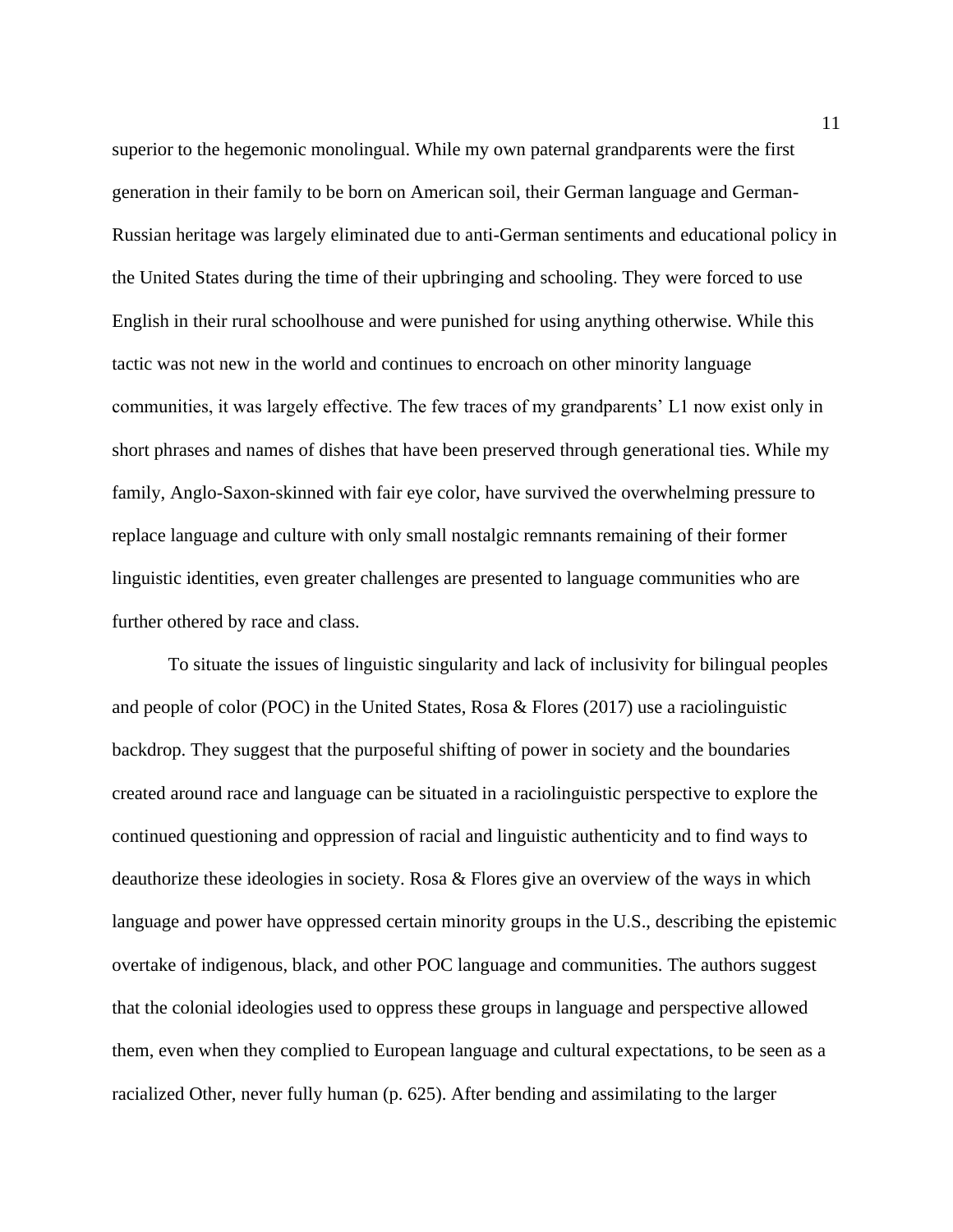language and cultural population, multilingual minority communities have had their "version" of the majority language dialectized (Grosjean, 1982) so that it is still maintained as outside of the dominant language group (Chicano English, African American English, Indian English etc., Brooks, 2020). Flores & Rosa (2019) suggest that unseating the hierarchy and "deficit ideologies" of language and race involve the destructuralizing of large systems in which we all function:

"Importantly, these raciolinguistic ideologies are not the sole product of individuals who hold racist ideas. Instead, they are products of a long history of colonial discourses that have become entrenched in mainstream institutions and must be negotiated by people as they navigate these institutions and their interpersonal relationships within them," (p. 148).

Without re-defining mainstream institutions and language policy, the risk is that minority language groups lose the support and confidence in using their L1 due to the pressures of the dominant group. Certain factors in the U.S. affect this maintenance. Hispanic/Latinx members of the U.S. are the largest population of minority language users and stand a fight to change the landscape of the monolingual ideologies and have made progress in recent history. While Rosa (2016) suggests that Latinidad is always framed as a population of future significance, despite their strong history in the Americas, predating even European colonies, Grosjean (1982) has hope for Hispanic Americans maintaining their L1 and looks to see what their linguistic future holds.

#### <span id="page-12-0"></span>**One World: Maneuvering Bilingualism**

Students with abilities in more than one language go through what Danzak (2011) calls a "rebirth" as they are integrated into the school system where they meet demands of academic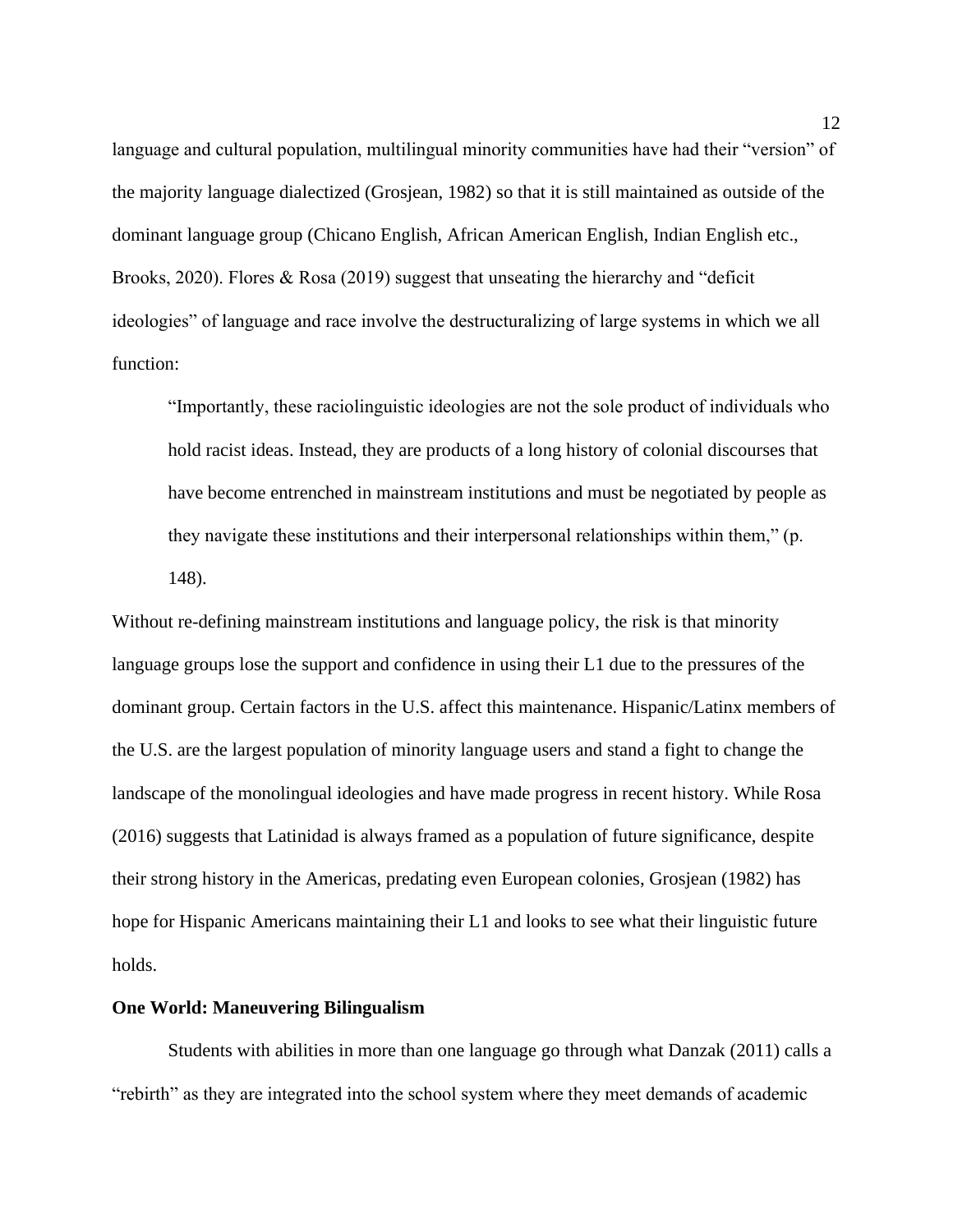rigor and L2 instruction (p. 506). This *rebirth* may prove challenging to students who must balance new environments and bilingual abilities, particularly if the L1 is not supported appropriately. A rebirth insinuates a chosen path to venture upon with a positive connotation, whereas most English learners' education in the U.S. functions exclusively through the authority of English and without consideration to their previous and current language histories (Kibler & Valdes, 2016). This process can be regenerative and potentially grueling for language to endure in order to avoid the stunting of the L1 as shifts in acquisition occur.

Authors such as Harris (2012) advocate for dual-language programs in schools. While bilingualism is touted as being more advantageous to the growing mind, these programs are not always funded and are often the first to go when budgets need to be cut. Woumans, Surmont, Struys, and Duyck (2016) investigated the overall advantage that bilingualism has on cognitive development and intelligence in a comparative study with French L1 children entering kindergarten into two different programs: one a traditional monolingual French program and the other a Dutch immersion program. Woumans et. al. (2016) found evidence to support that bilingualism was associated with positive cognitive abilities that surpasses the monolingual kindergarteners. Their study concluded that these effects on cognition could be long-term and even extend beyond linguistic abilities. They end their article by suggesting that these findings are "extremely relevant for policymakers in education," (p. 87). This gives evidence that the LTELs within this study, particularly those who enrolled into a US school beginning in the primary grades, could have benefited from bilingual education.

This point is further exemplified in a study done by D. Baker, Park, S. Baker, Basaraba, Kame'eui, & Beck (2012) in which Spanish L1 English learners in earlier grades were organized into bilingual and monolingual reading groups. The bilingual reading group had profound growth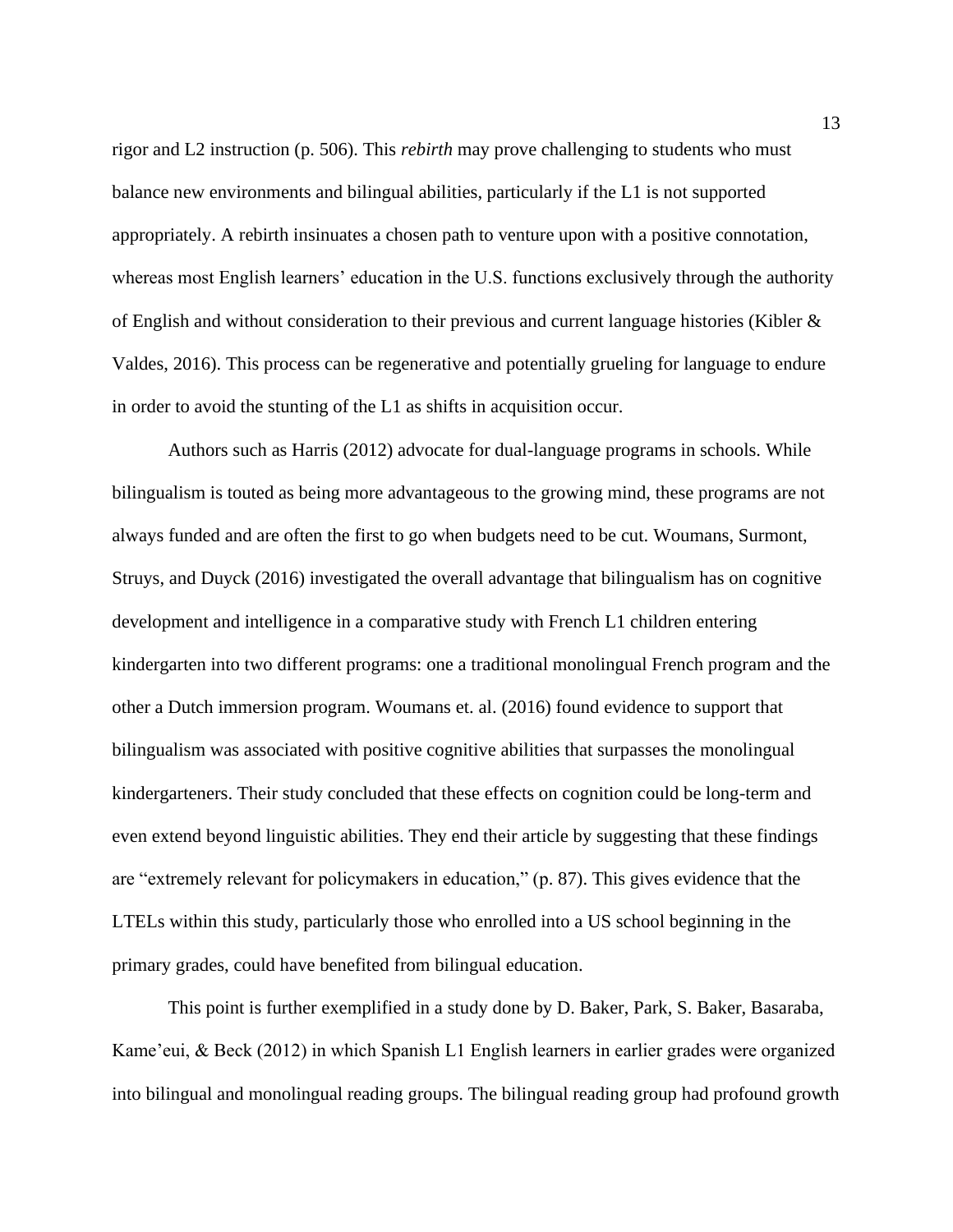for the ELs participating in areas of reading comprehension and oral fluency. Baker et. al. (2012) found that learning to read in two languages similar in alphabet (i.e. Spanish and English) increased the reading skills and language acquisition in not only English, but also in the students' L1. The authors further suggest that implementing a school-wide reading model can help ELs who are "at-risk" for learning difficulties related to reading. This study shows, like Woumans et. al. (2016), that LTELs who had been given the opportunity to attend a school that provides a bilingual reading model and/or bilingual program would have helped prevent the label they now carry. However, it must be noted that many of these programs only extend through "transitional" periods, generally primary school, leaving many ELs without bilingual support in middle school and beyond. While there has been success with English learners in a bilingual instructional setting, those programs are limited and not always available to students in a lower socioeconomic class. American history is wrought with civil rights concerns over whether or not non-native English speakers require the support of their L1 in dual-language setting (Grosjean 1982). However, for those that cannot afford the privilege of a program that supports the L1, they cannot survive the blunt force that comes with an education in an L2 and language maintenance of the L1 changes drastically for learners.

Rosa & Flores (2017) suggest that due to effects of both Spanish and US colonialism, US Latinx populations historically have been stereotyped and seen as deficient in their English-Spanish bilingualism. Wei & Ho (2018) suggest that bilingual and multilingual persons hardly, if ever, show equal proficiency in all areas of the languages known, pressure on dual-language learners reinforces that an unattainable, idealized acquisition of *double-monolingualism* (Flores, Menken, & Kleyn, 2015) is obtainable and, in fact, expected of these populations.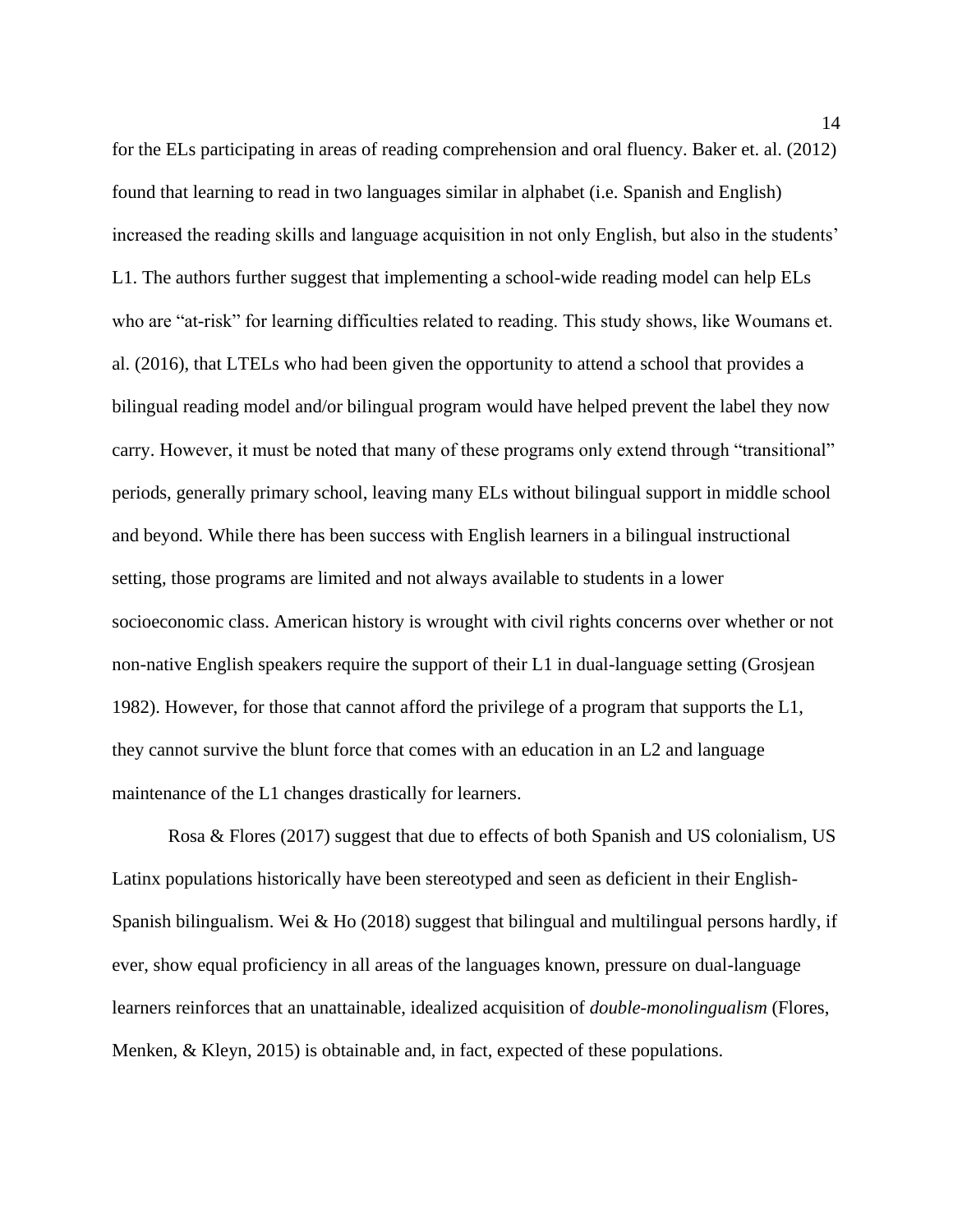Flores et. al. (2015) suggest that even through the idealized monolingualism and epistemic racism that these long-term English learners must endure, they can negotiate in varying cultural settings and create fluid identities (p. 122). Bilingual students live between what Schuch (2018) claims are "two worlds," and he suggests that they can become experts in working between the L1 and L2 effectively (p. 344). Flores. et. al. (2015) suggest that a crucial behavior of bilingualism is the "switching and mixing" they conduct among their known languages. This ability, also known as *translanguaging*, goes beyond the simplicity of codeswitching.

"Translanguaging is a process of sense making and meaning making that involves use of the learner's linguistic repertoire in a dynamic and integrated manner without regard to the named languages individually and separately—that is, transcending the boundaries of named languages," (Wei & Ho, 2018, p. 35).

Translanguaging offers the argument that languages are not separate entities in the human mind, but fluid among different modes and variances. Translanguaging offers a better conceptual and theoretical foundation to the previous narrow focus of language and acquisition that has been maintained for so long. It is not that bi- and multilingual persons live between two worlds that function on their own, but in one diversely linguistic world where choices of language use are fluid and dynamic.

Within and among language use, users must make choices on if/when/where to use a language (Fishman, 1965). Grosjean (1982, p. 129) suggests a simplistic view (Figure 1) of bilingual choices when codeswitching to assist in understanding the possibilities that they may have when encountering specific language users.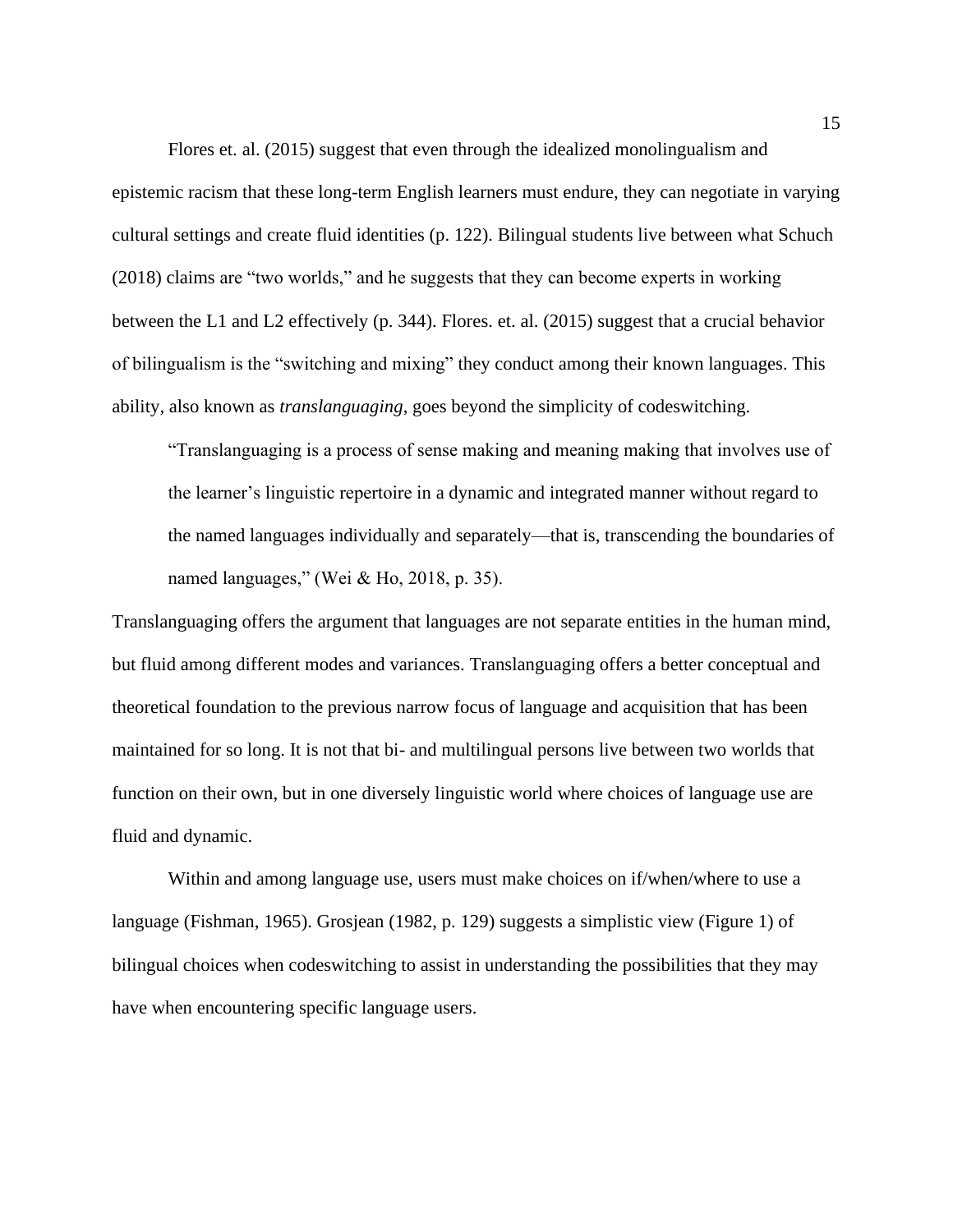<span id="page-16-0"></span>*Language Choice and Code-Switching Map*



The extent of these decisions cannot be described solely by Grosjean's map, but it can aid in the understanding of the choices bilinguals do make. When making these linguistic choices, Grosjean (1982) suggests that individuals may go through a series of factors to decide on how/when/where to use their language capacity: participant backgrounds (language proficiency, preference, age, sex, education, etc.); situation (location, monolinguals present, degree of formality/intimacy); content of discourse; and function of interaction (p. 136). Among other variances, Fishman's (1965) framework for how, when, and why bilinguals use their language arsenal, domain is included to properly address the sociocultural construct that is needed to address the matter of LTELs and language use. Figure 2 above displays all of the theoretical possibilities of media, role, situational, and domain variances that were included in a study of bilingualism according to Fishman. While not all of these variances will be included in the present study (see Methodology), Fishman provides a proper foundation for the present study. **Long-Term English Learners: A Label**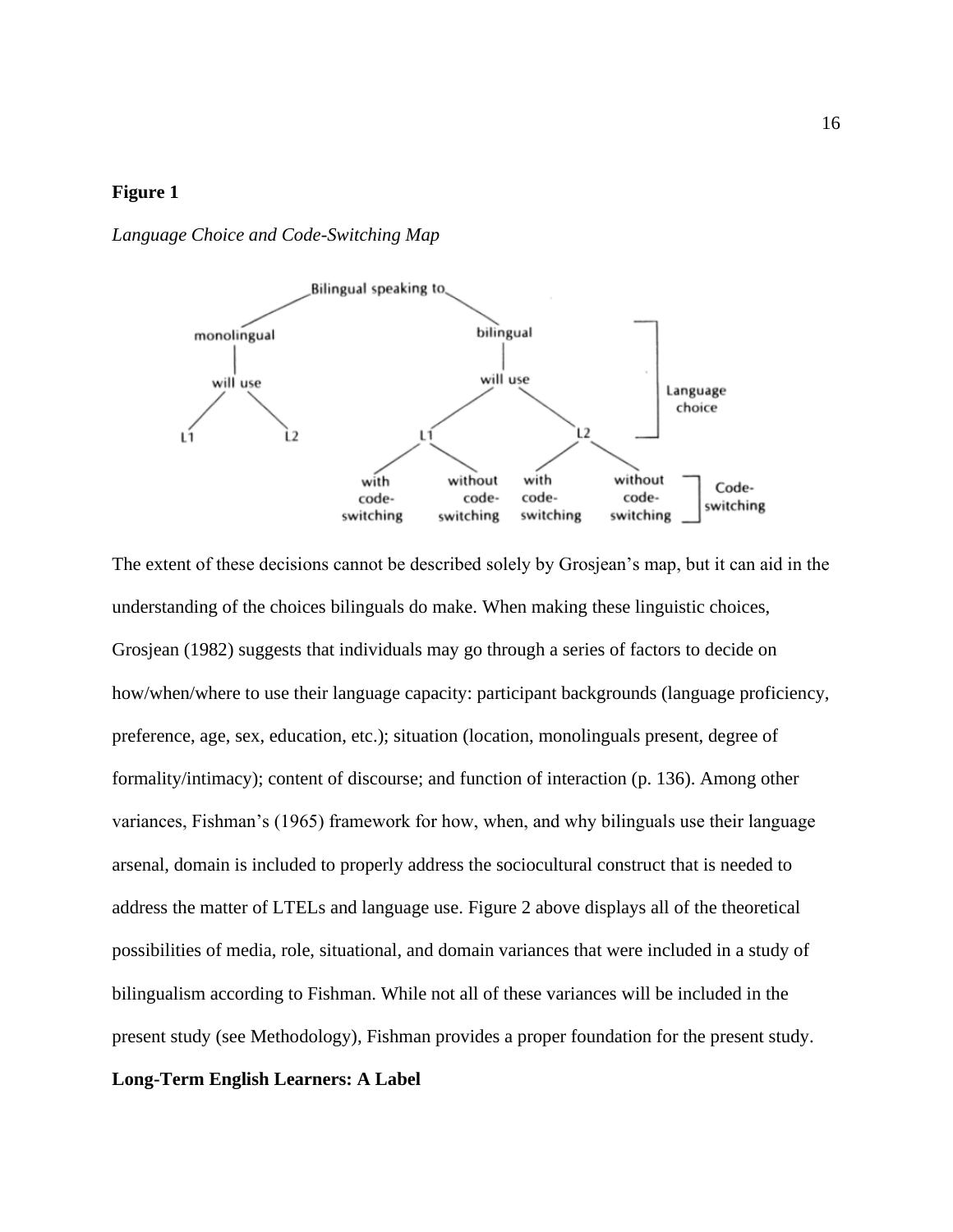Grosjean (1982) suggests that the United States has supported monolingual English education through language policy. Grosjean's (1982) suggestion that education policy has been turned in favor of supporting emergent bilingual and multilingual students in classrooms, labels of minority student language populations continue to prompt issues with equity and justice in schools communities. This can be found with the labeling of long-term English learners (LTELs) who are typically described as ELs that have been in an English learning program five years or more and have yet to meet the exit criteria of an English learning program. Menken and Kleyn (2009) describe long-term ELs according to New York and California state policy as students who are English learners that have been in an English language program for five to seven years, respectively. The WIDA Research Report (2018) defines *potential LTELs* as students with six or more years without reaching an overall composite score of 4.5 or higher in English language proficiency. Kibler & Valdés (2016) report that 59% of English learners in California were considered LTELs. These populations housed within English learner programs and services are not small, but indeed a large portion of programs that are traditionally intended to serve students who are new to the English language.

While the term LTEL may appear to serve as a means of identifying and aiding students of this population, Kibler & Valdés (2016) argue that this "manufactured" title for longterm English learners is detrimental to their success and achievement and is rooted in injustice:

> "The category was created because policies, ideologies, and difficult pedagogical challenges come together during a period in which American schools are faced with an almost impossible task: accelerating the acquisition/development of (a) the English that is used by non-English background students to learn in school and (b) the English that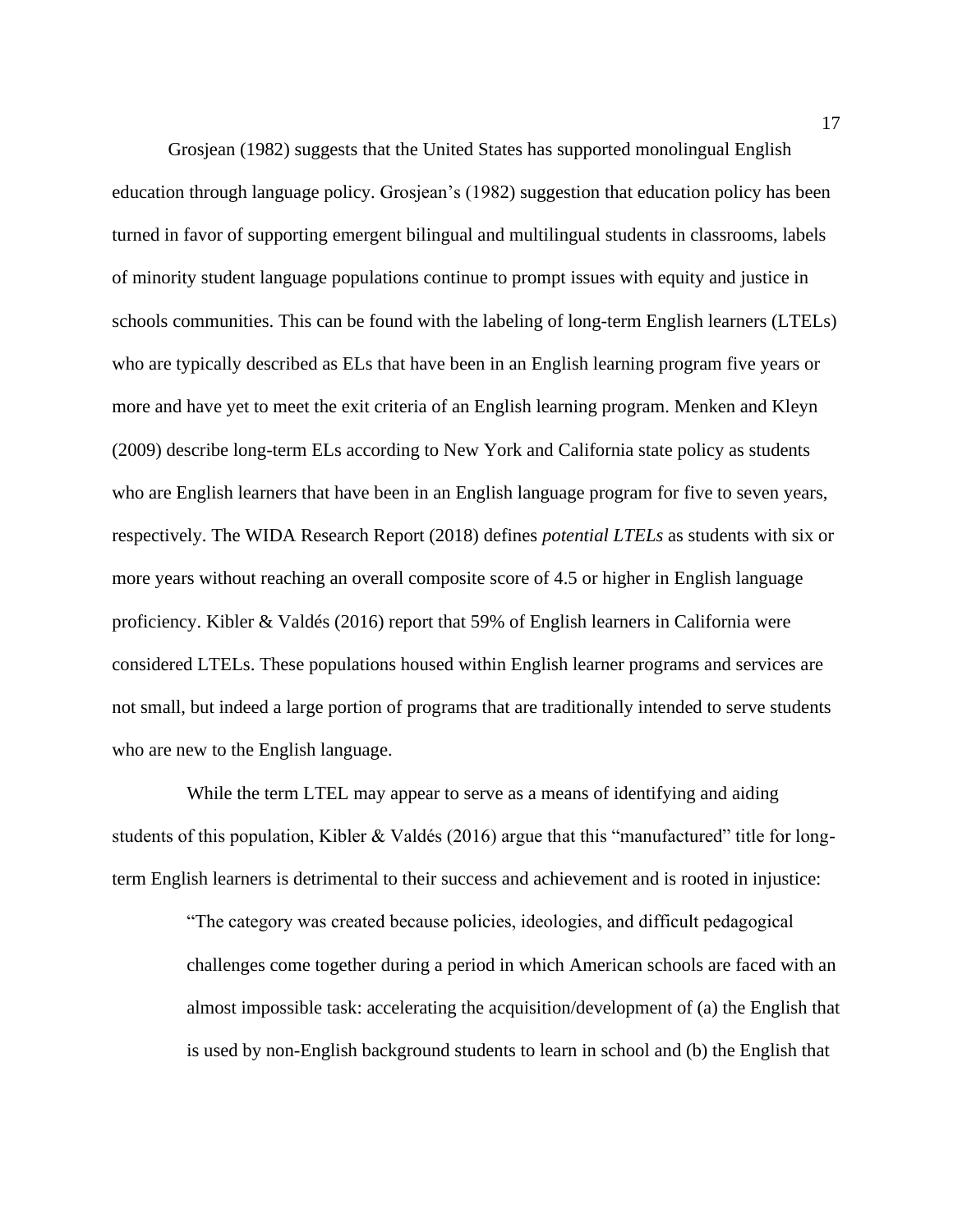is used in standardized tests to measure both language proficiency and content area knowledge," (Kibler & Valdés, 2016, p. 101).

Kibler & Valdés (2016) are not simply recommending that this term be removed as a label for policy makers, but they are demanding awareness that it affects their standings as students on the hard lines of achievement that are set by governments. The need to set limits on language acquisition is inappropriate without research to inform decisions of leaders in the educational system. Therefore, it is important to refute claims that learners are "long-term" in their process of language acquisition without proper knowledge of their complex and often misunderstood linguistic background.

In order to expand beyond erroneous stereotypes and stigmatizing labels, Brooks (p. 228, 2018) suggests that leaders ask four questions to help prevent from creating impossible or ignorant expectations for these learners (figure 2).

### **Figure 2**

<span id="page-18-0"></span>*Four sub-questions to ask about the classification of LTELs*



The dominant narrative within literature reinforces descriptions of LTELs as deficient in linguistic, literate, and academic abilities (Brooks, 2020). While Brooks suggests that a growing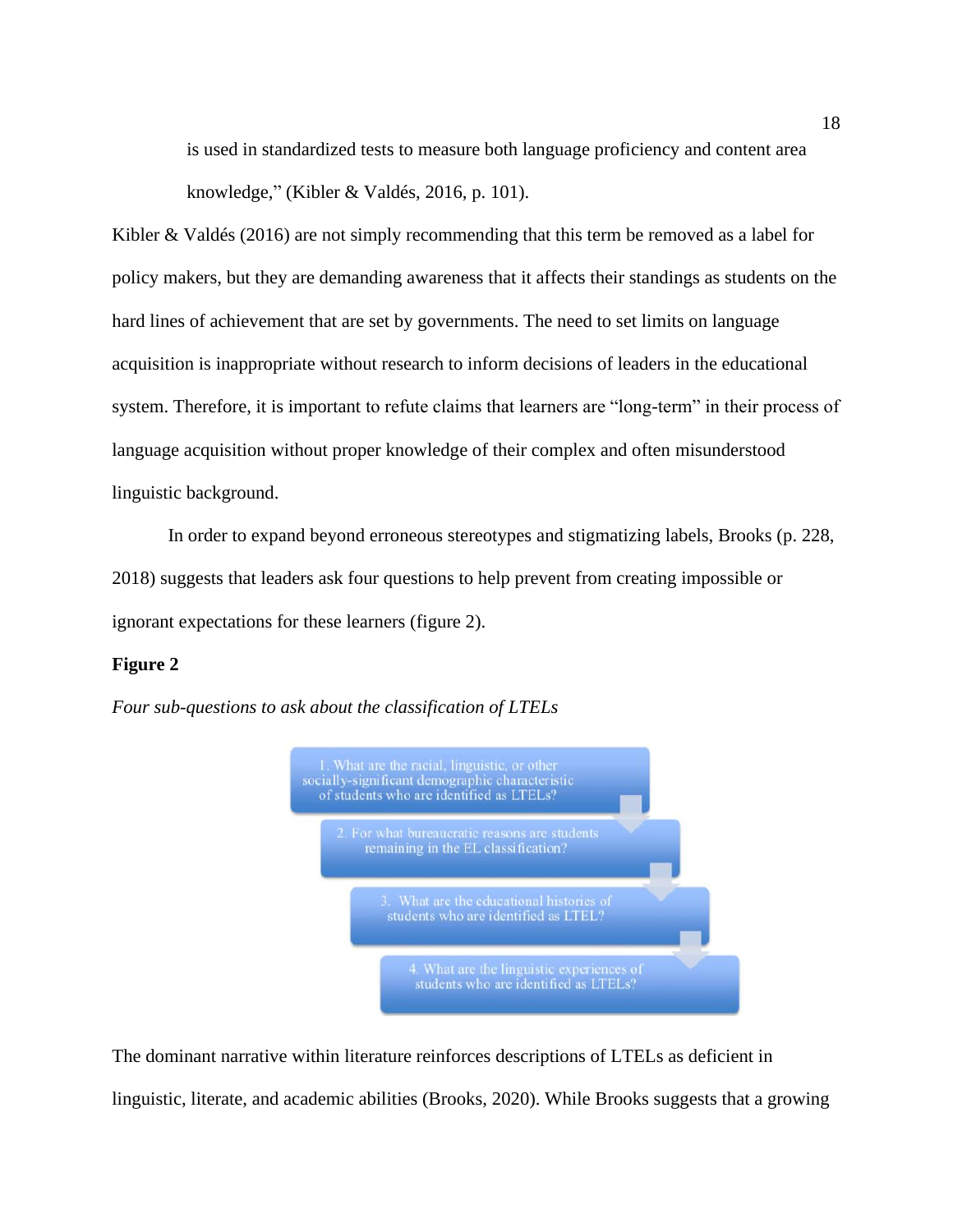body of literature is fighting against the viewpoints of LTELs being a "singular normative linguistic and literate profile, "there are still those in education that are maintaining the rhetoric of LTELs being characterized by these deficiencies" (p. 4). By gathering all of the information these questions prompt, leaders will have a better understanding of who LTELs are and why they are not meeting levels of achievement set by governments. Their needs can be better met by including a thorough linguistic background of these learners rather than creating unreasonable expectations of their language acquisition without proper support in place. Answering Brooks' questions also leaves space for educators to reconsider and re-envision LTELs and the label that surrounds their educational history. Brooks (2020) asserts that the reframing of LTELs is about "the power of alternative frames to make discernible what has been rendered invisible by the predominate way of seeing," (p. 10). This means a closer look (with perhaps a different lens) into this population is necessary to begin unfolding what epistemic institutions have created.

For the purpose of this study and exploration of this growing population of students, we will refer to English learners with 5 or more years of instruction in an English learner program as *long-term English learners*. This label will be used to guide the study in order to help understand the questions that Brooks (2018) asks in regard to LTELs to better understand the linguistic complexities of students and to further develop conversation that denounces damage-centered narratives of this "invisible" population and to reinforce their belonging in all educational landscapes.

## <span id="page-19-0"></span>**Reclassification as a Barrier**

As a means to understand how LTELs become the label they are designated, Brooks also prompts educators and leaders to understand the bureaucratic reasons in which LTELs remain in EL programs (2018, 2020). In order for English learners to leave their language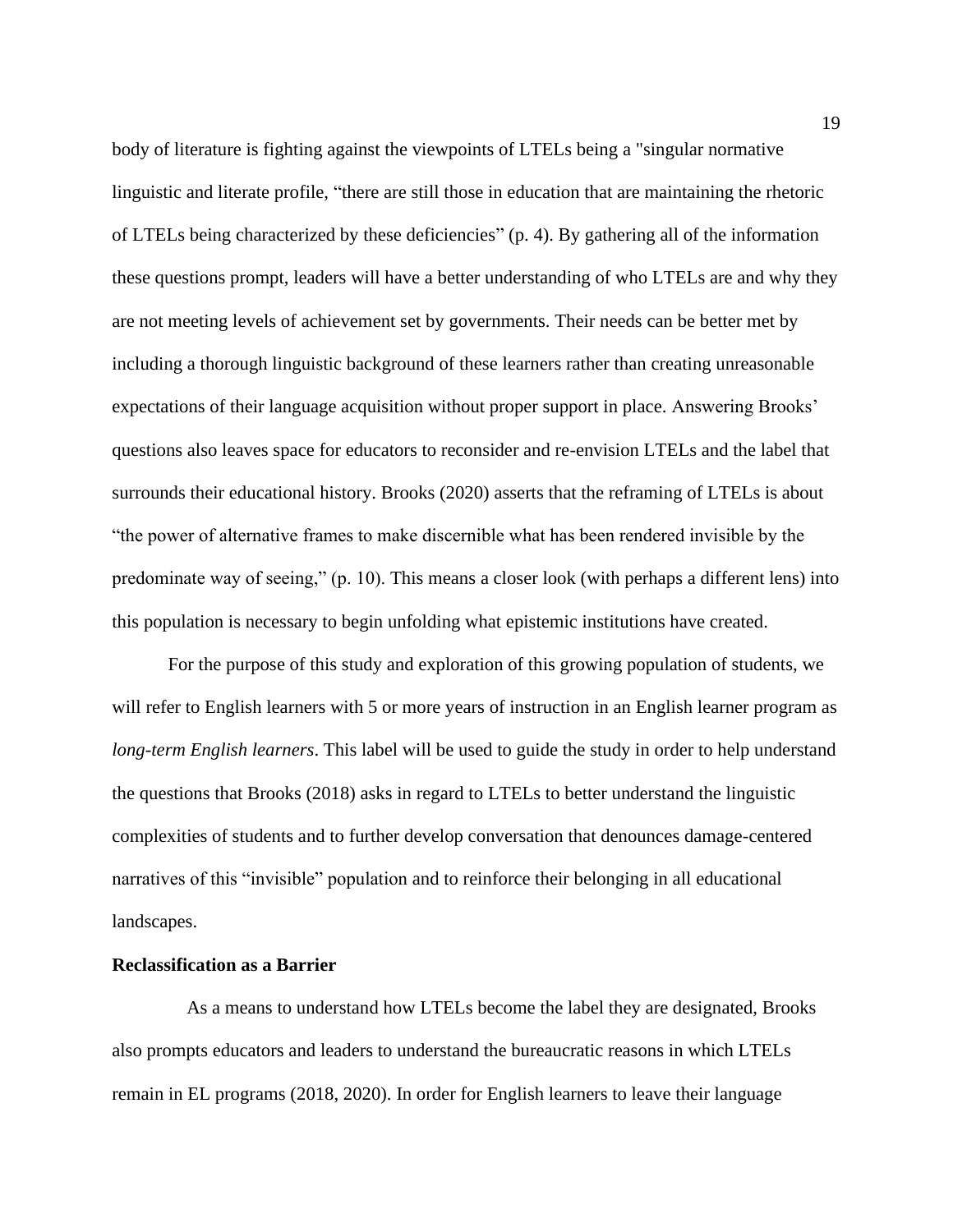program, they must become *reclassified* out of their English learner program and into mainstream education. Delaying reclassification for ELs results in the label understood as longterm status (Estrada & Wang, 2018). This label can instigate negative effects and damaging perceptions of identity for emergent bilinguals as they strive to not only reach a threshold of academic achievement, but also to gain proficiency in both the L1 and L2. LTELs who are prevented from reaching these benchmarks reported feeling less confident and motivated to do well in school (Menken, Kleyn, & Chae, 2012). Alternatively, the expectation of monolingual Americans is not to show proficiency of any sort in an L2 to meet graduation requirements in the vast majority of American high schools. The Every Student Succeeds Act (ESSA) English Learner Toolkit (2015) describes ELs who have not exited from an LEP program in an appropriate amount of time as a "civil rights concern" as these students may be denied the same access to mainstream curriculum as other students which can lead to the disruption of academic growth. Further, exit criteria from ESL programs can be unreasonably strict and cause a lack of engagement leading to higher tendency of dropping out of school, particularly for LTELs (Yang, Urrabazo, & Murray, 2001). While the concern is commendable, education and language policy limits bilingualism and language acquisition, which in turn breeds disruption to the lives of these students labeled as LTELs.

 A study by Umanksy & Reardon (2014) looked at a large population of Latino students in an urban setting regarding EL reclassification. In their study, they found that reclassification was unattainable to roughly a quarter of the students in the school (p. 902). They also suggested that due to a lack of rigorous academic instruction in middle schools, a larger body of students with lower English proficiency and academic skills were carried over into further secondary grade levels. These findings match Yang, Urrabazo, & Murray (2001) which found that students who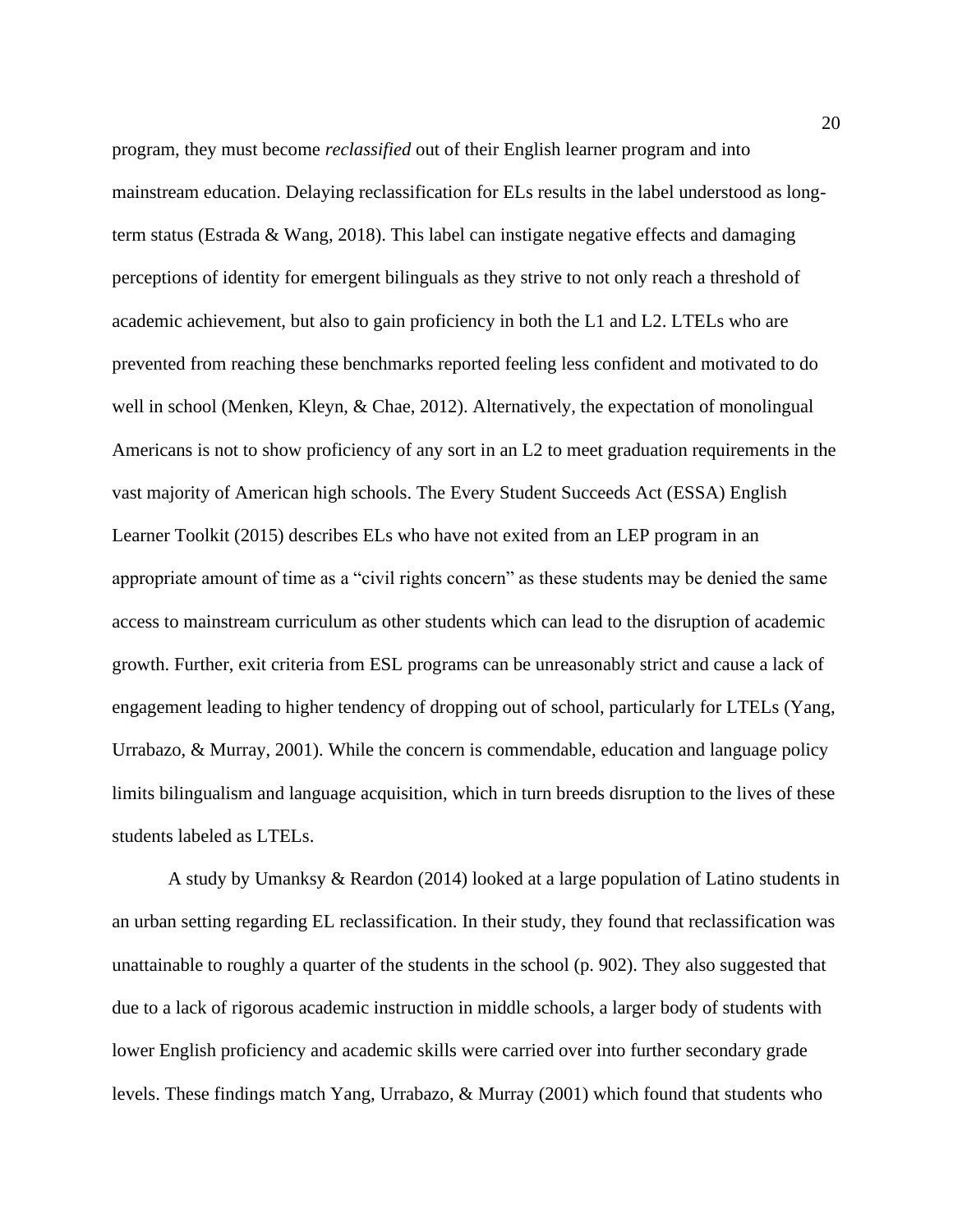spent 7+ years in an ESL program did not improve in academic performance and also reached a "ceiling" of language proficiency level (p. 13). While these findings do suggest a deeper look into second language and bilingual pedagogy and instruction, more importantly, we must ask the question: What bureaucratic reasons are students remaining in the EL classification (Brooks, 2018, 2020)? In both examples, the authors gauge the success of the English learners based on their academic rigor, instruction, performance, achievement, and even consider a proficiency "ceiling," but do not ask the question as to why these students had such impressionable results. While attempting to create more inclusive and understanding programs for ELs, we must endeavor to question the systems in which our students are consistently not meeting state and federal benchmarks. As testing is a significant barrier for ELs towards graduation and reclassification, it deserves to be put under a scope that considers other aspects of language and learning rather than the traditional monolingual student we often keep in mind when creating tests to show achievement.

The Every Student Succeeds Act (ESSA) suggests English learners should have more rights and awareness on a national and state level compared to the former education policy of No Child Left Behind (NCLB). As most standardized testing is created without English learners in mind, their progress being held under a microscope may not accurately depict their academic achievement nor the complexity of their bilingualism. Most often, standardized tests are made without the bilingual and linguistically complex learners in mind, but limited to their native-English, monolingual counterparts (Menken, 2008). Furthermore, standardized testing calls for particular types of question stems and vocabulary use in order to decode instructions and the performance task that many ELs do not have the linguistic experiences to match their English L1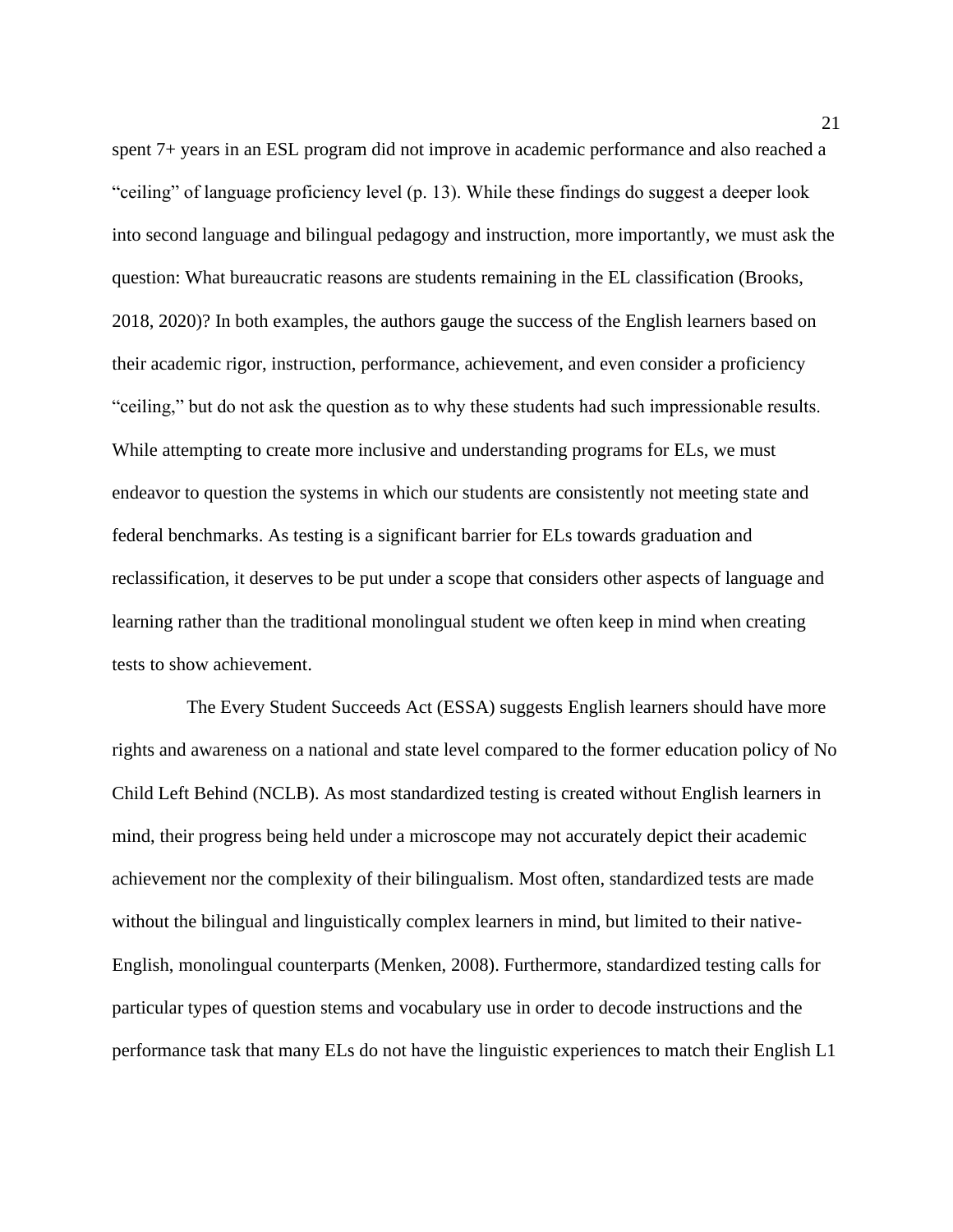peers. Wolfram & Schilling (2016) propose that standardized testing is a new formal written language that is exclusively used for assessments.

> "In part, the language of test taking is based on a version of formal written language, but it is often more than that… Along with the specialized registers of language use in testing, it is important to understand that many tests rely upon particular metalinguistic tasks, that is, special ways of organizing and talking about language apart from its ordinary uses for communication," (p. 321).

Because of the specialized language used in standardized testing, ELs and LTELs alike can struggle to show achievement as other populations of native speakers of English, despite content knowledge and diverse bilingual linguistic repertories they do possess. As a result, Wolfram and Schilling (2016) developed the following hypothesis:

> "The more superficial and limited the scope of language capability tapped in a testing instrument, the greater the likelihood that the instrument will be inappropriate for speakers beyond the immediate population upon which it was normed," (p. 319).

This hypothesis suggests that assessments that do not keep specific languages, dialects, and varieties in mind are inappropriate for all learners. Acknowledging this hypothesis also ensures we ask the appropriate questions when faced with Menken's (2008) finding that ELs perform 20- 40 percent less on standardized tests than students within the general population. As these assessments are often intended as a graduation or reclassification requirement, their place in education policy must be questioned for equity and justice for learners who have different social and cultural experiences with English.

Cimpian, Thompson, & Makowski (2017) researched the policies of reclassification between different states and found that the states with different criteria for exiting an LEP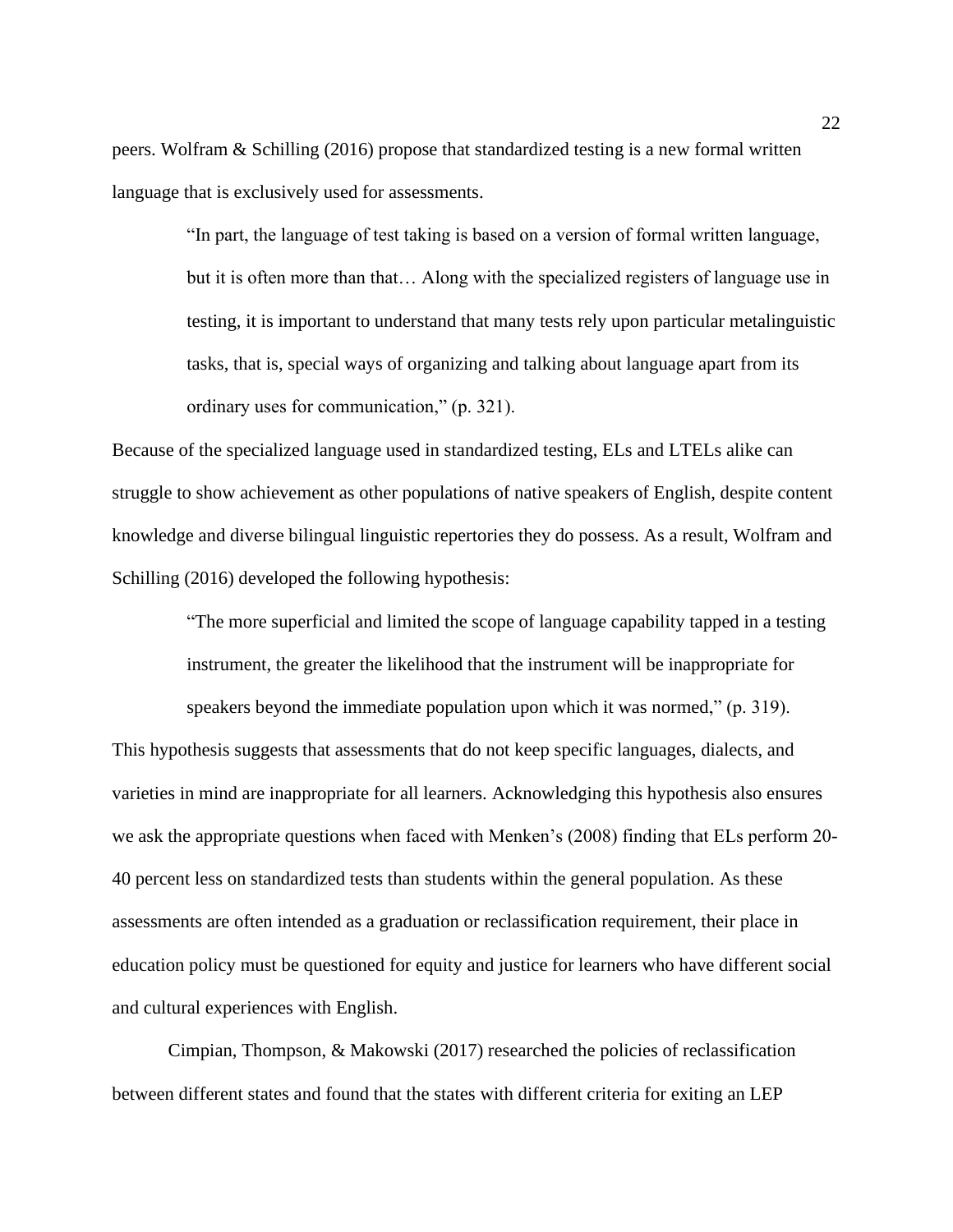program greatly influenced if students would be reclassified, especially if there was more than one pathway in which students could meet expectations exiting (i.e. other records and data than a singular proficiency test). Bermudez, Kanaya, & Santiago (2017) found that strengthening communication between parents and the schools in which their LTEL child is attending is a helpful tactic in reaching classification as it provides a stronger sense of the needs that need to be filled. It is supported in literature that bilingual support, academic vocabulary, direct instruction, and literacy support will help increase proficiency, academic achievement, and higher chances of reclassification for LTELs (Umansky & Reardon, 2014; Olsen, 2010; Flores, Kleyn, & Menken, 2015; Menken, 2013, Krashen, 2018).

### <span id="page-23-0"></span>**Identities of LTELs**

Decisions for this subgroup of English learners must include the linguistic experiences and histories of LTELs if we are to delegitimize and destigmatize the LTEL label (Brooks, 2018, 2020). LTELs are described as being verbally bilingual, appearing nativelike in both the L1 and L2 (conversationally), but lacking literacy skills due to inconsistent education and/or residence, and maintaining low academic performance, particularly in reading and writing (Menken  $\&$ Kleyn, 2009). Consistent with Menken & Kleyn (2009), research shows that LTELs are stigmatized with being insufficient with academic English and having poor literacy skills in both languages (Kim & Garcia, 2014; Flores & Rosa, 2015). However, it is important to note that monolingual speakers of English in the United States may never master academic discourse but will not be considered ELs. Paradoxically, a bilingual student must show mastery in the academic discourse in their L2 in order to meet expectations of academic achievement (Flores et. al. 2015, p. 117). The deficit mind-set of the linguistic performance of these students is shrouded in lack of academic proficiency according to federal and state mandated assessments, as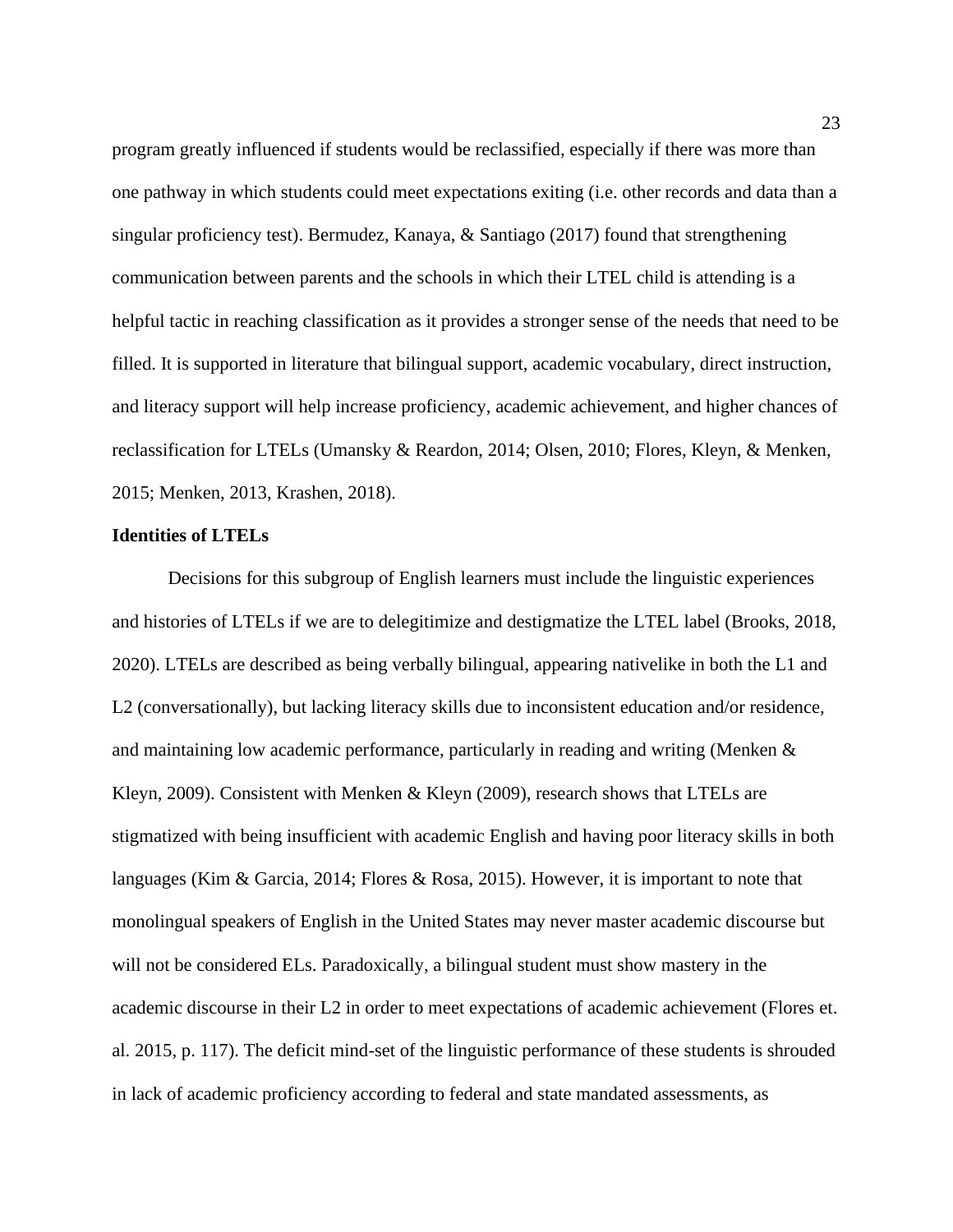described in the section on reclassification. However, if we investigate students' languages and linguistic repertoires, we are more likely to find that they are experts at maneuvering bilingualism dynamically and fluidly.

> "Yet if we look at their complete linguistic repertoire across languages and varieties, it is highly likely that they [LTELs] would possess an even larger language base than many of their monolingual peers. But as it stands, the current categorization of these students as LTELLs positions them as 'languageless' despite the fact that they would be considered proficient in either of their languages were they simply monolinguals," (as seen in Flores et. al., 2015, p. 117).

To consider emergent bilinguals "languageless" is to consider their language experiences and histories as illegitimate with the current systems and policies in place even though they have more to offer linguistically than their monolingual peers. The label and damage-centered narratives associated with LTELs and emergent bilinguals only deepen without awareness of their true linguistic abilities and must be reframed and re-envisioned for the success of these experienced bilinguals (Brooks, 2020). Moreover, abilities of long-term ELs in their environments need to move beyond the limited view of achievement and what they showcase on standardized tests. In order to address this need for deeper narratives, the remainder of this section will draw on examples in literature that describe the perspectives of LTELs and their experiences with bilingualism.

While some researchers have found that the L1 for LTELs is academically weaker and used for vital communication with familial relationships (Jia, Kohnert, Collado, & Aquino-Garcia, 2006), the use and maintenance of their languages serve a much higher purpose than solely communication at home. Flores & Rosa (2015) state that the use of LTEL's first language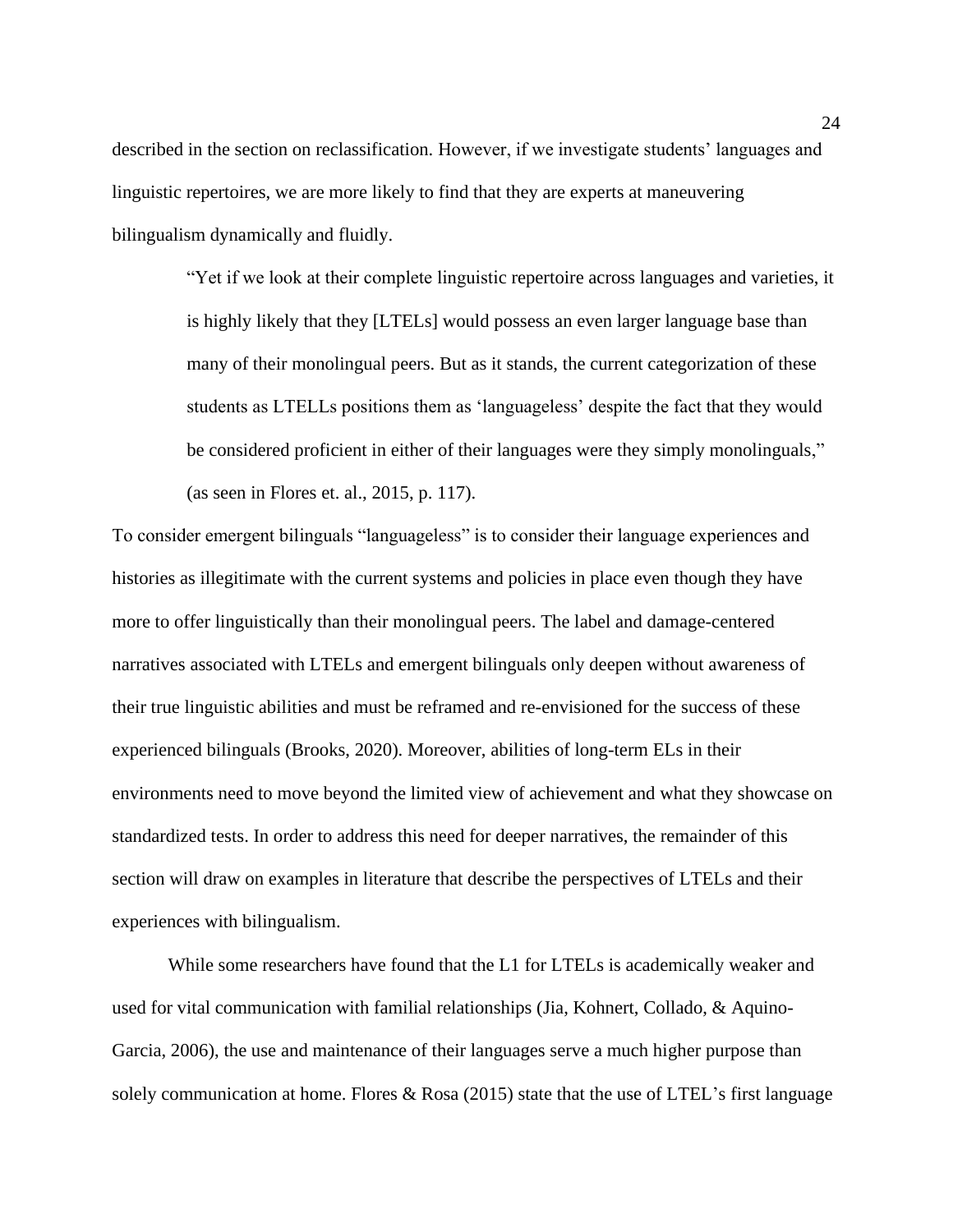has the perception of being appropriate for home, but inappropriate for an academic or school setting which 1) undermines the linguistic practices of these learners and 2) does not allow for further development of their biliteracy within all aspects of their language environments. In their study, Jia, et. al. (2006) found that lexical skills in noun and verb processing developed slower after children began to quickly gain proficiency in the L2. The adjustment of becoming bilingual may show a shift in the strength of the L1 and L2, with the L2 becoming more dominant the earlier the language is acquired due to the social and academic L2 environment (Jia et. al. 2006, p. 598). A study completed by Haller & Repetti (2014) regarding Italian Americans and bilingualism found that many of the participants discussed having different phases of bilingual identity in their youth, from confusion during childhood to some writers concluding that both languages, meaning the L1 and L2, can maintain their own identities based on experiences, respectively (p. 246). In order to avoid the two issues presented by Flores & Rose (2015), a flexible approach on viewing linguistic backgrounds and acquisition of English learners is necessary, especially as their abilities are tied so closely to culture and identity. This means that the damage-centered narratives can only be opposed if practices and beliefs outside of the classroom in the larger scope of society also change.

According to Kim & Garcia (2014), long-term ELs felt that their English learner program was not designed for their needs, but instead intended only for new arrivals to the country (p. 306). The study also showed a large disparity between the goals and aspirations of the LTELs in comparison to their actual academic achievement. All students in their study expressed a desire to learn and to succeed in school. Many of the participants voiced interest in attending college or universities after high school, even. However, the participants histories showed the discrepancy of not passing state tests associate with reading and math and a lack of improvement of their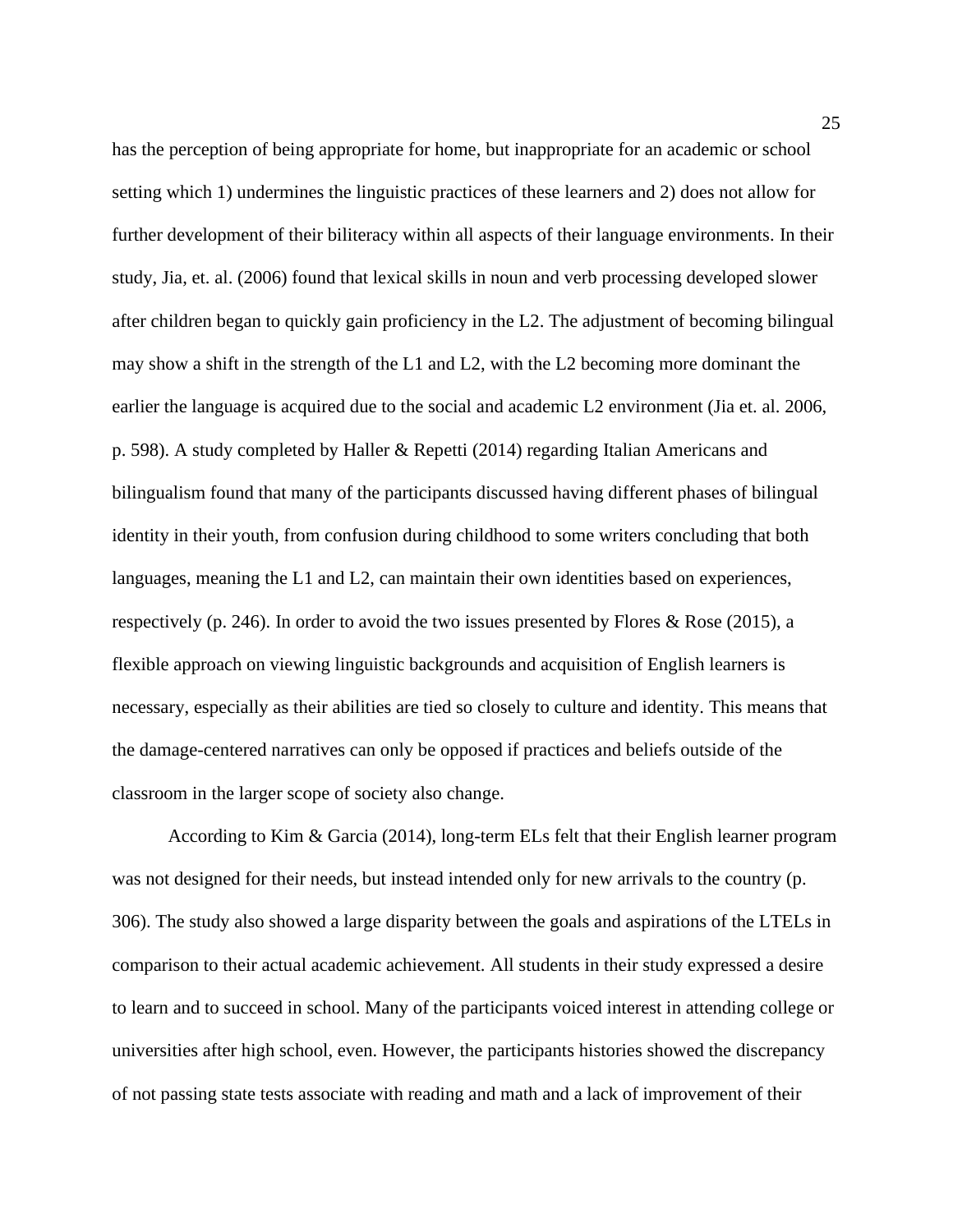English proficiency which designated the students as having academic failures and lack of improvement of English proficiency. Kim  $\&$  Garcia argue that this is due to inadequate rigor in the language support and expectations of these students. They also challenge the narrative by questioning whether staff in connection to these students were aware of their desires to go beyond high school and what they did to support them in those goals.

In an extensive study done on urban high schoolers by Moje, Overby, Tysvaer, & Morris (2008), the researchers delved into the contexts and experiences learners were having outside of school. The study gathered data regarding adolescent literacy and the what and why of reading and writing for fun. The study, which consisted of a Latino majority population, concluded that the participants were in fact reading and/or writing outside of school in many different contexts and capacities (Moje et. al., 2008, p. 12). The study included home language within student demographics but found no evidence of home language being tied to achievement. Further, Moje et. al. did not include language in the data they collected despite having 42% of participants list Spanish as the language used in their home (p. 116). Therefore, the students who were participating in reading and writing outside of the classroom may have been doing so in a language other than English. The study did not include the sub-groups, but the information they provide is hopeful in showing that LTELs can also have similar, yet biliterate, encounters like the students in Moje et. al. did. Furthermore, Danzak (2011) suggests that social identity leads to membership within the educational community in which LTELs belong to, thus creating space for improving L2 qualities and overall proficiency (p. 507). Danzak further asserts that a marriage is necessary between social identity as it influences skills in language, leading to higher levels of literacy.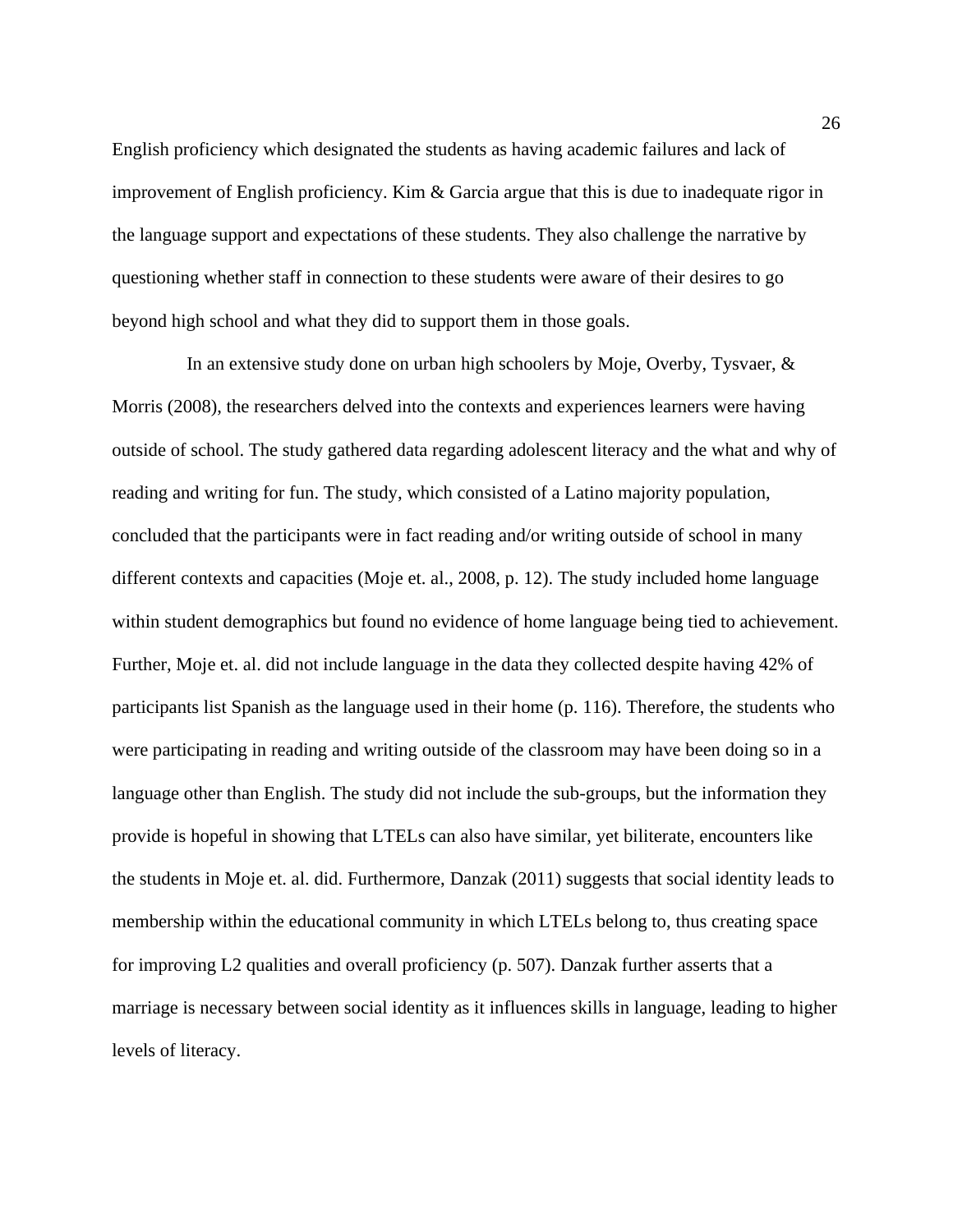We must consider the amount of negotiation and fluidity that LTELs have had to utilize in their language repertoires and everyday linguistic environment while seeking to comprehend and support their phases and growth into a more inclusive and supportive bilingual environment.

## <span id="page-27-0"></span>**Research Questions**

In order to create a response to Brooks' (2018) question regarding the linguistic experiences and background of LTELs, we must learn more about how their bilingualism functions in settings beyond the classroom. This leads to the two questions the study hopes to answer:

-What do LTELs report as being their predominant language use among different domains? -What do LTELs report as being their predominant language use among mode, production, and situational variance?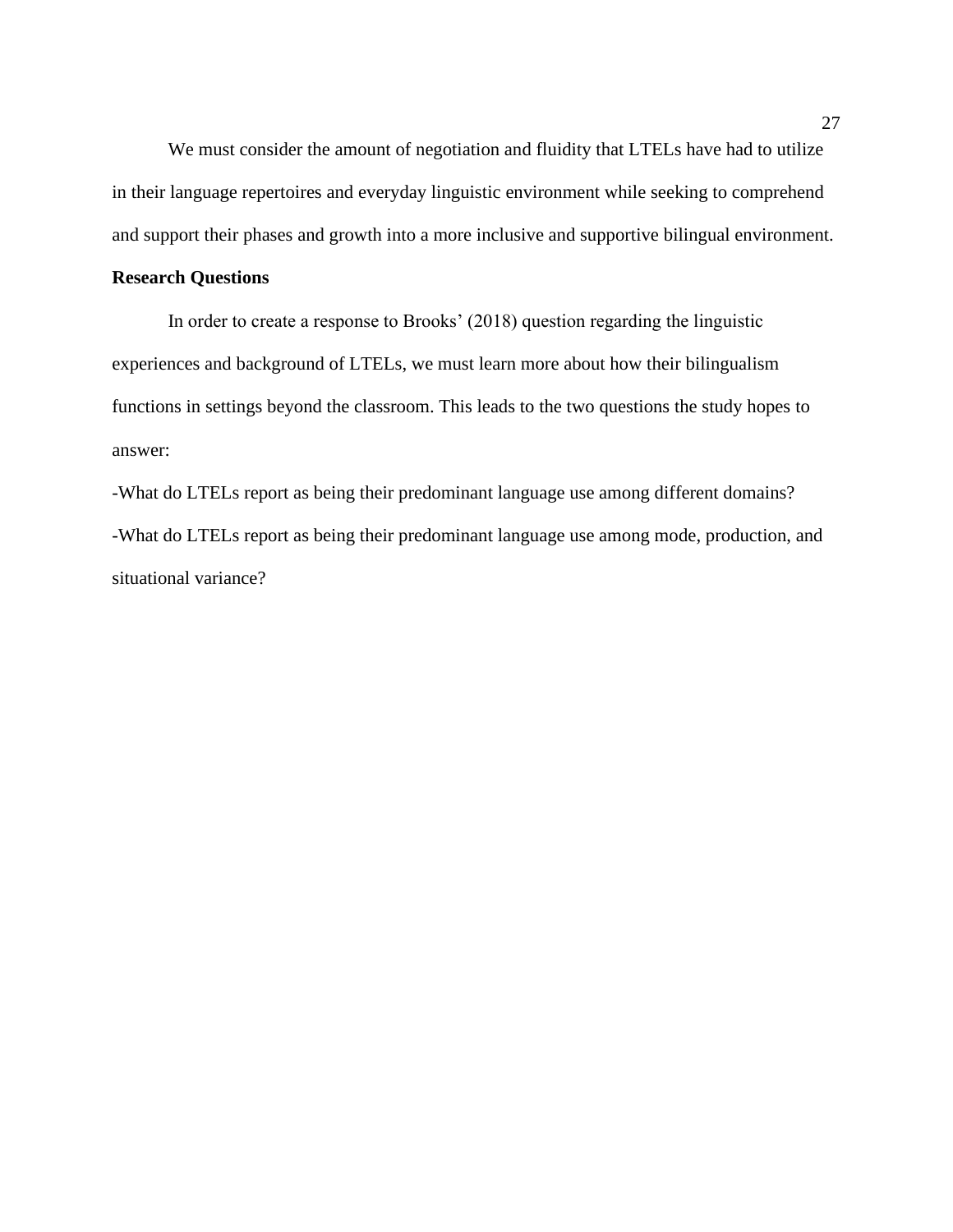#### **Chapter 3: Methodology**

## <span id="page-28-1"></span><span id="page-28-0"></span>**Participants**

This study aimed to gather information about long-term English learners and their navigation between their L1 and L2 outside of school, therefore candidates for this study were secondary LTELs (5 or more years within an LEP program). The suburban high school sample site, despite recent transitioning to Title 1, has been fully accredited since the 2017-18 school year, according to their school report card. Within the school, 37% of the population are English learners. The participants were in grades 9-12 and between the ages of 14-19 (see Table 1 below).

#### **Table 1**

#### <span id="page-28-2"></span>*Summary of Participants*

| Gender |    | Age Range | Grade    | Country of Origin |  |
|--------|----|-----------|----------|-------------------|--|
| Female |    | 14-19     | $9 - 11$ | USA               |  |
| Male   | າາ |           |          | Other             |  |

The LTELs recruited for participation were of Hispanic/Latin American origin who have immigrated at a young age from their country of origin or were born in the United States but placed in an LEP program due to initial home language surveys done in their districts upon school entry. As discussed earlier, ELs within this district must take the WIDA ACCESS test annually to report English proficiency level. The exiting level in this district is a 4.4 overall composite score. The study participants WIDA levels are shown in Figure 3, highlighting that the LTEL students in the sample group were predominately at a level 3 overall score.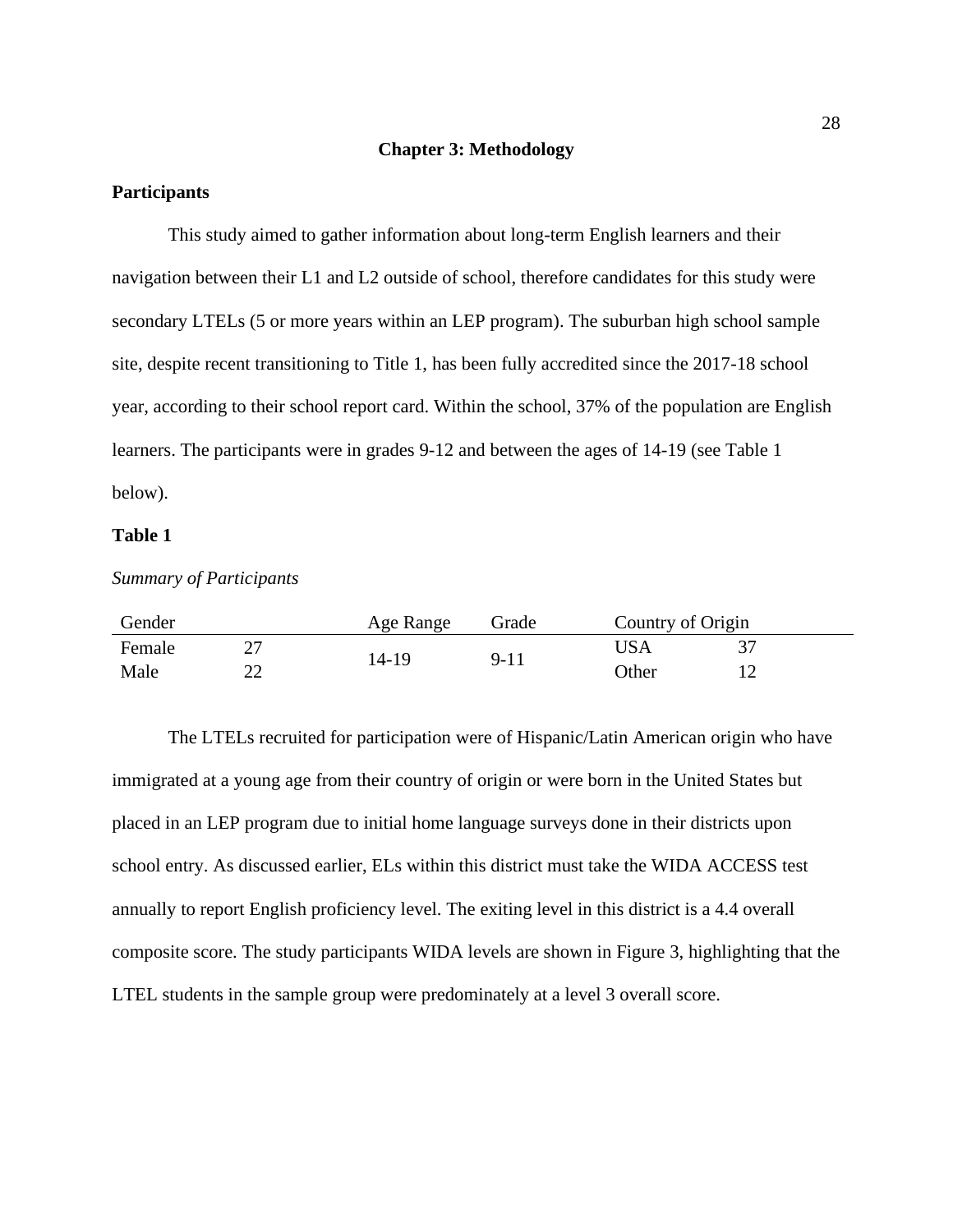

<span id="page-29-0"></span>*Overall participant WIDA levels*

The majority of participants in the study were born in the United States, making up 76% of all participants. Students who immigrated to the U.S. came between the ages of 7 and 14 mainly from countries in Latin and South America: Bolivia, Guatemala, Honduras, Mexico, and El Salvador. Many of the American-born participants have parents who have immigrated from similar countries listed. Three participants are native to the island of Puerto Rico, a U.S. territory. Figure 3.2 below lists the students who were born outside the country by the years they have spent in the U.S. school system. It also includes their gender, age, and country of origin. The non-US born participants averaged 6 years of being in U.S. schools (see Table 2).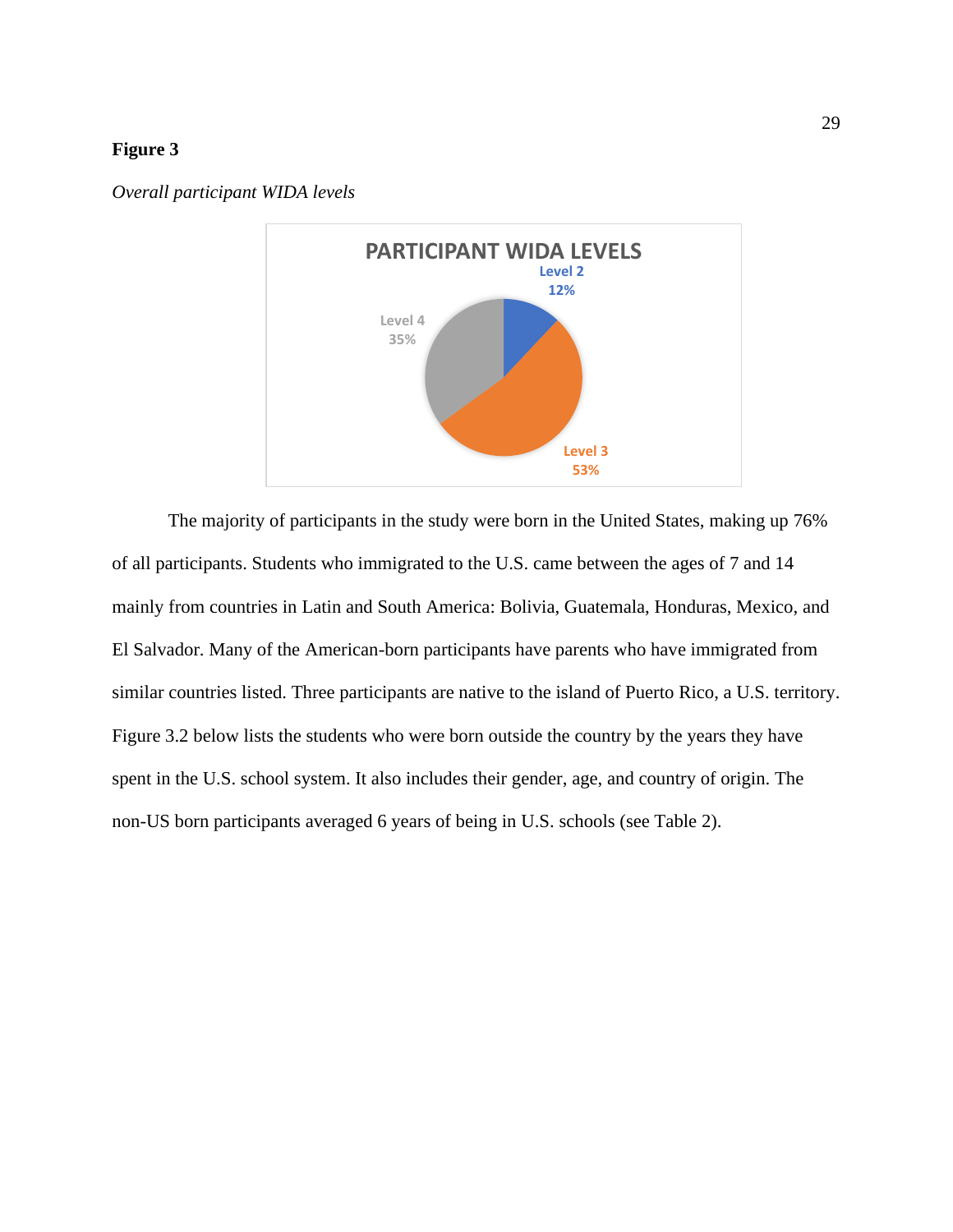## <span id="page-30-0"></span>**Table 2**

| Gender | Age | Country of Origin                     | Years of School in the US |
|--------|-----|---------------------------------------|---------------------------|
| Female | 16  | Honduras                              | 5                         |
| Female | 18  | Honduras                              | 5                         |
| Male   | 15  | Honduras                              | 5                         |
| Female | 17  | Honduras                              | 5                         |
| Male   | 18  | El Salvador                           | 5                         |
| Male   | 19  | El Salvador                           | 6                         |
| Male   | 18  | <b>Bolivia</b>                        | 6                         |
| Male   | 16  | El Salvador                           | 6                         |
| Male   | 17  | Guatemala                             | 7                         |
| Female | 15  | El Salvador                           | 7                         |
| Female | 15  | El Salvador                           | 8                         |
| Male   | 16  | Mexico                                | 10                        |
|        |     | Average length of years in US schools | 6                         |

*Non-US born participant demographic information*

Overall, the participants chosen met the criteria of having spent five or more years in an LEP program in the United States, many going well beyond the minimum. These participants were selected based on information from school, district, and state records available. District data available to the researcher indicated student dates of entry into the country and into the state school system. These dates were used to filter long-term ELs using the first day of school in 2014-2015 school year as the cutoff for determining the students who meet the 5-year LTEL criteria.

Written assent from participants and written consent from parents/guardians was required for the study to be conducted (see appendix C). The students and their family were informed that the study is voluntary and for purposes of research only, with no grades or achievement marks assigned. Separate permission from the district was necessary for the researcher to conduct the study along with formal IRB approval (see Appendix D).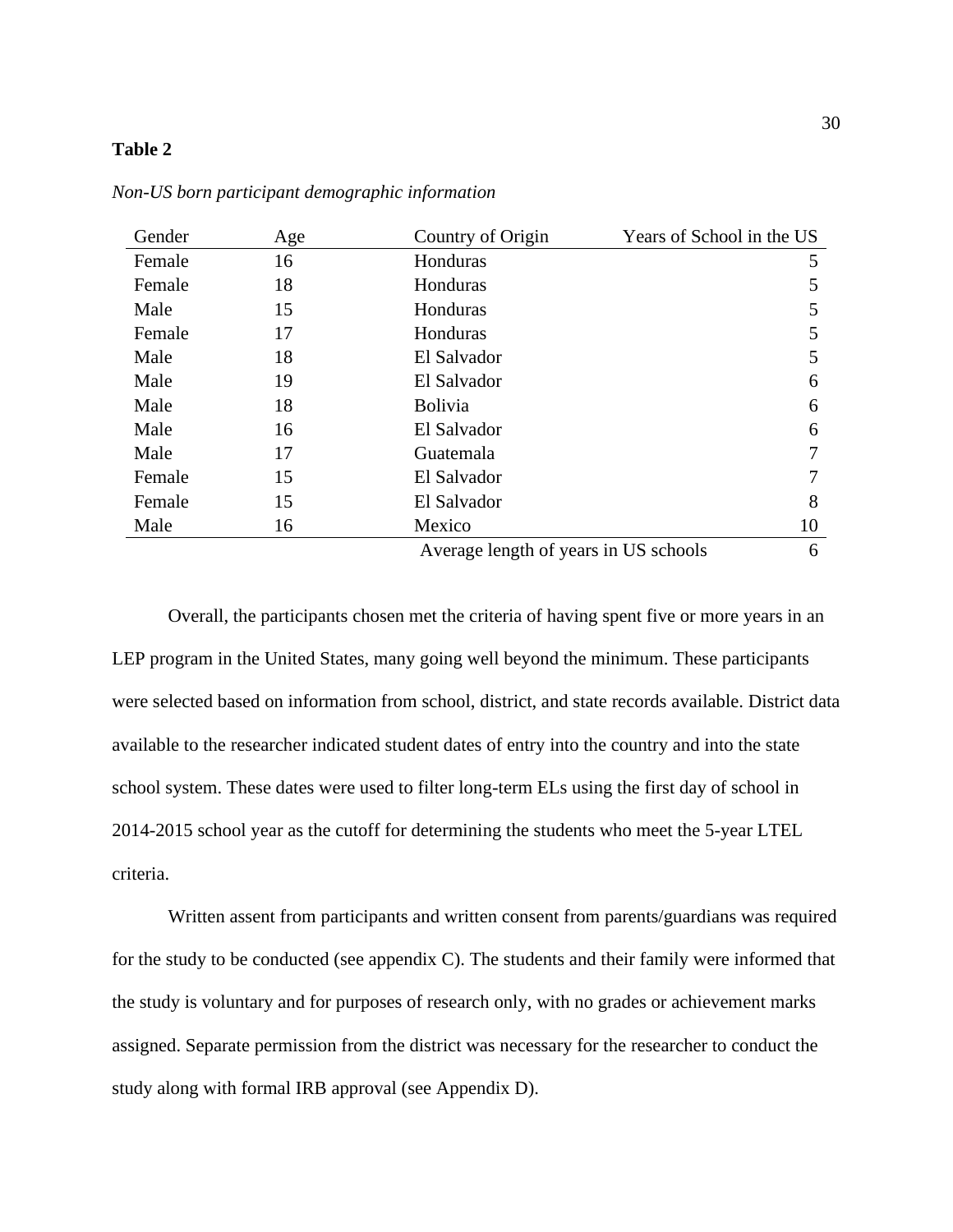### <span id="page-31-0"></span>**Materials**

This study was composed of two parts initially: 1) a survey and 2) a follow-up reflective interview regarding student responses to the survey. Data from school records regarding English proficiency, school and academic history, and other pertinent information was also be used to get accurate histories for student recruitment.

<span id="page-31-1"></span>*Survey of Language Use* (Appendix A) The survey in the form of a questionnaire consisted of two parts: Part I contained participant demographic information regarding gender, country of origin and arrival to the U.S., and languages spoken and written; Part II contained 16 questions regarding particular language use and was written in English on paper-pencil and kept in a locked cabinet after completion. While using Fishman (1965) as a framework to build the survey, media, role, situation, and domain variance were used to investigate the who/when/where question of language use for bilinguals within the language survey. To address all of the theoretical possibilities of these variances is described by Fishman as being "exceedingly complex." Therefore, limiting the variances of this study was essential: mode to only speaking and writing; role to only production; situation to include formal, informal, and intimate; and the domains to include family, friends, workplace, and social media. While social media is not addressed in Fishman's study, it is an appropriate domain to include in the digital age. As I was seeking to know the capacities and language shifting that occur outside a school setting (and as Fishman noted how influential topic is on language choice), topics regarding school-themes will be excluded from the questions in the student survey. Table 3 below shows the variations chosen for this study and includes the prompts for each domain. While Fishman (1965) found the patterns of language dominance for Yiddish and English use, the same patterns will be applied to a Spanish and English population.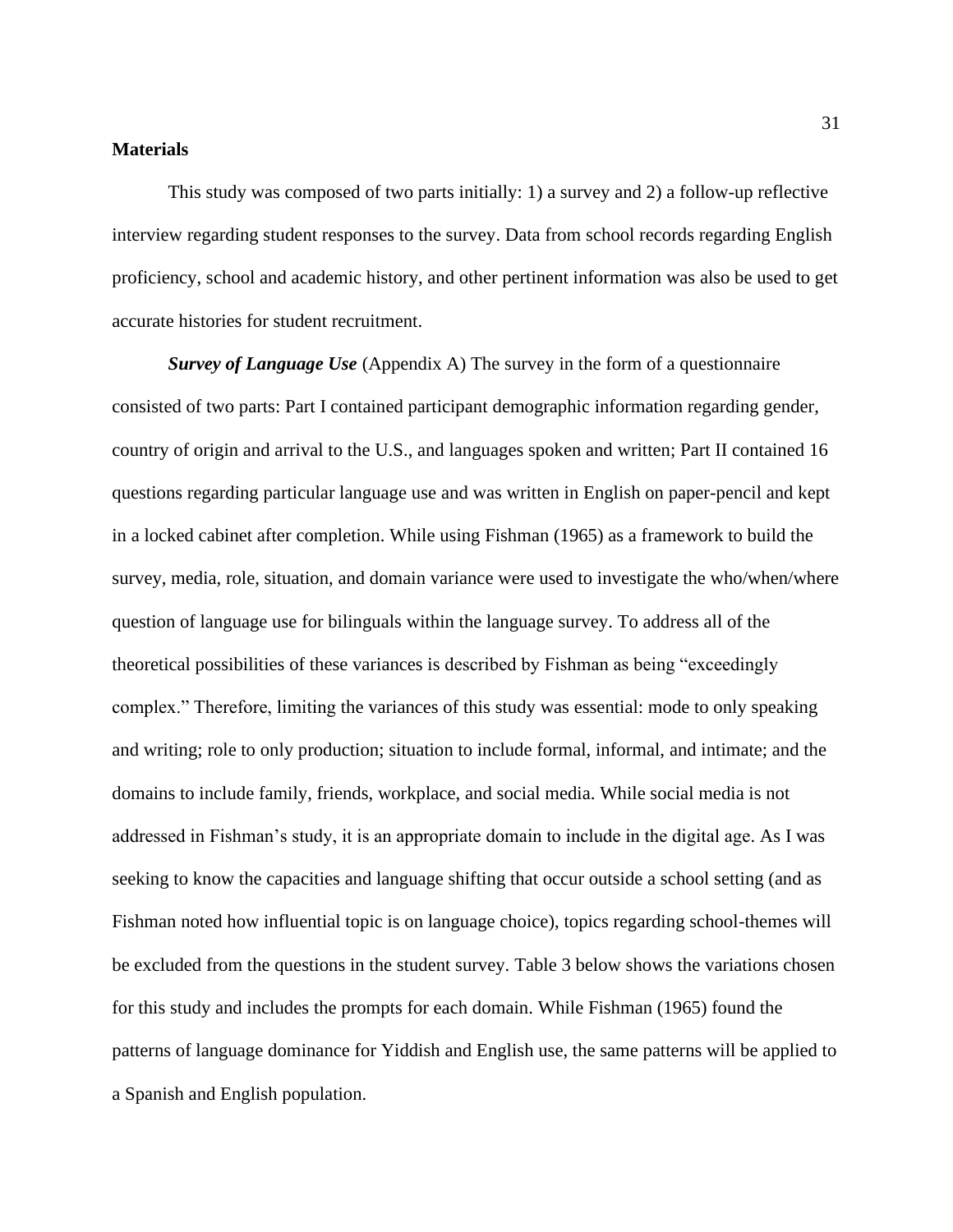## <span id="page-32-0"></span>**Table 3**

|                             | Sources of Variance |          | Domains of Language Behavior                                               |                                                               |                                                          |                                                                                                        |                                                                                                    |
|-----------------------------|---------------------|----------|----------------------------------------------------------------------------|---------------------------------------------------------------|----------------------------------------------------------|--------------------------------------------------------------------------------------------------------|----------------------------------------------------------------------------------------------------|
| Mode<br>Role<br>Situational |                     | Family   | Friends                                                                    | Workplace                                                     | Social Media                                             |                                                                                                        |                                                                                                    |
|                             | Prod.               |          | Formal                                                                     |                                                               |                                                          | Formally greet<br>customers at<br>work                                                                 |                                                                                                    |
| Speaking                    |                     | Informal | Ask a family<br>member<br>about their<br>day (at<br>work,<br>school, etc.) | Ask a friend<br>about their day<br>(work, school,<br>$etc.$ ) | Ask a coworker<br>for a ride home                        | Share<br>audio/video to a<br>single person or<br>group of people<br>asking about<br>their day<br>Share |                                                                                                    |
|                             |                     |          | Intimate                                                                   | Speak to a<br>family<br>member for<br>personal<br>advice      | Speak to a friend<br>for personal<br>advice              | Ask coworker<br>for advice about<br>a personal issue                                                   | audio/video to a<br>single person or<br>group of people<br>of something<br>happening<br>around you |
|                             | Formal              |          |                                                                            |                                                               |                                                          |                                                                                                        |                                                                                                    |
|                             | Prod.               | Writing  | Informal                                                                   | write a<br>grocery list<br>for<br>household<br>needs          | Write an<br>invitation to a<br>friend for a<br>gathering | Write your<br>schedule and<br>availability down<br>for your<br>manager/boss                            | Write a comment<br>replying to a<br>funny meme<br>someone tagged<br>you in                         |
|                             |                     |          | Intimate                                                                   | Write a<br>letter or card<br>to a close<br>family<br>member   | Write a card or<br>letter to a close<br>friend           |                                                                                                        | Write a<br>private/direct<br>message to<br>someone close to<br>you                                 |

## *Dominance Configuration of English and Spanish*

Fishman (1965) suggested that the dominance configuration was created as an attempt to link the domains of language behavior and the sources of variance. The table goes beyond the more simpler characteristics of language use and allows for deeper analysis of how, when, and where bilinguals use language.

The language use questionnaire elicits responses on a rating scale of 0-5, 0 being most likely to choose English for the prompt and 5 being most likely to choose Spanish. Figure 4 below shows the prompt and scale from 0-5 and English to Spanish.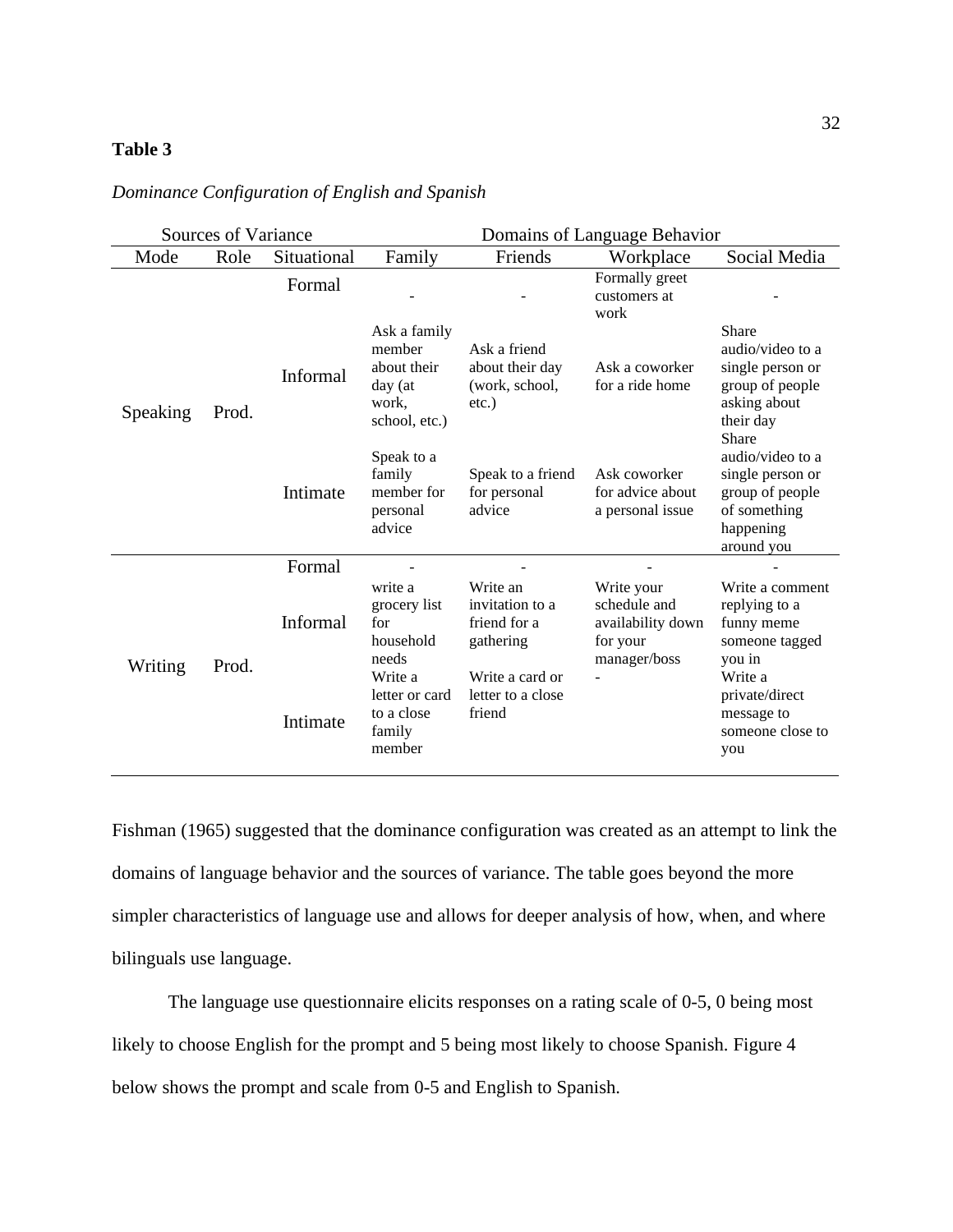<span id="page-33-1"></span>*Sample item from the language use questionnaire*

| Ordering a                       |                                               |  |  |  |                |
|----------------------------------|-----------------------------------------------|--|--|--|----------------|
| McChicken at<br><b>McDonalds</b> | ENGLISH &<br><b>ENGLISH</b><br><b>SPANISH</b> |  |  |  | <b>SPANISH</b> |

## <span id="page-33-0"></span>**Procedure**

The researcher initially recruited students from sheltered English Language Arts classes within the English learner program. The researcher visited classrooms and gave consent forms to potential candidates with a brief verbal description regarding the study. The surveys were then planned and were completed on a rolling basis in a classroom familiar to the participants.

After handing out the surveys, participants were instructed to complete the demographic information in part I of the survey. The teacher introduced examples of what part II of the survey would be like and explained the instructions. The students then completed part II of the language use survey, shading in their language choice for each prompt. The participants responded by marking on a scale of numbers which language they would most likely use for each situation. The results offered the researcher the ability to aggregate data based on the binary responses and the level in which they selected on the rating scale.

The teacher read out loud the questions to participating groups and treated the sessions like a normal classroom activity. Following the completion of the surveys, they were stored in a locked cabinet. Groups of LTELs participating were between 4-10. The survey took approximately 20-30 minutes for each group to complete.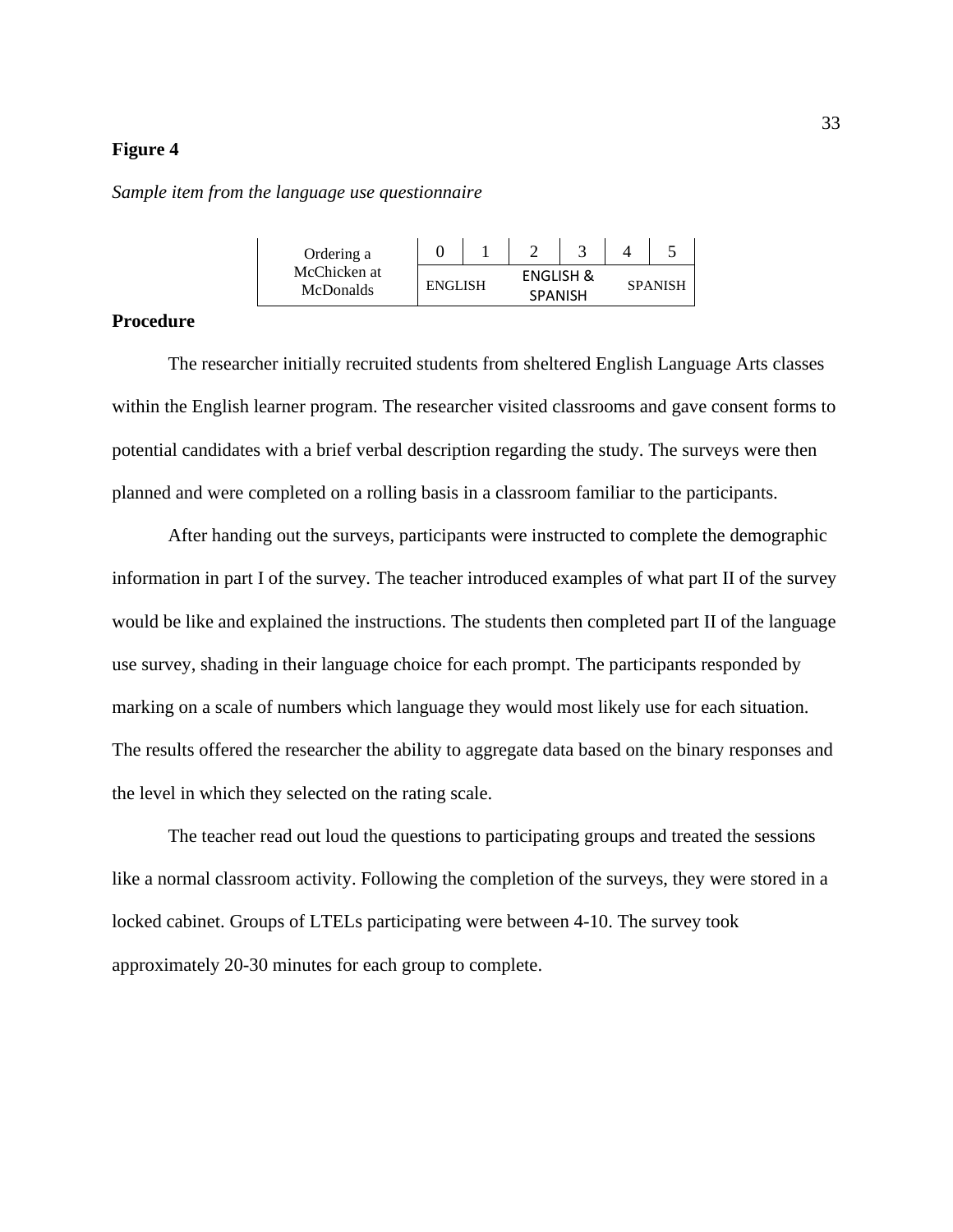### **Chapter 4: Results**

<span id="page-34-0"></span>Across the entirety of the survey responses, English was the predominant language of use. The family domain had the highest rate of Spanish used for all variances, particularly in the mode of speaking. However, dominating English was preferred in the afforded specifications, Spanish was used for particular variances, especially for participants who had lesser amount of time since arrival to the U.S. The following results (Table 4) show scores of the family, friends, workplace, and social media domain with each of the variances included within. Following, significant results regarding the variances outside of domain will be presented.

#### <span id="page-34-1"></span>**Table 4**

|  | Dominance Configuration Scores and Averages from Language Use Survey |  |  |
|--|----------------------------------------------------------------------|--|--|
|  |                                                                      |  |  |

|          | Sources of Variance |             | Domains of Language Behavior |         |     |      |     |
|----------|---------------------|-------------|------------------------------|---------|-----|------|-----|
| Mode     | Role                | Situational | Family                       | Average |     |      |     |
|          |                     | Formal      |                              |         | 2.2 |      | 2.2 |
| Speaking | Productive          | Informal    | 3.7                          | 0.7     | 1.6 | 1.0  | 1.8 |
|          |                     | Intimate    | 3.3                          | 0.7     | 1.7 | 1.0  | 1.7 |
| Writing  | Productive          | Formal      |                              | -       |     |      |     |
|          |                     | Informal    | 2.3                          | 0.8     | 1.5 | 1.2. | 1.5 |
|          |                     | Intimate    | 2.9                          | 0.9     |     | 1.3  |     |
| Average  |                     |             | 0.8                          | 1.8     |     |      |     |

(In each cell, max = 5; Closer to  $1 =$  English while closer to  $5 =$  Spanish)

Table 4 shows the sources of variances (mode, role, situational) and the four domains used in the survey (family, friends, workplace, and social media). Each domain includes average rating scores for the variances. The averages for each domain and variance are then listed in outlying column/row around the table. In summary of Table 4, the speaking responses versus the writing responses showed little difference, 1.9 and 1.5, respectively. The overall average of the modes further influenced the little difference among situational variances. The only situational variance that showed a significant difference was the formal variance in the workplace domain, however, with only one question in the survey regarding this variance pattern, it provides little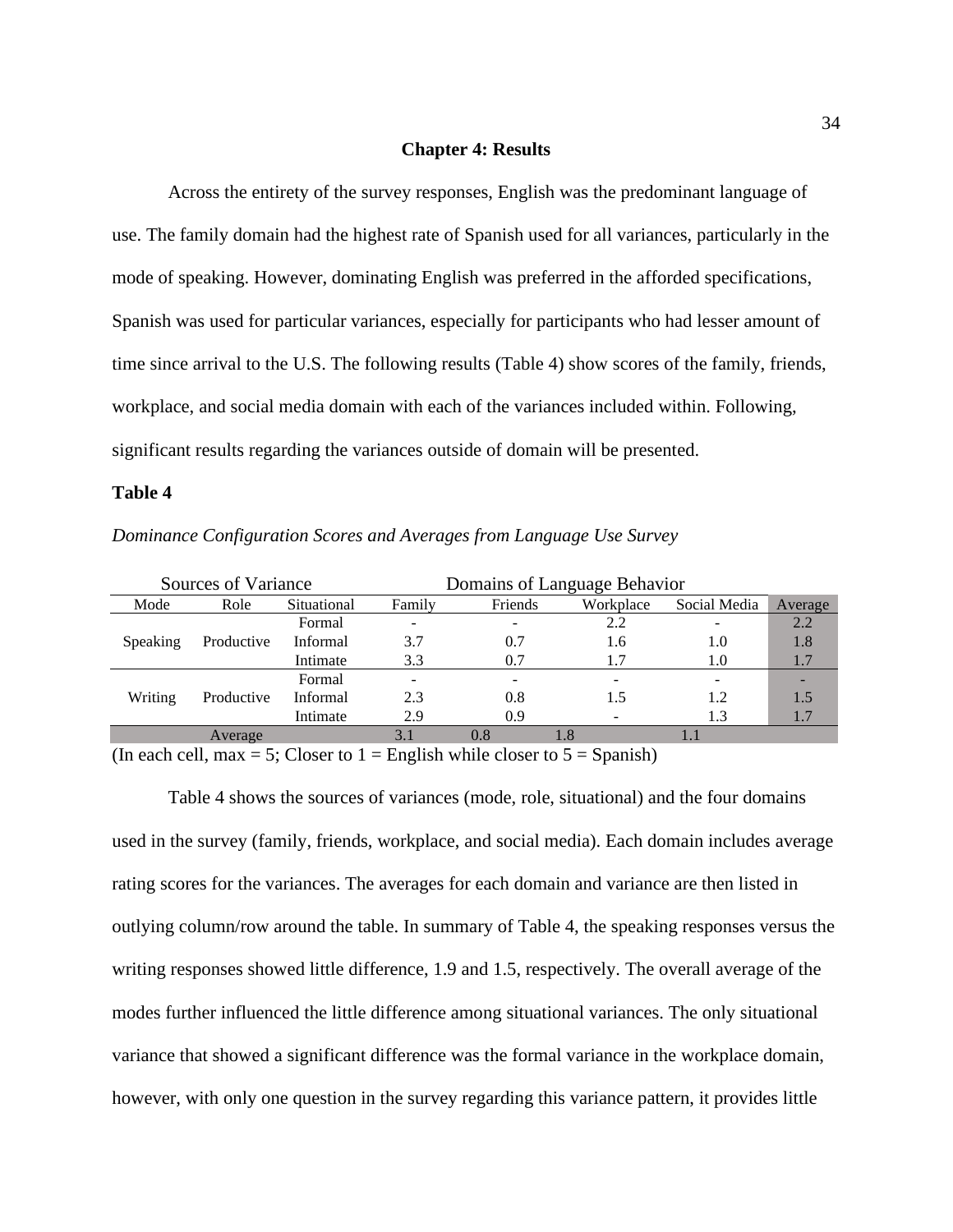significance to the overall results. The mode of speaking and writing showed significant differences across each domain and will be included in the results and discussion below.

**Domain of Family** In the domain of family, students responded on average with a 3.1 on the binary scale, favoring Spanish as the language of at-home use. While the two speaking variances showed higher scores favoring Spanish (averaging a score of 3.5), the writing variances in this domain scored lower (2.6), favoring English. However, students who came to the U.S. as in their youth rather than U.S. born had greater inclination to use Spanish and English equally or favoring Spanish for the writing variances. The formal versus informal variance of speaking showed little difference, formal averaging 3.7 and informal 3.1. Three participants did not respond to question 4, disclosing that they did not normally do this activity and did not have an answer. One participant responded to questions 1-3 by shading in both number's 2 and 3 signifying both languages were used equally. For this student and those following this example, a score of 2.5 was used during data analysis to symbolize "both" as the rating. Figure 5 below shows the average scores across the questions in the family domain.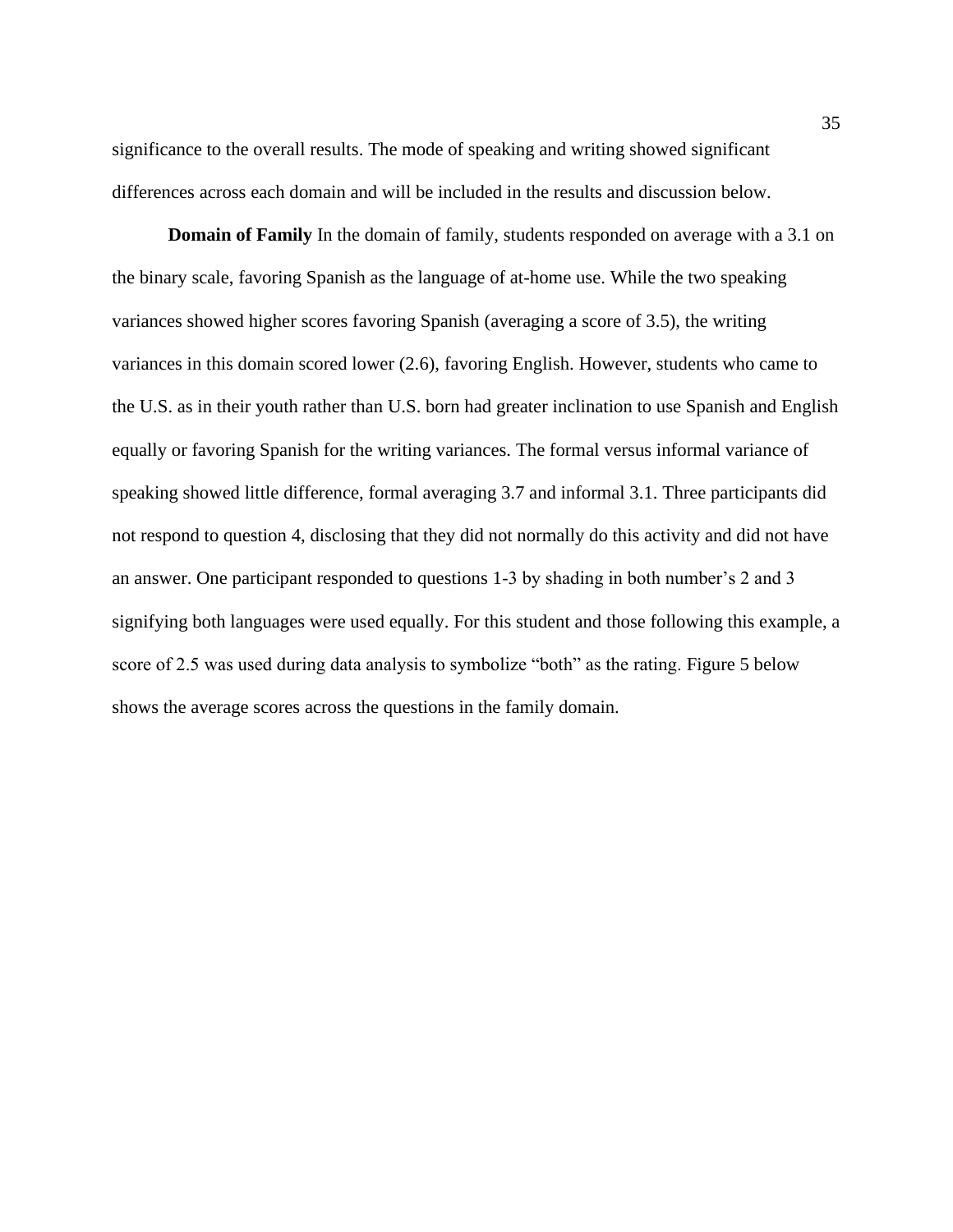<span id="page-36-0"></span>



**Domain of Friends** In the domain of friends, scale selections were drastically different than family and homelife. The majority of students responded with 0 or 1 (English) in this domain. Again, students who are newer Americans showed inclination to respond with a midrange score signifying both languages or moving further on the spectrum toward Spanish in this domain than the American-born LTELs. Only one student used a score of 5 (FrQ7-8) in this domain, otherwise the students predominately chose 0-1 as their response. Overall, the average score was 0.8. Figure 6 below shows the average scores across the questions in the friend domain.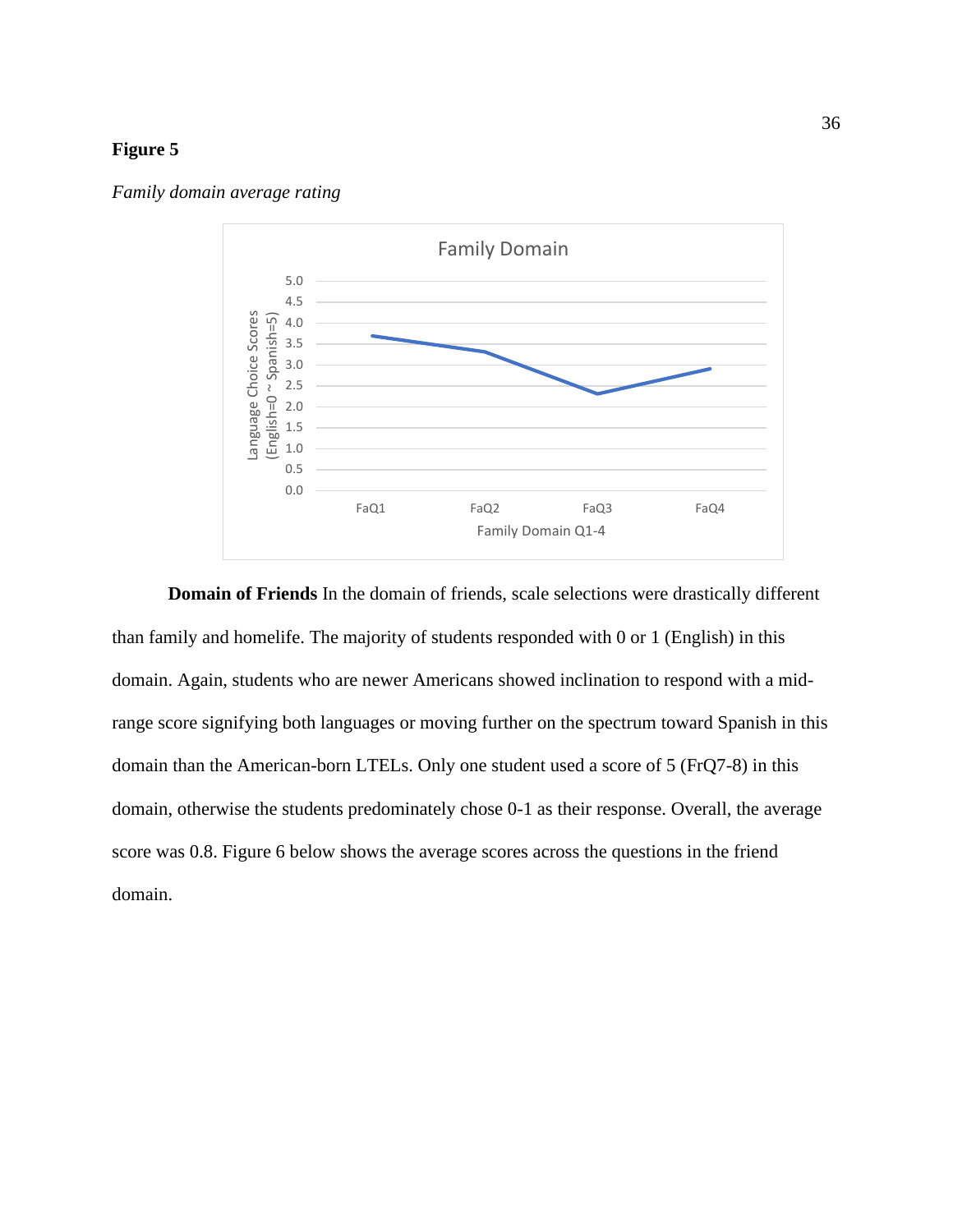<span id="page-37-0"></span>*Friend domain average rating*



**Domain of Workplace** The workplace domain was varied due to the younger students having never maintained a job yet. Of the 68% of students who did respond, they averaged a 1.8 for this section. While this indicated a preference and need for English use, students vocalized their ability and comfort in using both in the workplace. There were small differences here between the responses from speaking, writing, formal, and informal. The speaking variances averaged a 1.9 and the writing variances 1.6. Figure 6 below shows the average scores across the questions in the Workplace domain.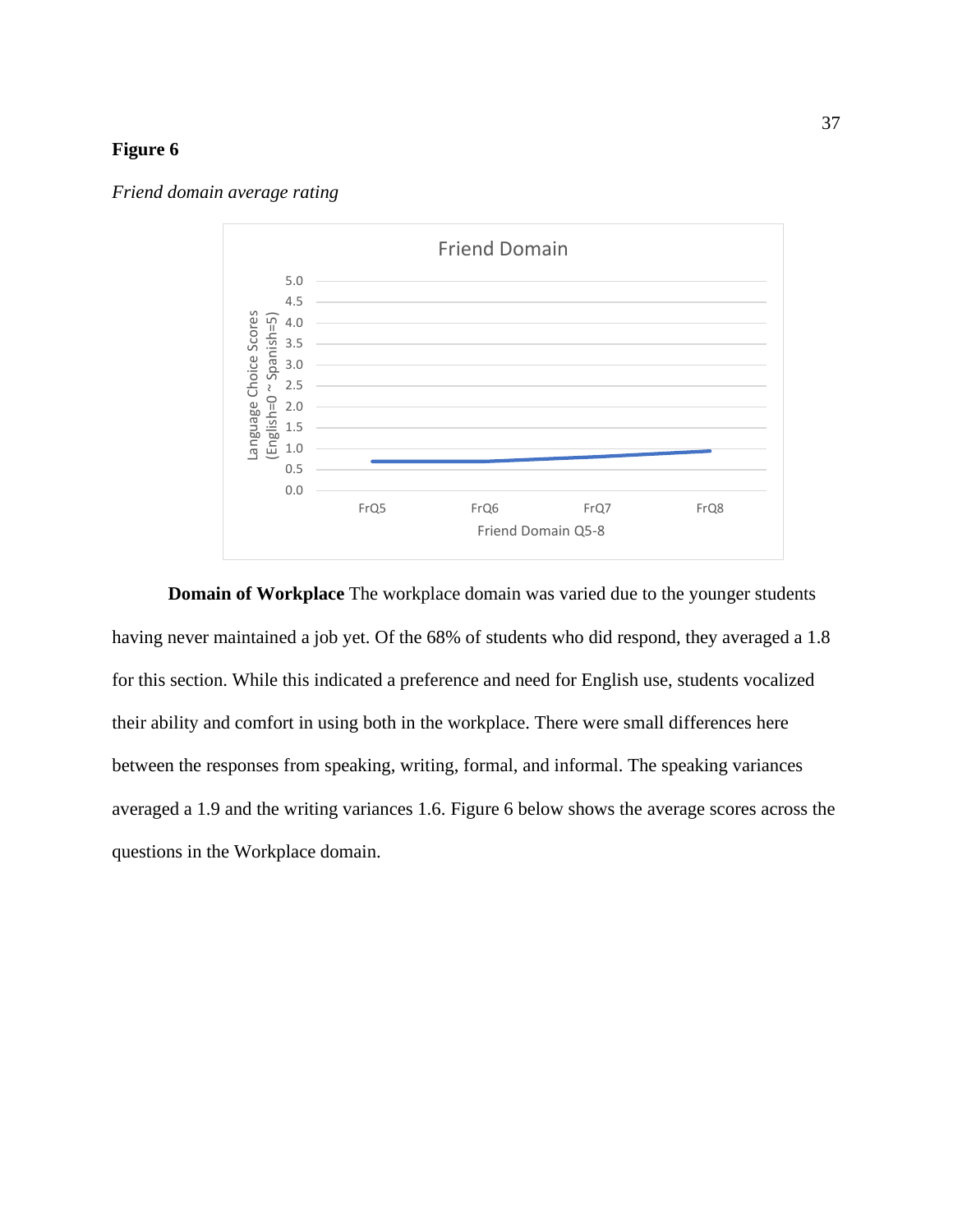

<span id="page-38-0"></span>*Workplace domain average rating*

**Domain of Social Media** The chart below in figure 4.4 shows the averages across each question in the social media domain. The domain of social media had an average score of 1.1, favoring English. The speaking production variance averaged 1.0 while the writing was 1.2, again, favoring English. The informal and intimate variances were nearly the same: 1.1 and 1.2, respectively. One student selected both numbers in the middle to signify "both" languages in response to SMQ12-15. One student chose not to respond to SMQ14. Figure 8 below shows the average scores across the questions in the Social Media domain.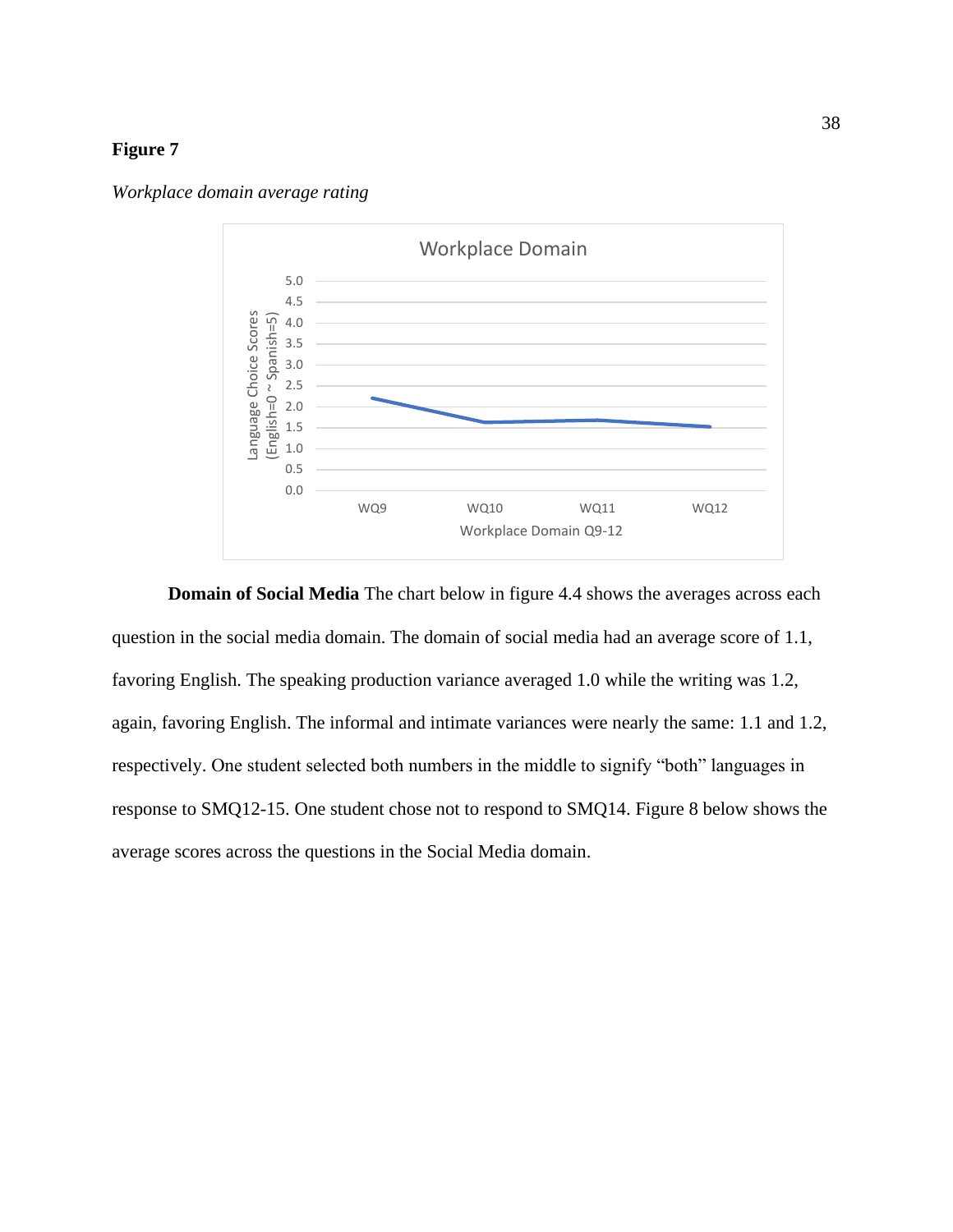<span id="page-39-0"></span>



### **Speaking and Writing Variances**

While the situational variances did not provide significant results, the speaking and writing variances had diverse responses, particularly for participants who responded to the workplace domain. In each figure below (Figure 4.5 and 4.6), the chart visualizes the response to each question that was categorized within the speaking and writing mode, respectively. While the family domain included the highest score in regard to use of Spanish, the writing mode resulted in lower scores than the speaking. While the workplace range included three questions that were in the mode of speaking, this domain also showed the greatest range between the averages of the questions. Question WQ10 had the lowest average in this domain (1.6) and was 0.6 less than the highest score in the domain of 2.2 (WQ9). Both the friend and social media domain had the same averages each question eliciting the speaking mode, 0.7 and 1.0, respectively. The consistency of those averages may show a stronger pattern of language choice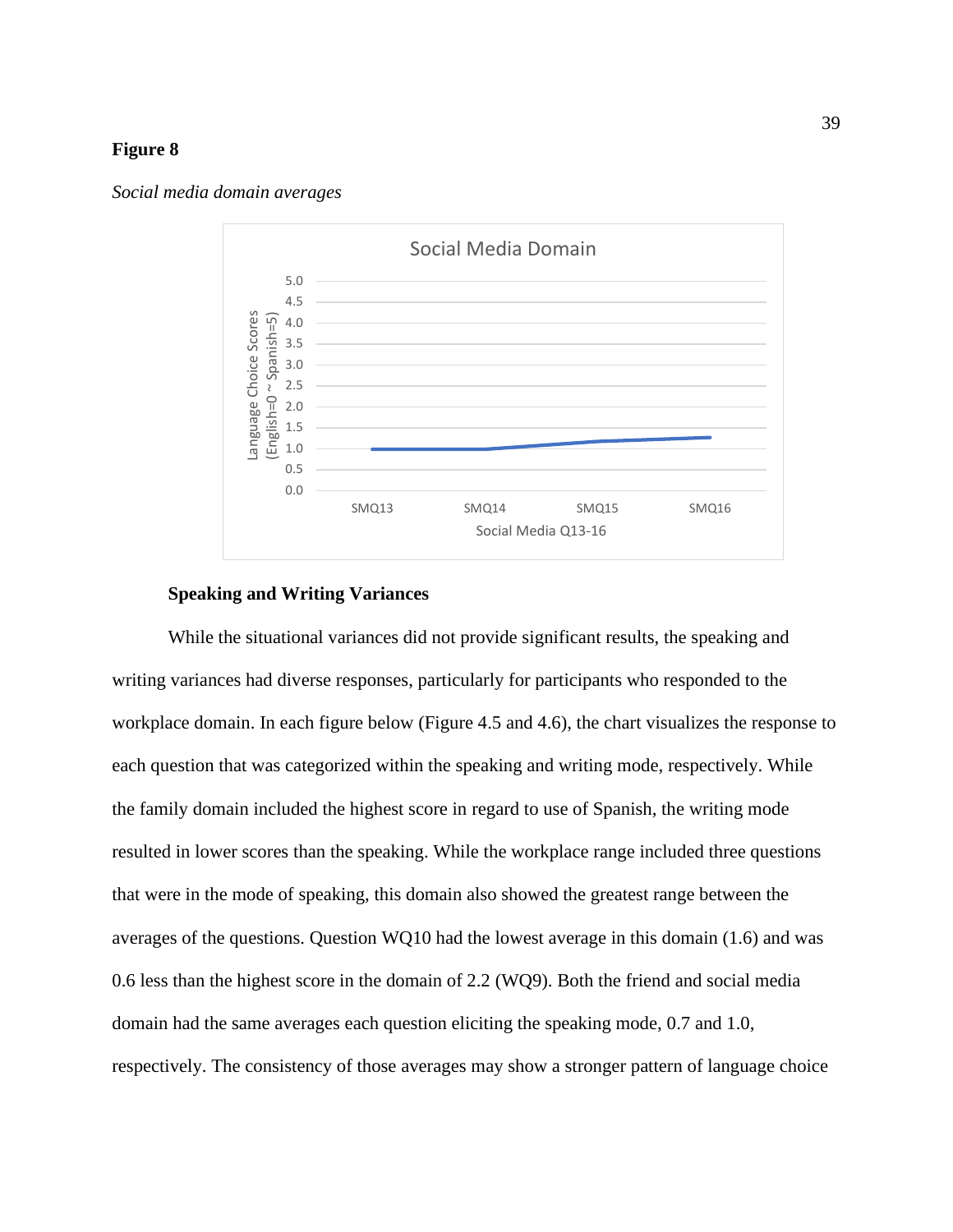for LTELs. Figure 9 below shows the average scores across the questions for both the speaking and writing variances within the survey.

## **Figure 9**

## <span id="page-40-0"></span>*Speaking and writing variance average ratings*

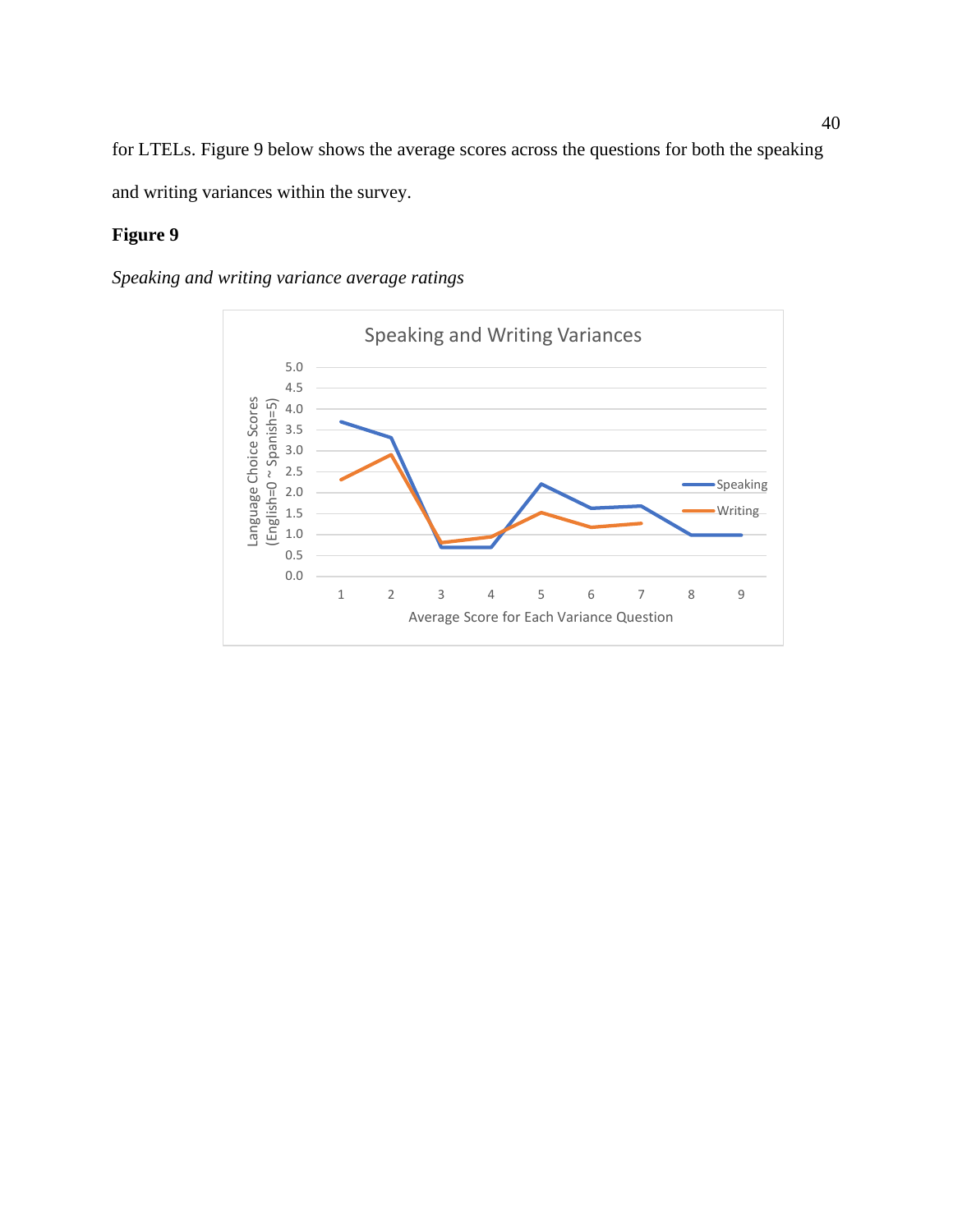#### **Chapter 5: Discussion**

In an effort to re-frame the perspectives and conversations surrounding LTELs, I have investigated the label attached to this population and strongly suggest humanizing learners and participants by discussing the nuances of maneuvering that occurs in the linguistic experiences and histories of emergent bilinguals. The research in this study focused on a group of Latinx learners with the LTEL label in a US high school and elicited responses regarding when and where they used English and Spanish. The *Survey of Language Use* (Appendix A) questionnaire offered results that indicated that English was the predominant linguistic choice for the domains and variances presented, but it also indicated moments that give us further insight to the choice of LTELs.

### <span id="page-41-0"></span>**Domains of Language Use**

Results from the study, as stated before, showed a strong inclination for the use of English among this population, especially away from familial connections. It can be argued that age contributes as a large factor to the linguistic choices of LTELs, among both speaking and writing variances. The following sections of this chapter will discuss the significant patterns found across each of the four domains and prominent findings among the variances used in the survey.

### <span id="page-41-1"></span>**Domain of Family**

The domain of family had the most significant use of Spanish across all of the domains with the ratings averaging at 3.1 overall While this finding was expected due to the large support in literature, the individual prompts offered furthered insights to the linguistic choices made within the family. The first question of this domain had the highest score out of all 16 questions that made up the questionnaire. The question #1 (*Ask a family member about their day [at work,*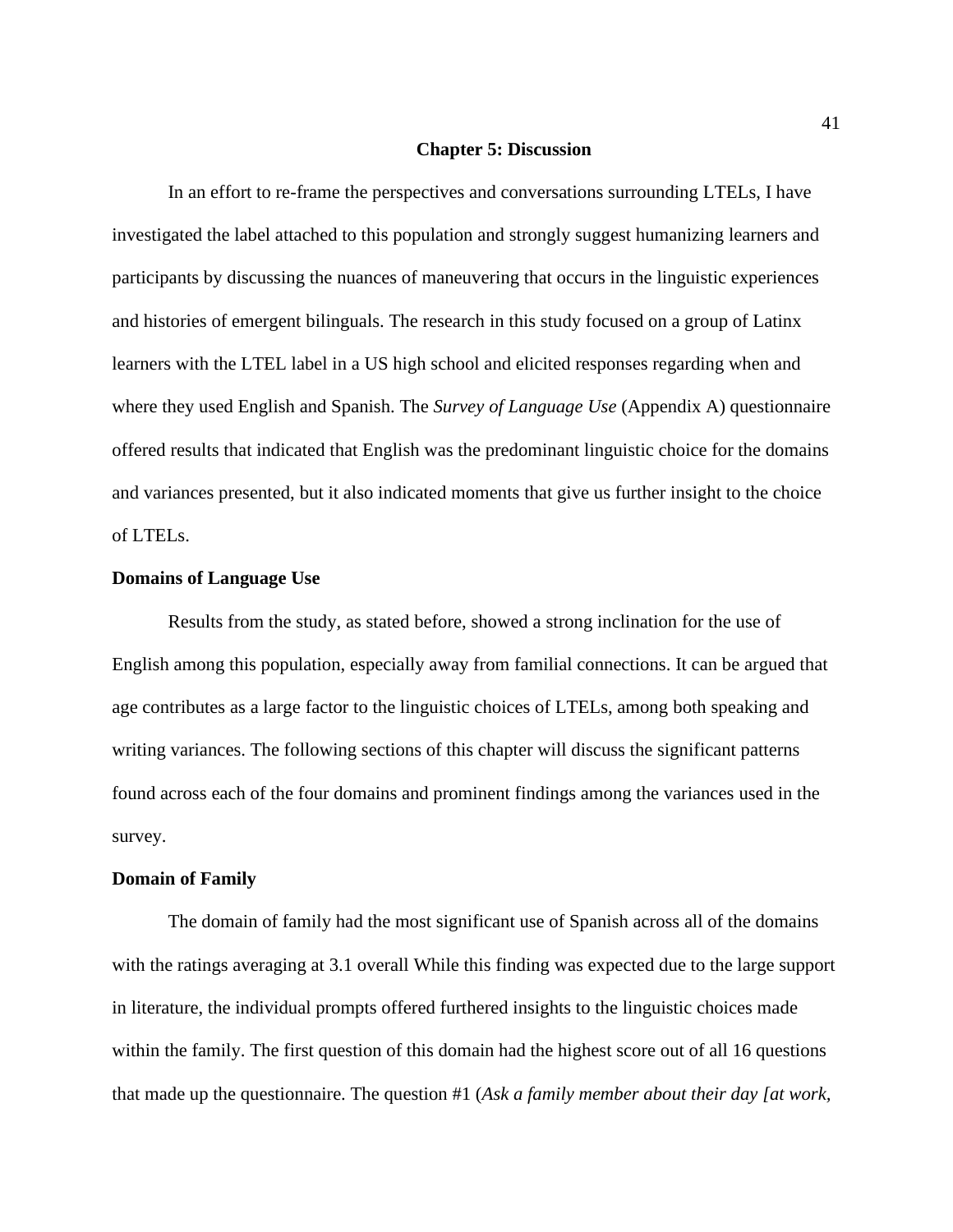*school, etc.])* had an average score of 3.7, with 23 students selecting their rating as 5-signifying mostly Spanish. With 23 students being nearly half of the sample, it shows that a significant amount of LTELs are using the L1 (Spanish, in this case) for informal conversations among family. The second question (*ask a family member for advice on a personal problem)* was categorized as intimate. The score with this variance change resulted in a 3.3 average, dropping 0.4 from the first question. It can be assumed that the topic, as noted by Fishman (1965) can greatly change the linguistic choices made for that situation. It should be noted that three students in the sampling selected a score of 5 for each question in the family domain, showing that for the variances selected in this study (and perhaps beyond the scope of this study), they would solely use Spanish. Curiously, these three students were all native to the United States. This may indicate for those families that they have worked diligently to maintain their L1 and culture associated instead of showing significant attrition as many others do in a society where the L2 is dominant.

As the questions shifted into the writing mode, the average scores lowered (Q3-Q4, 2.3 and 2.9, respectively). Students who had selected four or five for the speaking questions then chose lower ratings associated with English. Question #3 held the lowest average score in the domain of family (*Write a grocery list of household needs)*. It was not clear if the students who scored towards English did not normally complete this task at home, but all students answered and did not pursue clarifying questions with the researcher. However, for question #4 (*Write a letter or card to a close family member [non-electronic]*), three students chose not to answer as it was a task that they did not do.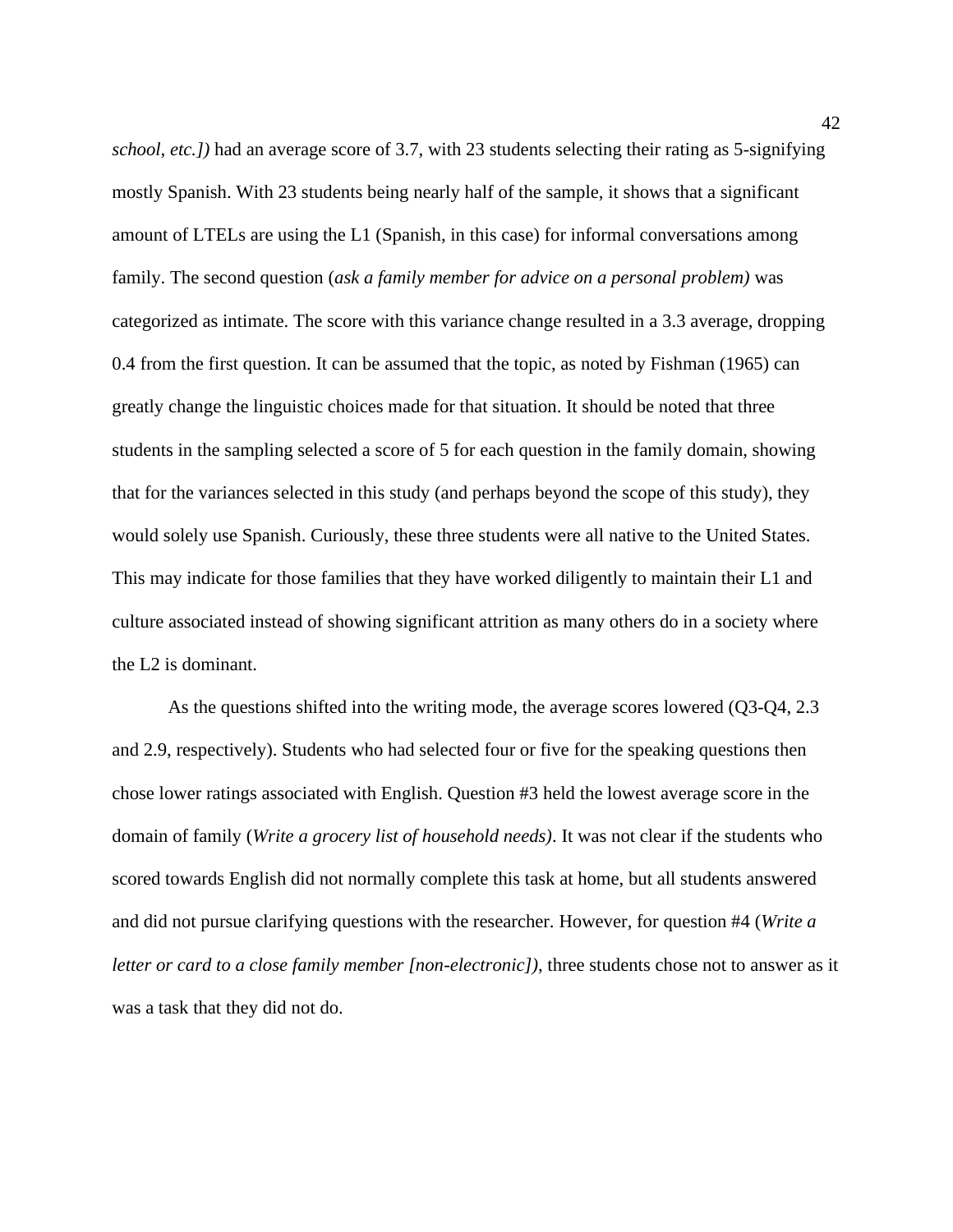### <span id="page-43-0"></span>**Domain of Friends**

This domain had the lowest average scores out of all four sections across each variance, indicating an exclusive preference for English. The average scores of each question in this domain did not reach 1.0, giving strong inclination that English is the predominant language of choice when speaking to friends.

Brooks (2020) highlights how bilingualism can shift depending on linguistic situation that learners are in. For example, an EL in this study who came to the United States at the age of 14 may complete a home language survey that indicates Spanish as being the verbal and written language of correspondence. However, after living in a largely monolingual society and with the implications of education in English, the linguistic situation has most likely changed. This emergent bilingual may use English predominately with their peer group, especially as they are associated with school, where English is used and taught (unless in a bilingual education program, which was not the case for the students in this study). Many students in this sampling entered U.S. schools in primary grades on the basis of a home language survey that fit the situation of the family and student at that time. Moreover, as they have continued to maintain EL status and thus given the manufactured label of being an LTEL, their home language environment has most likely changed and is situated in a different linguistic situation than when they first began school in the U.S. This also reinforces Haller & Repetti's (2014) suggestion that there are stages in bilingualism that develop and become more/less fluid as acquisition occurs. It may be beneficial to ELs who maintain status, especially for five or more years, to revisit the home language survey based on their own interpretations. This document can be revised and used by educators and administrators who program these learners just as frequently as proficiency tests (i.e. WIDA ACCESS) are given.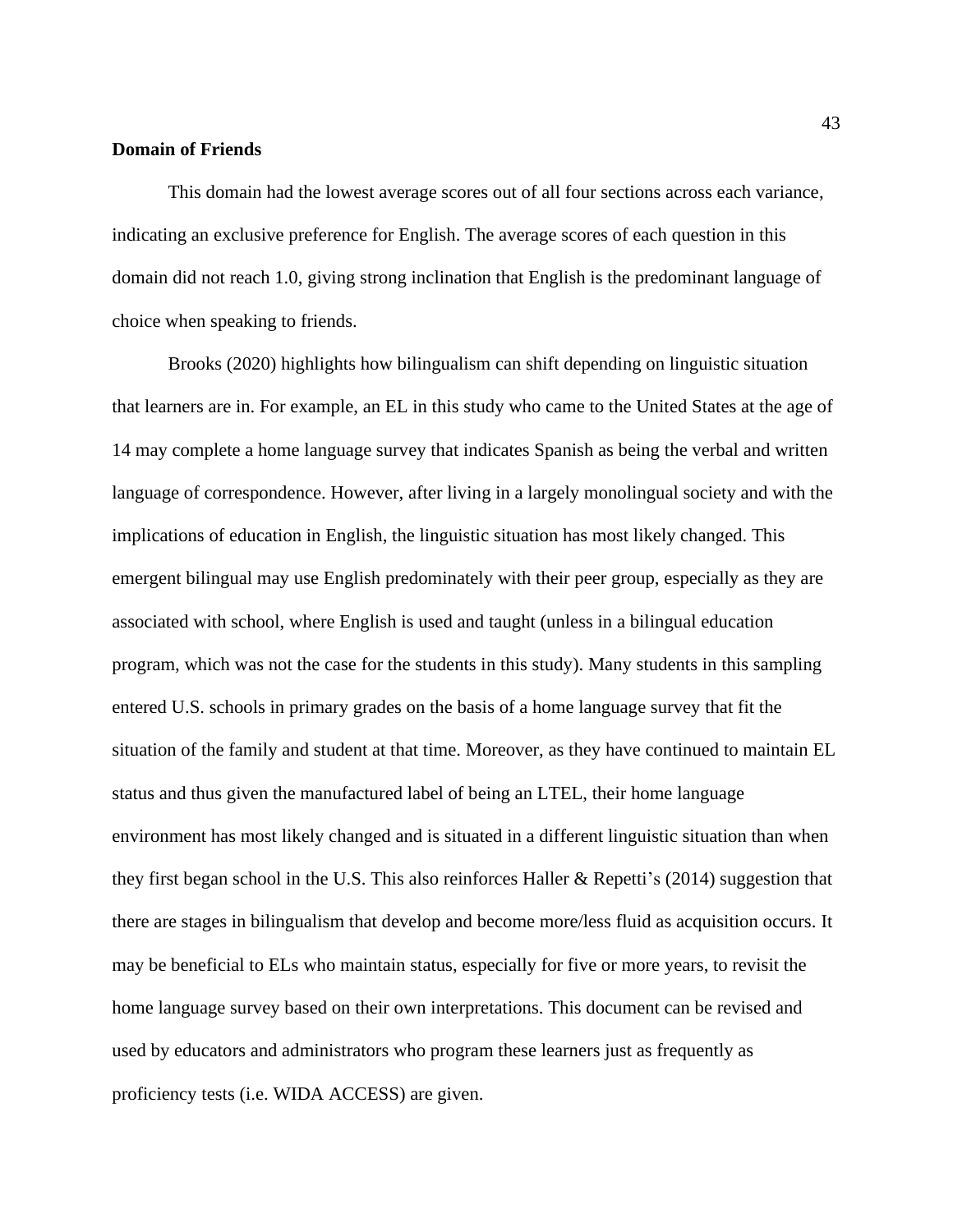## <span id="page-44-0"></span>**Domain of Social Media**

Aside from the domain of friends, social media was the lowest average (1.3) of the four domains. The scores average for each question in this domain ranged from a 1.0-1.3. This indicates there was little fluctuation overall in the linguistic choices made on this medium. The speaking mode questions had the same average (1.0) and the written/typed scores were 1.2 and 1.3, respectively, showing a very minimal difference. Since social media does not require a physical presence to acquire membership to online communities, learners may feel less obligated to follow the orientation of English. Flores, Kleyn, & Menken's (2015) series of interviews showed that LTELs do not make clear differentiations of their use among English and Spanish, particularly for digital entertainment and spaces. Below is an excerpt of a transcript from an interview with an LTEL that highlights this point:

"Researcher: Do you text, email, visit internet sites, or IM in English or Spanish? Celia: Both. *[R]: How much of each?*  [C]: English more. English more on everything . . . *[R]: Are there times when you mix English and Spanish?* [C]: On Myspace and AIM... *[R]: Why is that?* [C]: Because sometimes it just comes out. *[R]: That's just how it happens?"* (Flores et. al., 2015, p. 123)

While the student responded that the language used is "English more on everything," they also add that there are times when the experiences on these platforms may intermingle languages in no particular order or importance. Shin (2018) argues that the use of social media for language learning creates a "social agency" and situates acquisition in a sociocultural setting. As language is a social practice in essence, this may indicate that emergent bilinguals use social media to express their linguistic choices in more extensive and complex ways than the other domains.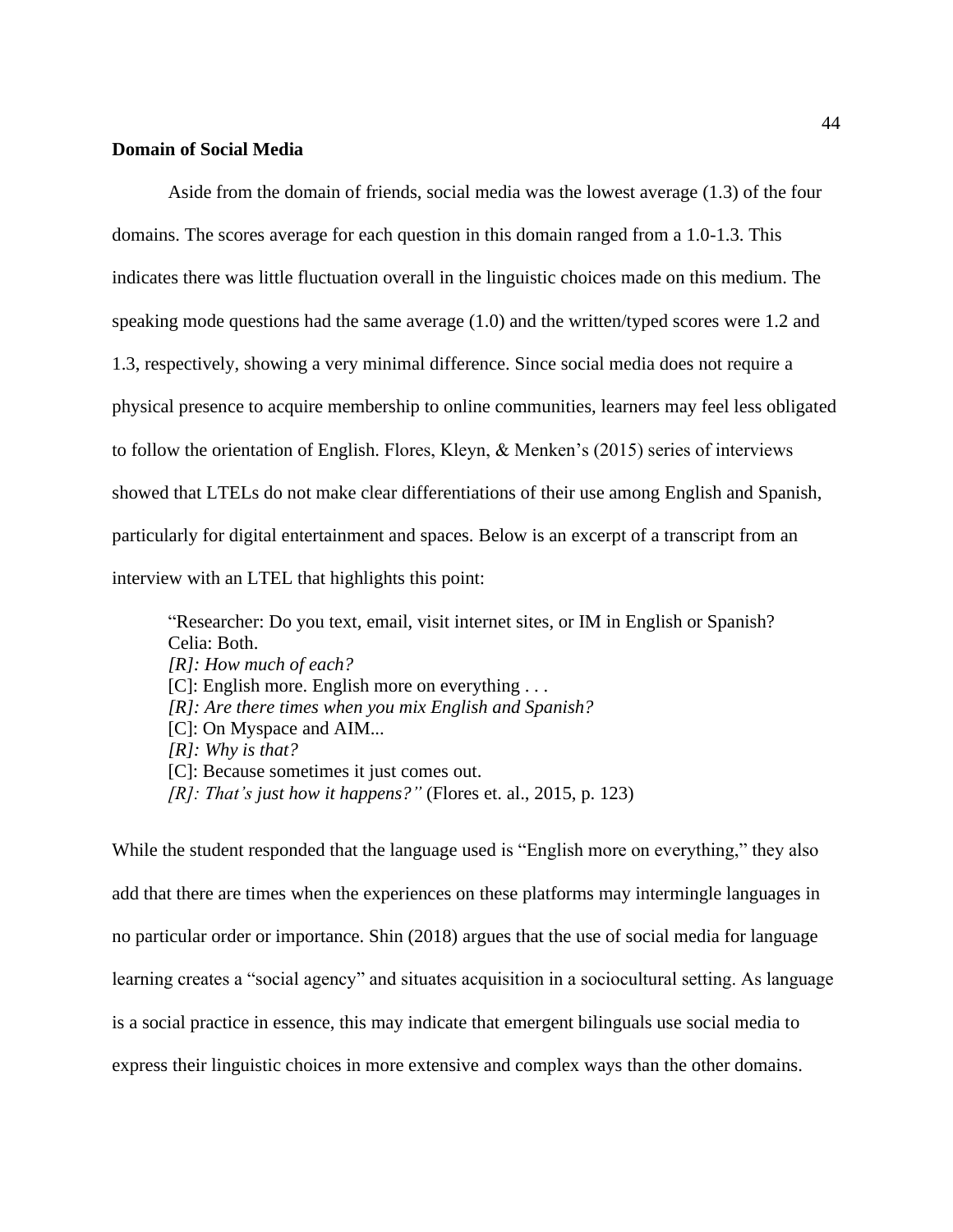This may be an area where further research is needed to explore the ways in which bilinguals use social media and how it relates to their linguistic choices outside of those digital platforms.

### <span id="page-45-0"></span>**Domain of Workplace**

As discussed in the results, 32% of students were not able to respond to this section due to their lack of experience in a job or workplace environment. While the domain average score was a 1.8 overall, this category was an indicator to the flexibility of bilingual abilities in the group who responded. Additionally, this domain had the second highest average score. The highest average in this set of questions was question #9 (*Formally greet customers at work)* with a 2.2 average. First, this question was the only prompt in the survey that was categorized as formal and contributed to the overall average of speaking and formal variances. Second, writing did not include the formal variance, so the two scores cannot be held in comparison. Further, the higher rating of a formal workplace speaking task indicates that the situational variance being formal could have indicated the more balanced use of English and Spanish, or it could show that the workplace is an environment where students maintain a stronger membership to Spanish. This, of course, depends on the location and environment of the workplace. Schuch (2018) suggests that Hispanics, people living in high-poverty neighborhoods, and people in cities are more likely to use network contacts to find employment. This would suggest that learners fitting these characteristics may reach out to people within known networks—family and friends—to find employment. While Shcuch lists other factors that affect employment for immigrants and generation 1.5 youth (i.e. discrimination, language, education, etc.), the majority of Hispanic/Latinx turn to family before looking elsewhere (e.g. the internet). This network will most likely hold similarities in language and culture to the employment seeker allowing for the likelihood of a larger L1 use in this domain and a greater overall balance of language use.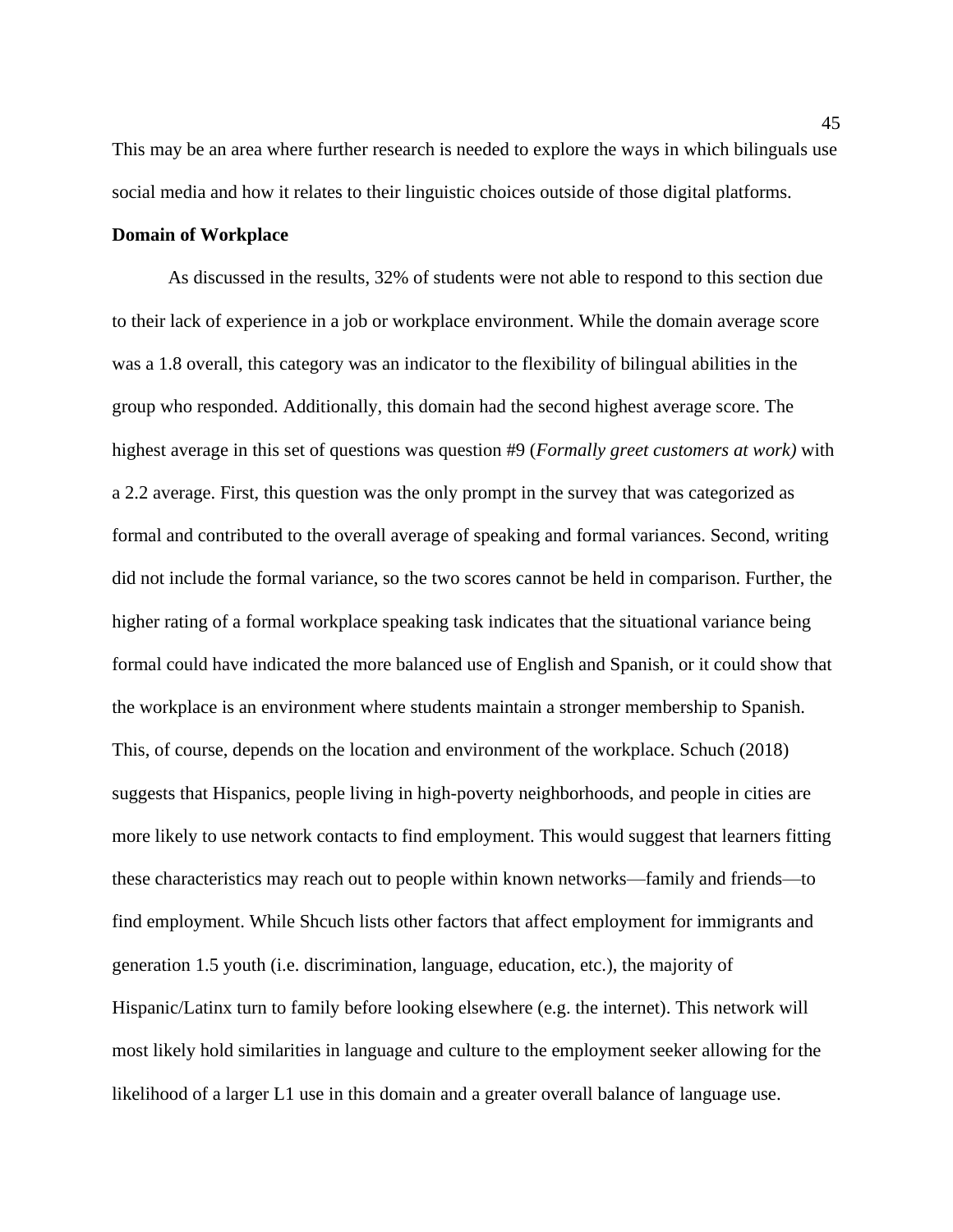The other factor that may have contributed to the higher score in this section was that three prompts were created under the speaking mode variance with only one written variance. The other domains included two of both speaking and writing variance prompts, respectively. Question #12 (*Write your schedule and availability down for your manager/boss)* resulted in an average score of 1.5. This score still superseded the averages of any question in the friend and social media domains, so it could be assumed that the workplace domain influence linguistic choice stronger than the mode (that is, in this particular situation).

#### <span id="page-46-0"></span>**Reframe, Re-envision, Reimagine**

This study of emergent bilinguals with the manufactured LTEL label offered the opportunity to investigate the linguistic experiences of LTELs. This survey offered a snapshot into the choices that LTELs make within the limited domains and variances presented. To consider the implications of the study we must return the questions that Brooks (2020) proposed about exploring the LTEL label. While we have explored the histories and linguistic choices LTELs make, it is important to note that this study does not describe the experiences of all Hispanic/Latinx LTELs. Further, we cannot consider their experiences without rationalizing them within the socio-political context and by considering the raciolinguistic histories of Hispanic/Latinx populations within the US. It is clear that the educational system in which these LTELs exist is intended to other them by language, race, and class (Flores & Rosa, 2015; Rosa, 2016; Rosa & Flores, 2017). Through standardized testing and reclassification, the power of English and the white gaze are maintained as the hegemonic expectation (Rosa, 2016). While literature notes the detrimental effects of lengthening EL classification (see Yang, Urrabazo,  $\&$ Murray, 2001; Menken, Kleyn, & Chae, 2012; Estrada & Wang, 2018), the majority of the participants in this study were US-born citizens. Lastly, in analyzing the linguistic choices of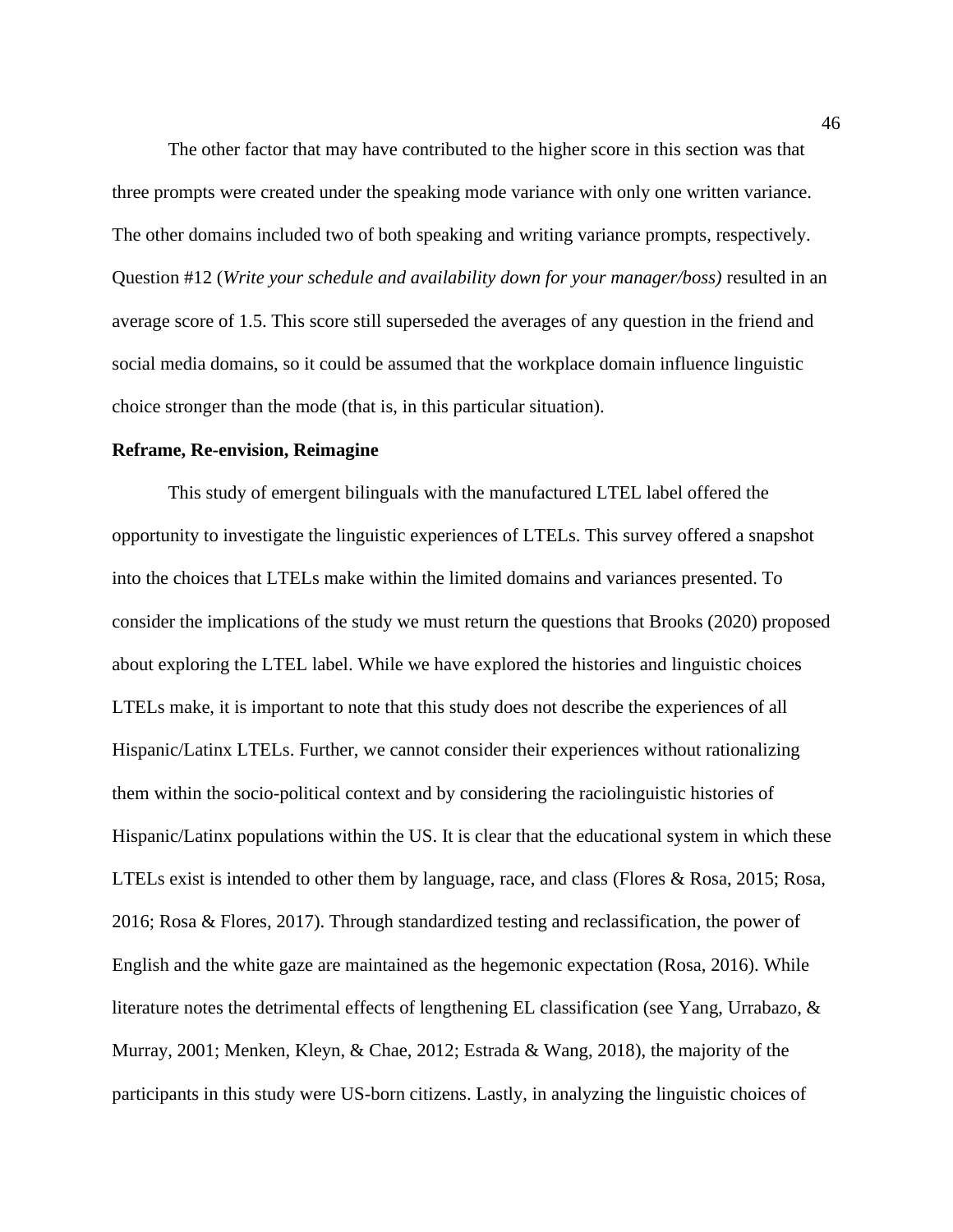learners based on this study, it should be reasserted once again that dynamic bilingualism is the goal for emergent bilinguals. The goal is to investigate the nature in which emergent bilinguals use their languages and why they may make these choices, and further, what can we do to support dynamic bilingualism and translanguaging (Wei & Ho, 2018; Brooks, 2020).

It should be noted that the trends of the linguistic choices did show that the language maintenance of these LTELs and their heritage language were greatly affected. Grosjean (1982) suggested that the major factors (education policy, American nationalism, and American society assimilative power) disrupt language maintenance at length. He further suggests that first generation Americans commonly become bilingual as they enter the dominant-English speaking society. However, Grosjean also recognizes that that there are few ("few" being relative) who have no way of maintaining their L1 may lose their native language or further, reject it due to desires of assimilating quickly (p. 104). It can be assumed that the linguistic choices of LTELs are hampered with the major factors of language maintenance but are also affected by the inward motivation to remain linguistically tied to the culture of their parents. While LTELs in this study chose to speak English predominately with peers in their friend group and even through social media platforms, it can be anticipated this was a specific choice related to not only a desire to assimilate to the dominate society, but I also posit that this linguistic choice was made due to the assimilative power in American society in relation to the social and academic environments of the L2 (Grosjean, 1982; Jia, Kohnert, Collado, & Aquino-Garcia, 2006). This, again, ascertains the power of English of a particular variety as a dominant figure in the choices and successes of long-term ELs (Brooks, 2018; Brooks, 2020; Flores, Menken, & Kleyn, 2015).

In order to imagine a future that would change the static profiling of LTELs, I suggest not only answering Brooks' (2020) questions about exploring students with the LTEL label, but I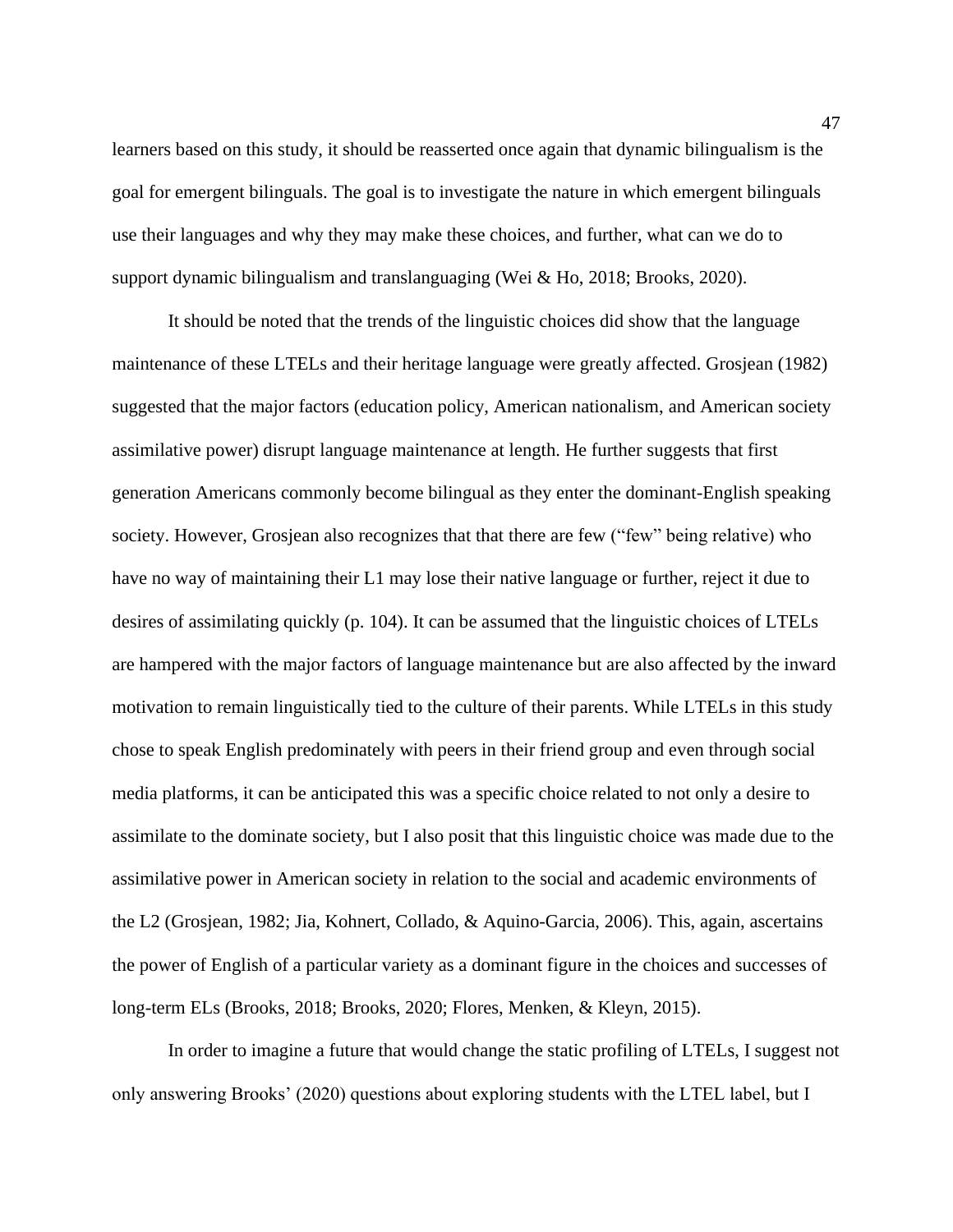further offer the channel of reimagining what their educational experiences can and should look like. Rooted in constructionism and critical design, Holbert, Dando, and Correa (2020) developed an approach to give students the opportunity to rebuild the world as they would like to see it. The approach, coined the Critical Constructionist Design Practice, is intended to create a space for youth of color to connect to past histories, question existing inequitable systems, and to project and create futures that better fit their own hopes and needs (Holbert et. al., 2020, p. 2). Using this approach, the study gave learners the opportunity to create and imagine their own futures in a project titled "Remixing Wakanda." While Holbert et. al. (2020) center their work around the Black experience and Afrofuturism, this framework could easily be applied and replicated to all of Latinidad. The authors suggest that giving learners the opportunity to imagine their own visions of the future is necessary because without their voice others will do it for them "thus perpetuating current unequal power structures," (p. 3). By following the Critical Constructionist Design Practice, voices of emergent bilinguals have the opportunity to come to the forefront so that their achievements are not based solely on deficiencies but instead powerful and dynamic narratives that they create for themselves.

#### **Limitations**

<span id="page-48-0"></span>Naturally, there were limitations that came from this study during the process of data collection and analysis. The first should be noted that the population size and demographic of this sample were limited to a specific group of LTELs. Future research should focus on looking at other populations of LTELs outside of Hispanic/Latinx groups and include various schools and educational histories. Next, the amount of questions in the survey may have limited the results and general patterns, especially as certain variations use to find language dominance were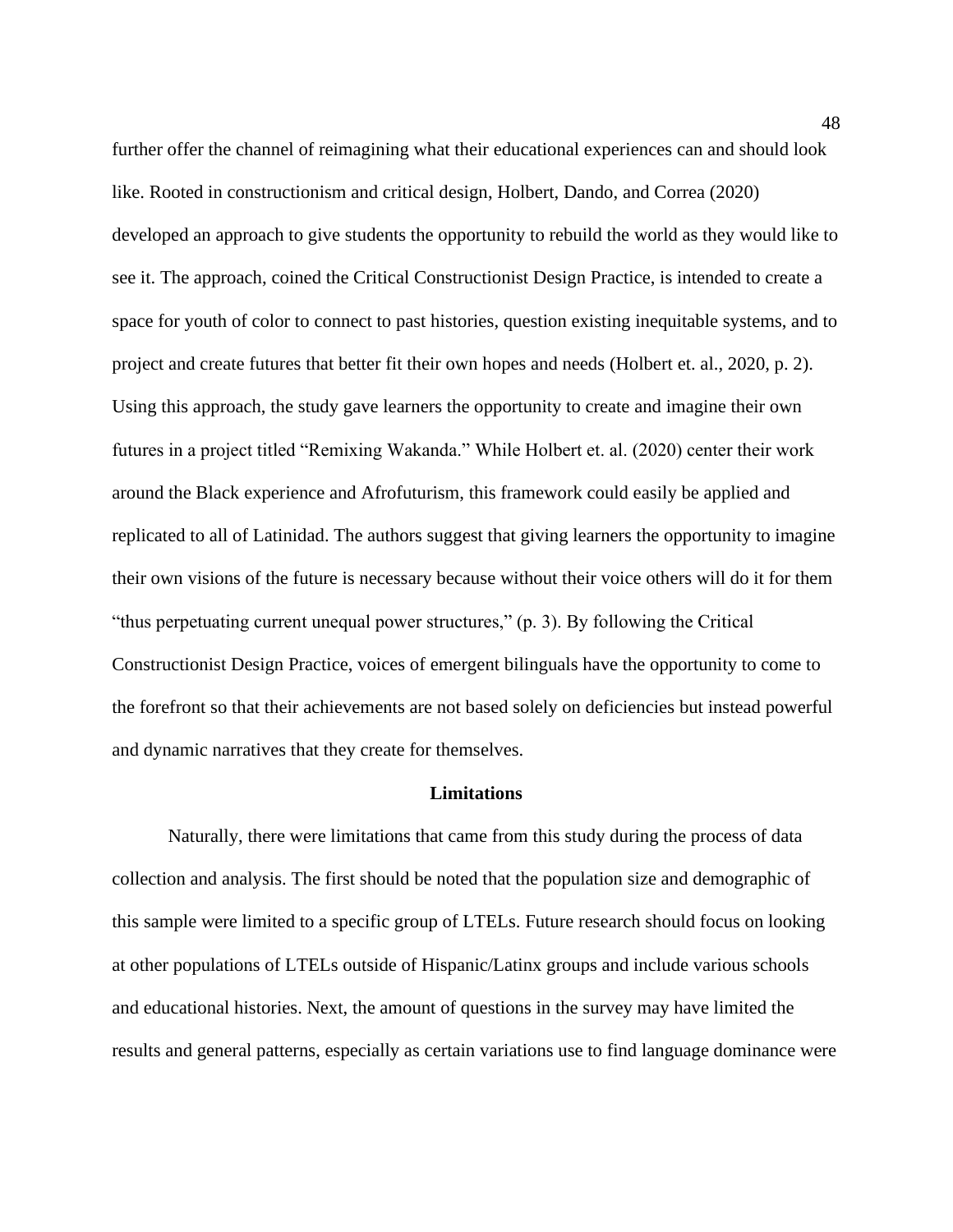singular. It can also be added that the intimacy of some of the prompts can also be critical to how students responded for the situational variation.

The largest implication to the depth of this study was the removal of the reflective interview that was intended to follow the language use survey. The interview entailed 10 followup questions to the questionnaire (Appendix B). A standard set of interview questions was used. During the interview, a recording device was used. Due to school closings in spring 2020 caused by the Covid-19 pandemic, this part of the study was not able to be completed. As only one interview was conducted, the study did not include the interview in the results or discussion. The lack of interview responses hindered the ability for the researcher to learn more about the language experiences and histories of the LTEL participants in the study.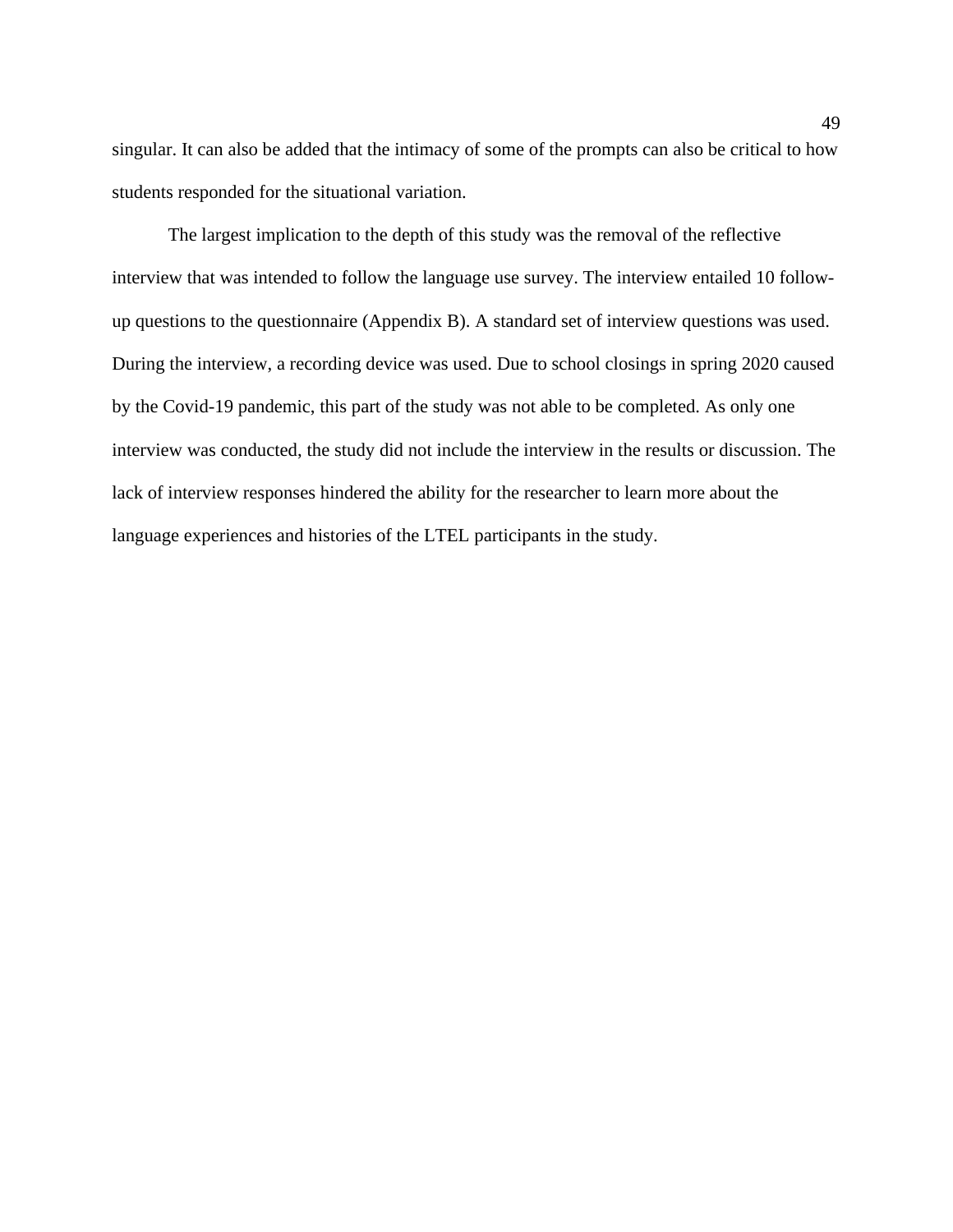#### **Conclusion**

<span id="page-50-0"></span>As populations of English learners grow around the country, it is important that these populations are not labeled and cornered into bureaucratic boxes that prevent the growth and flourishing that all emergent bilinguals are capable of. This study has reviewed the important of acknowledging and investigating the reasons for these labels, but also to explore the dynamic and complex systems of bilingualism occurring behind each multilingual student. This study has also highlighted the variations of linguistic choices that long-term English learners make depending on different domains and variations in a limited survey response.

While assumptions can be drawn about the particular preferences emergent bilinguals may have for a domain, each of the variances show us that there are a multitude of factors that affect how, when, and why a bilingual will choose to use one of their known languages. By using a raciolinguistic backdrop to guide the understanding of emergent bilinguals under the LTEL label, we discover the systems of oppression that these learners must navigate. The ideologies and beliefs associated with LTELs can be eradicated deepening the knowledge that educators and leaders in education and policy have in regard to the language and experiences of these students. In order to successfully bring students away from the spaces in which they feel *neither here nor there*, our understanding and advocacy must grow to successfully help emergent bilinguals from all walks of life to be successful.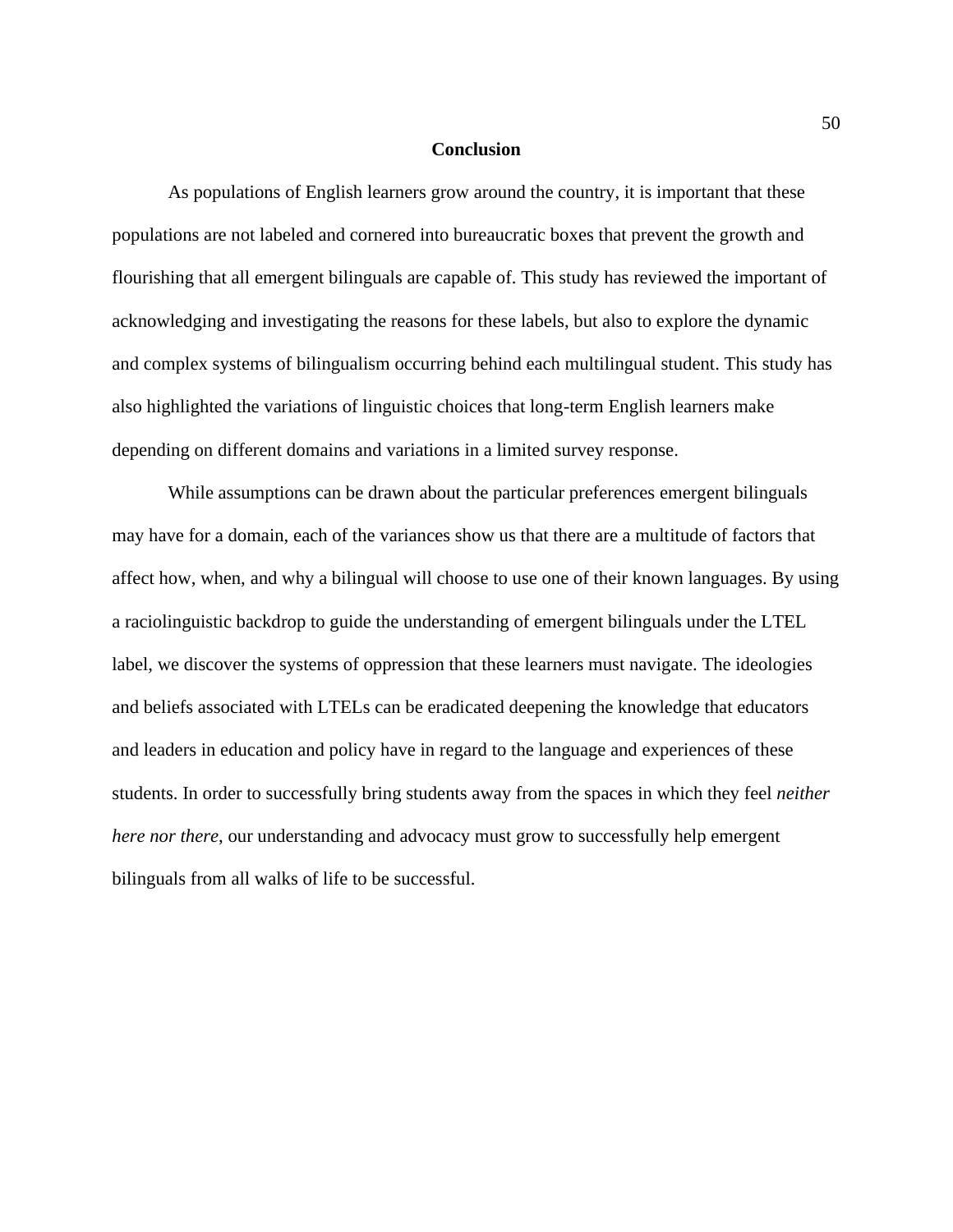#### **References**

- <span id="page-51-0"></span>Baker, D., Park, Y., Baker, S., Basaraba, D., Kame'enui, E., & Beck, C. (2012). Effects of a paired bilingual reading program and an English-only program on the reading performance of English learners in Grades 1–3. Journal of School Psychology, 50(6), 737–758. https://doi.org/10.1016/j.jsp.2012.09.002
- Bermudez, C., Kanaya, T., & Santiago, M. (2017). Improving family-school communication with parents of long-term English learners. *Communique*, 45(8), 14+. Retrieved from [http://link.galegroup.com.libproxy.stcloudstate.edu/apps/doc/A496086380/PROF?u=mna](http://link.galegroup.com.libproxy.stcloudstate.edu/apps/doc/A496086380/PROF?u=mnastcloud&sid=PROF&xid=15c6f659) [stcloud&sid=PROF&xid=15c6f659](http://link.galegroup.com.libproxy.stcloudstate.edu/apps/doc/A496086380/PROF?u=mnastcloud&sid=PROF&xid=15c6f659)
- Brooks, M. D. (2018). Pushing Past Myths: Designing Instruction for Long‐Term English Learners. *TESOL Quarterly*, Vol. 52(S1), 221-233.

<https://doiorg.libproxy.stcloudstate.edu/10.1002/tesq.435>

- Brooks, M. (2020). *Transforming Literacy Education for Long-Term English Learners: Recognizing Brilliance in the Undervalued*. Routledge: USA.
- Cimpian, J. R., Thompson, K. D., & Makowski, M. B. (2017). Evaluating English Learner Reclassification Policy Effects Across Districts. *American Educational Research Journal*, 54(1\_suppl), 255S-278S. https://doi.org/10.3102/0002831216635796
- Con Todo Netflix. [@contodonetflix]. (2020, April 5). *@anniegonzalez is a light. #DeAquíYDeAllá.* [Video]. Instagram. [https://www.instagram.com/tv/B](https://www.instagram.com/tv/B-nWJrkAbzL/?igshid=524vwsgs9ryz)[nWJrkAbzL/?igshid=524vwsgs9ryz.](https://www.instagram.com/tv/B-nWJrkAbzL/?igshid=524vwsgs9ryz)
- Danzak, R. (2011). The interface of language proficiency and identity: a profile analysis of bilingual adolescents and their writing. (Report). *Language, Speech, & Hearing Services in Schools*, 42.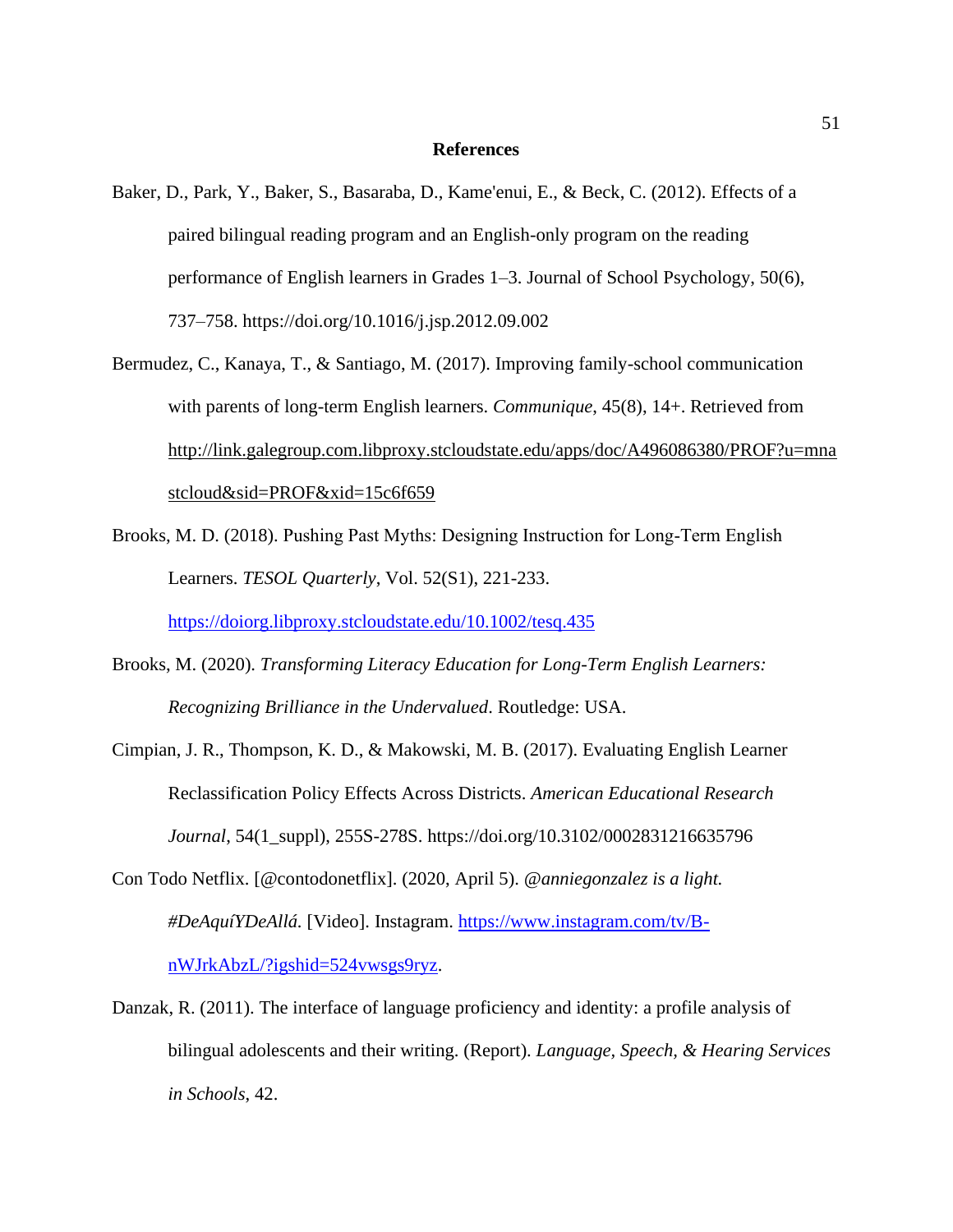Estrada, P., & Wang, H. (2018). Making English Learner Reclassification to Fluent English Proficient Attainable or Elusive: When Meeting Criteria Is and Is Not Enough. *American Educational Research Journal,* 55(2), 207–242.

https://doi.org/10.3102/0002831217733543

- Exploring the Long-term English Learner Population Across 15 WIDA States. (2018). *WIDA Research Report.* Prepared by Sahakyan, N., et. al. University of Wisconsin-Madison. Retrieved from [https://wida.wisc.edu/sites/default/files/resource/WIDA-Report-Long-](https://wida.wisc.edu/sites/default/files/resource/WIDA-Report-Long-Term-English-Learner-Population.pdf)[Term-English-Learner-Population.pdf](https://wida.wisc.edu/sites/default/files/resource/WIDA-Report-Long-Term-English-Learner-Population.pdf)
- Fishman, J. (1965). Who Speaks What Language to Whom and When? *La Linguistique, 1*(2), 67- 88. Retrieved from<http://www.jstor.org.libproxy.stcloudstate.edu/stable/30248773>
- Flores, N., Kleyn, T., & Menken, K. (2015). Looking Holistically in a Climate of Partiality: Identities of Students Labeled Long-Term English Language Learners. *Journal of Language, Identity & Education*, 14(2), 113–132.

<https://doiorg.libproxy.stcloudstate.edu/10.1080/15348458.2015.1019787>

- Flores, N., & Rosa, J. (2015). Undoing Appropriateness: Raciolinguistic Ideologies and Language Diversity in Education. *Harvard Educational Review*, 85(2), 149–171,300– 301.<https://doi.org/10.17763/0017-8055.85.2.149>
- Flores, N., & Rosa, J. (2019). Bringing Race into Second Language Acquisition. *The Modern Language Journal*, 103, 145–151.<https://doi.org/10.1111/modl.12523>
- Grosjean, F. (1982). *Life with Two Languages: An Introduction to Bilingualism*. Harvard University Press: U.S.A

Harris, R. (2012). Caught Between Two Languages. *Education Digest*, 78(2), 57–62.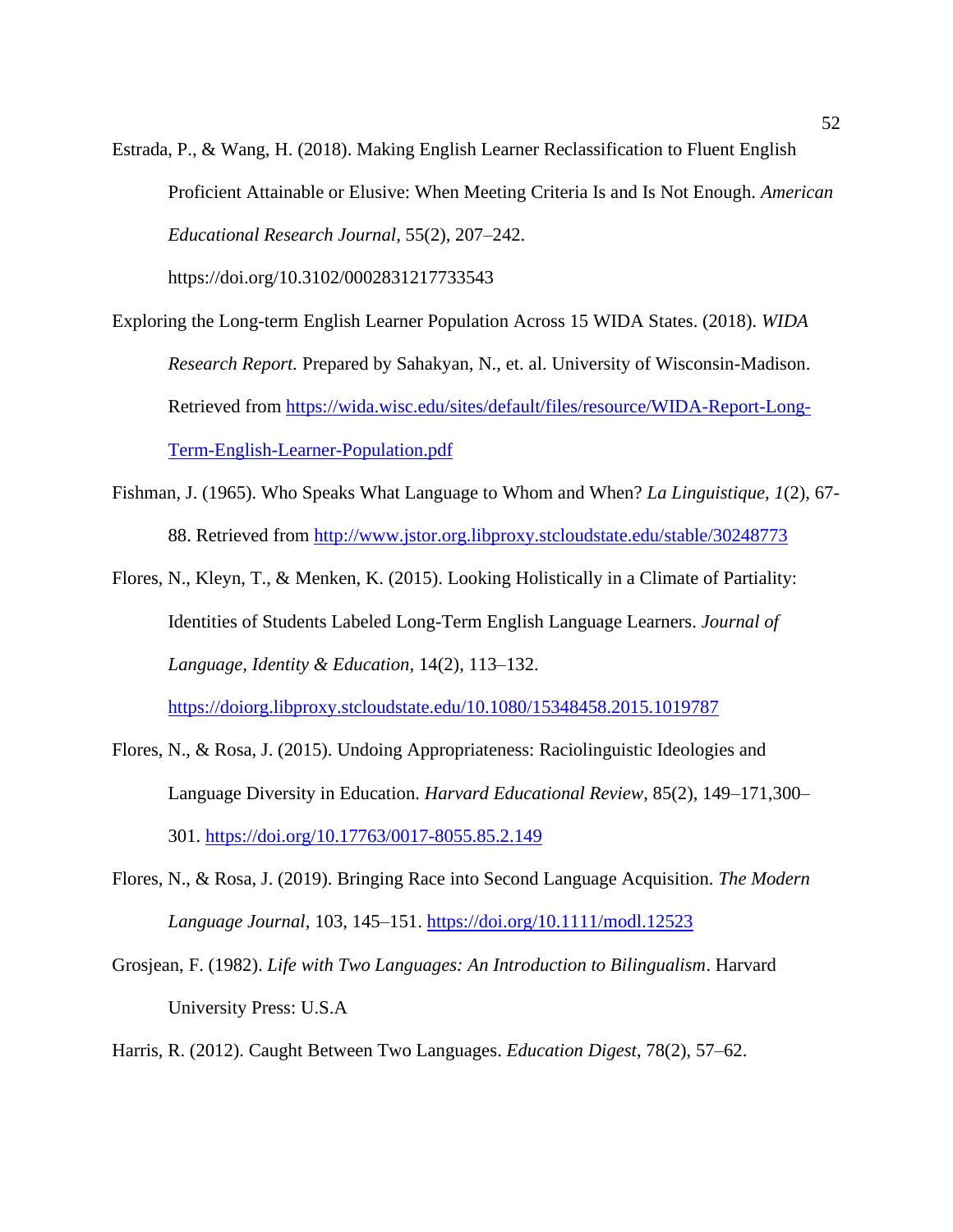- Haller, H., & Repetti, L.(2014). Evolving linguistic identities among the Italian-American youth: Perceptions from linguistic autobiographies. *Forum Italicum*, 48(2), 238–252. <https://doi.org/10.1177/0014585814529230>
- Holbert, N., Dando, M., & Correa, I. (2020) Afrofuturism as critical constructionist design: building futures from the past and present. *Learning, Media and Technology*, 45(4), 1-16. https://doi.org/10.1080/17439884.2020.1754237
- Jia, G., Kohnert, K., Collado, J., & Aquino-Garcia, F. (2006). Action Naming in Spanish and English by Sequential Bilingual Children and Adolescents. *Journal of Speech, Language, and Hearing Research,* 49(3), 588–602. https://doi.org/10.1044/1092-4388(2006/042)
- Kibler, A., & Valdés, G. (2016). Conceptualizing Language Learners: Socioinstitutional Mechanisms and Their Consequences. *Modern Language Journal*, 100(S1), 96–116. https://doi.org/10.1111/modl.12310
- Kim, W. G., & García, S. B. (2014). Long-Term English Language Learners' Perceptions of Their Language and Academic Learning Experiences. *Remedial and Special Education*, 35(5), 300–312.<https://doi.org/10.1177/0741932514525047>
- Krashen, S. (2018). Do Libraries and Teacher Librarians Have the Solution to the Long-Term English Language Learner Problem? *CSLA Journal*, 41(2), 16–19. Retrieved from http://search.proquest.com/docview/1993367093/
- Menken, K. (2008). *English Learners Left Behind: Standardized testing as language policy*. New York: Multilingual Matters.
- Menken, K. (2013). Emergent bilingual students in secondary school: Along the academic language and literacy continuum. *Language Teaching*, 46(4), 438-476.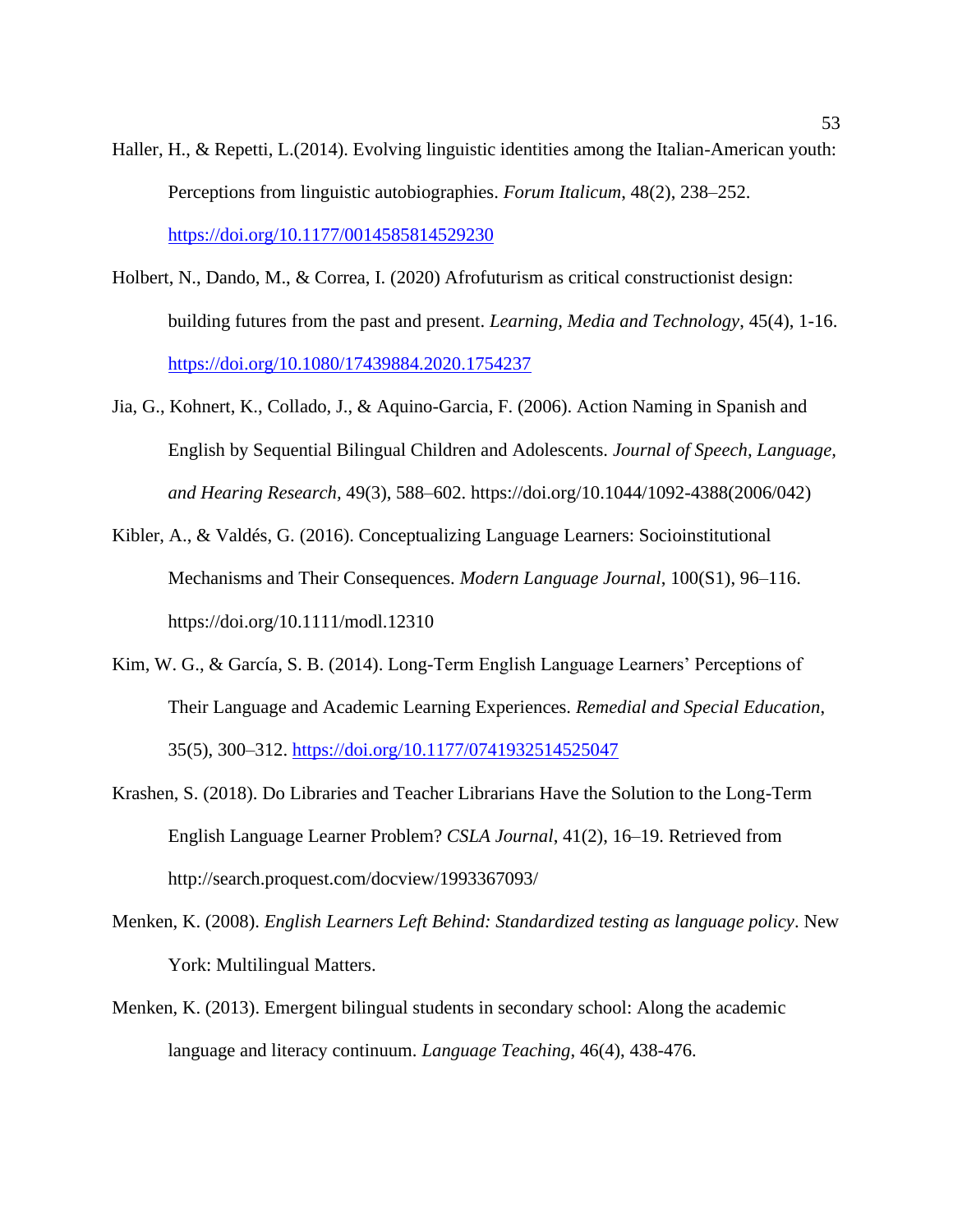Menken**,** K., Kleyn, T., & Chae, N. (2012). Spotlight on "Long-Term English Language Learners": Characteristics and Prior Schooling Experiences of an Invisible Population. *International Multilingual Research Journa*l, 6(2), 121–142. https://doiorg.libproxy.stcloudstate.edu/10.1080/19313152.2012.665822

Menken, K., & Kleyn, S. (2009). The Difficult Road for Long-Term English Learners. *Educational Leadership,* 66(7). Retrieved from [http://www.ascd.org/publications/educational\\_leadership/apr09/vol66/num07/The\\_Diffic](http://www.ascd.org/publications/educational_leadership/apr09/vol66/num07/The_Diffic) ult Road for Long-Term English Learners.aspx

- Moje, E., Overby, M., Tysvaer, N., Morris, K. (2008). The Complex World of Adolescent Literacy: Myths, Motivations, and Mysteries*. Harvard Educational Review*, 78(1), 107– 154.<https://doi.org/10.17763/haer.78.1.54468j6204x24157>
- Olsen, L. (2010). Changing course for Long Term English learners: new research sheds light on what happens to English learners over the years they spend in school, and what effective programs for Long Term English Learners look like. *Leadership*, 40(2), 30+. Retrieved from

[http://link.galegroup.com.libproxy.stcloudstate.edu/apps/doc/A243875201/PROF?u=mna](http://link.galegroup.com.libproxy.stcloudstate.edu/apps/doc/A243875201/PROF?u=mnastcloud&sid=PROF&xid=b6c73258) [stcloud&sid=PROF&xid=b6c73258](http://link.galegroup.com.libproxy.stcloudstate.edu/apps/doc/A243875201/PROF?u=mnastcloud&sid=PROF&xid=b6c73258)

- Rosa, J. (2016). Racializing language, regimenting Latinas/os: Chronotope, social tense, and American raciolinguistic futures. *Language and Communication*, 46, 106–117. https://doi.org/10.1016/j.langcom.2015.10.007
- Rosa, J., & Flores, N. (2017). Unsettling race and language: Toward a raciolinguistic perspective*. Language in Society*, 46(5), 621-647. doi:http://dx.doi.org.libproxy.stcloudstate.edu/10.1017/S0047404517000562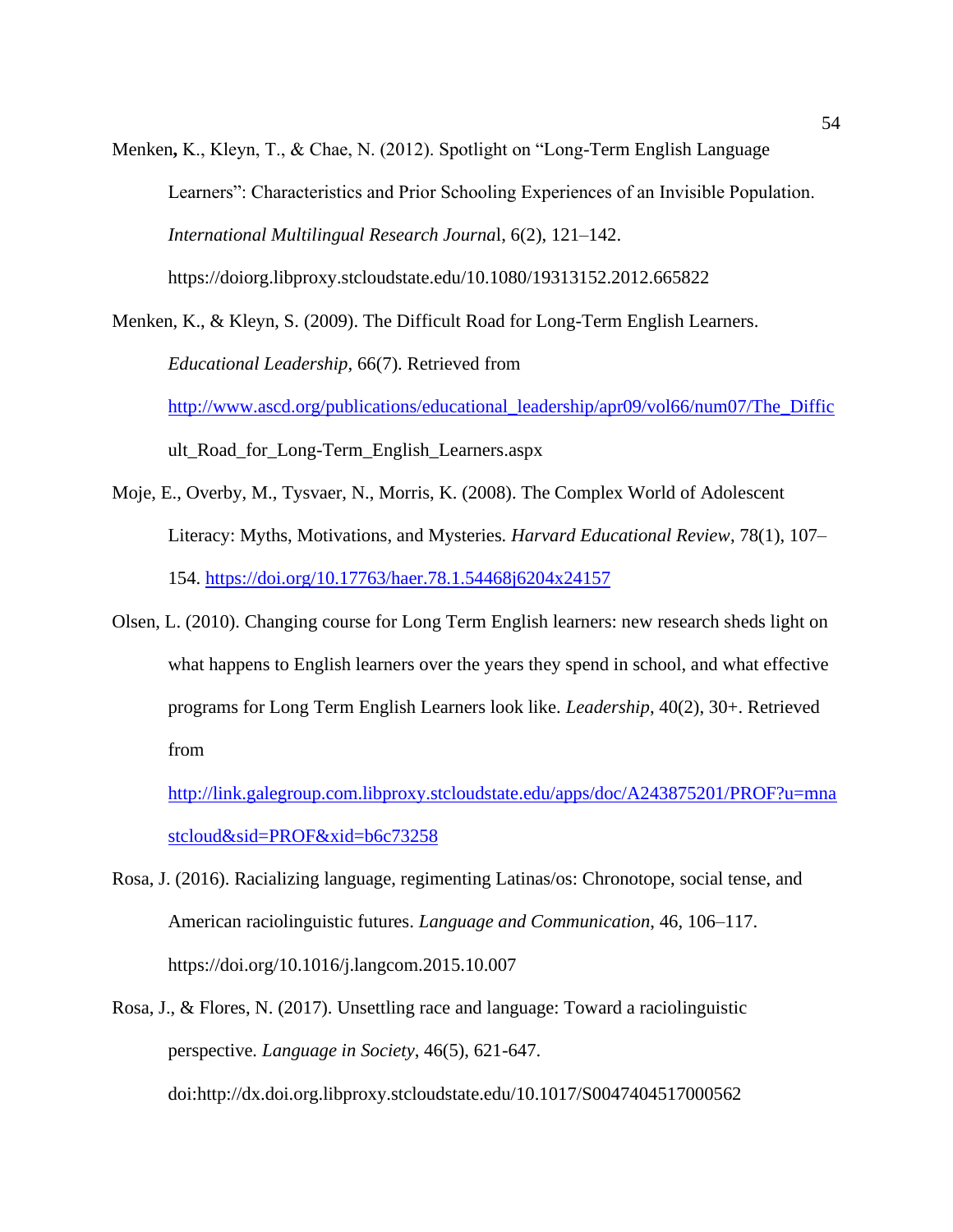Schuch, J. C. (2018). Sociospatial Practices of Hispanic Youth Navigating Their Labor Market Opportunities. *Hispanic Journal of Behavioral Sciences*, 40(3), 330–350. <https://doi.org/10.1177/0739986318774746>

- Shin, Dong-shin. (2018). Social Media & English Learners' Academic Literacy Development. *Multicultural Education,* 25(2), 13-16. https://eric.ed.gov/?id=EJ1181536
- Umansky, I., & Reardon, S. (2014). Reclassification Patterns Among Latino English Learner Students in Bilingual, Dual Immersion, and English Immersion Classrooms. *American Educational Research Journal,* 51(5), 879-912. Retrieved from <http://www.jstor.org/stable/24546729>
- United States Department of Education (2018). *Our Nation's English Learners.* Washington, D.C. Retrieved from<https://www2.ed.gov/datastory/el-characteristics/index.html#intro>
- Wei, L., & (Jenifer) Ho, W. (2018). Language Learning Sans Frontiers: A Translanguaging View. *Annual Review of Applied Linguistics, 38*, 33-59. doi:10.1017/S0267190518000053
- Woumans, E., Surmont, J., Struys, E., & Duyck, W. (2016). The Longitudinal Effect of Bilingual Immersion Schooling on Cognitive Control and Intelligence*. Language Learning*, 66(S2), 76–91. https://doi.org/10.1111/lang.12171
- Yang, H., Urrabazo, T., & Murray, W. (2001). How did multiple years (7+) in a BE/ESL program affect the English acquisition and academic ac*hievement of secondary LEP students? Results from a large urban school district.* Dallas, TX: Dallas Independent School District.<https://eric.ed.gov/?id=ED452709>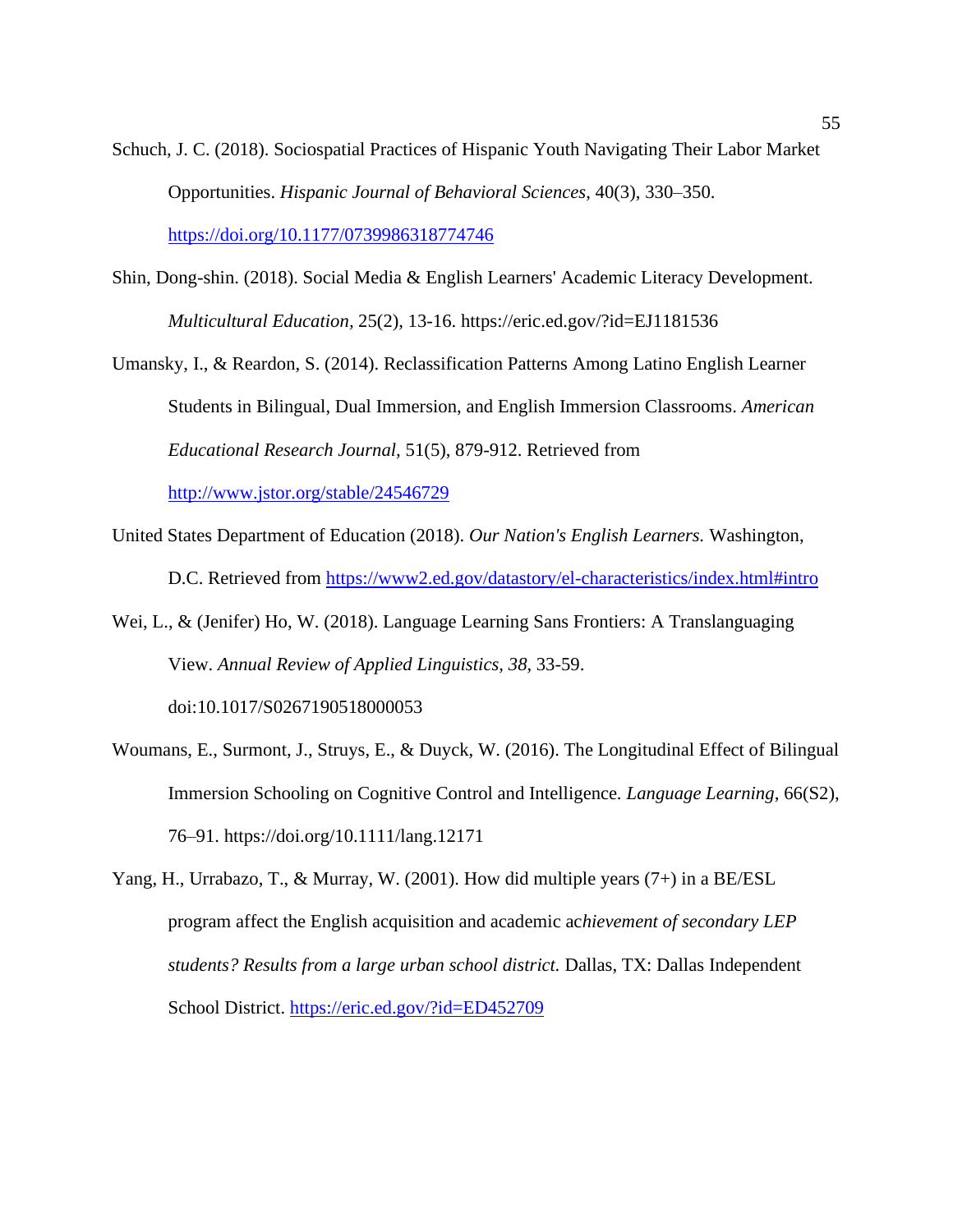## **Appendix A: Language Use Survey**

| ı<br>D<br>Part |  |
|----------------|--|
|                |  |

## **Background**

<span id="page-56-0"></span>

| 1. What gender do you identify as?                                             |               |                                                                                   |  |  |  |  |  |  |
|--------------------------------------------------------------------------------|---------------|-----------------------------------------------------------------------------------|--|--|--|--|--|--|
| <b>Male</b>                                                                    | <b>Female</b> | <b>Other Orientation</b>                                                          |  |  |  |  |  |  |
| 2. What is your current age?                                                   |               |                                                                                   |  |  |  |  |  |  |
| 3. Which country were you born in?                                             |               |                                                                                   |  |  |  |  |  |  |
|                                                                                |               | 4. If born in another country, how old were you when you came to the U.S.?        |  |  |  |  |  |  |
| 5. Have you been in an ESOL program since beginning school in the U.S.? Yes No |               |                                                                                   |  |  |  |  |  |  |
|                                                                                |               | 6. Languages known: (circle whether you can speak and write/read in each language |  |  |  |  |  |  |
| listed)                                                                        |               |                                                                                   |  |  |  |  |  |  |
| a.                                                                             |               | speak write/read                                                                  |  |  |  |  |  |  |
| b.                                                                             |               | speak write/read                                                                  |  |  |  |  |  |  |
| c.                                                                             |               | speak write/read                                                                  |  |  |  |  |  |  |
|                                                                                |               | 7. I would be open to a follow-up interview with the researcher: Yes No           |  |  |  |  |  |  |
|                                                                                |               | Part II:                                                                          |  |  |  |  |  |  |

**Language Use Questionnaire**

Select a number on the scale which best describes the language you use in each context. Shade in the number you choose.

*Example:*

| Ordering a                       |                                                          |  |  |  |                |
|----------------------------------|----------------------------------------------------------|--|--|--|----------------|
| McChicken at<br><b>McDonalds</b> | <b>ENGLISH &amp;</b><br><b>ENGLISH</b><br><b>SPANISH</b> |  |  |  | <b>SPANISH</b> |

| Sending an e-mail to a |                |                                        |  |                |
|------------------------|----------------|----------------------------------------|--|----------------|
| coworker               | <b>ENGLISH</b> | <b>ENGLISH &amp;</b><br><b>SPANISH</b> |  | <b>SPANISH</b> |

I chose 0 because I never use Spanish to order food at McDonalds (or other fast food places)

I chose 1 because I most often use English in written correspondence at work, but may occasionally use Spanish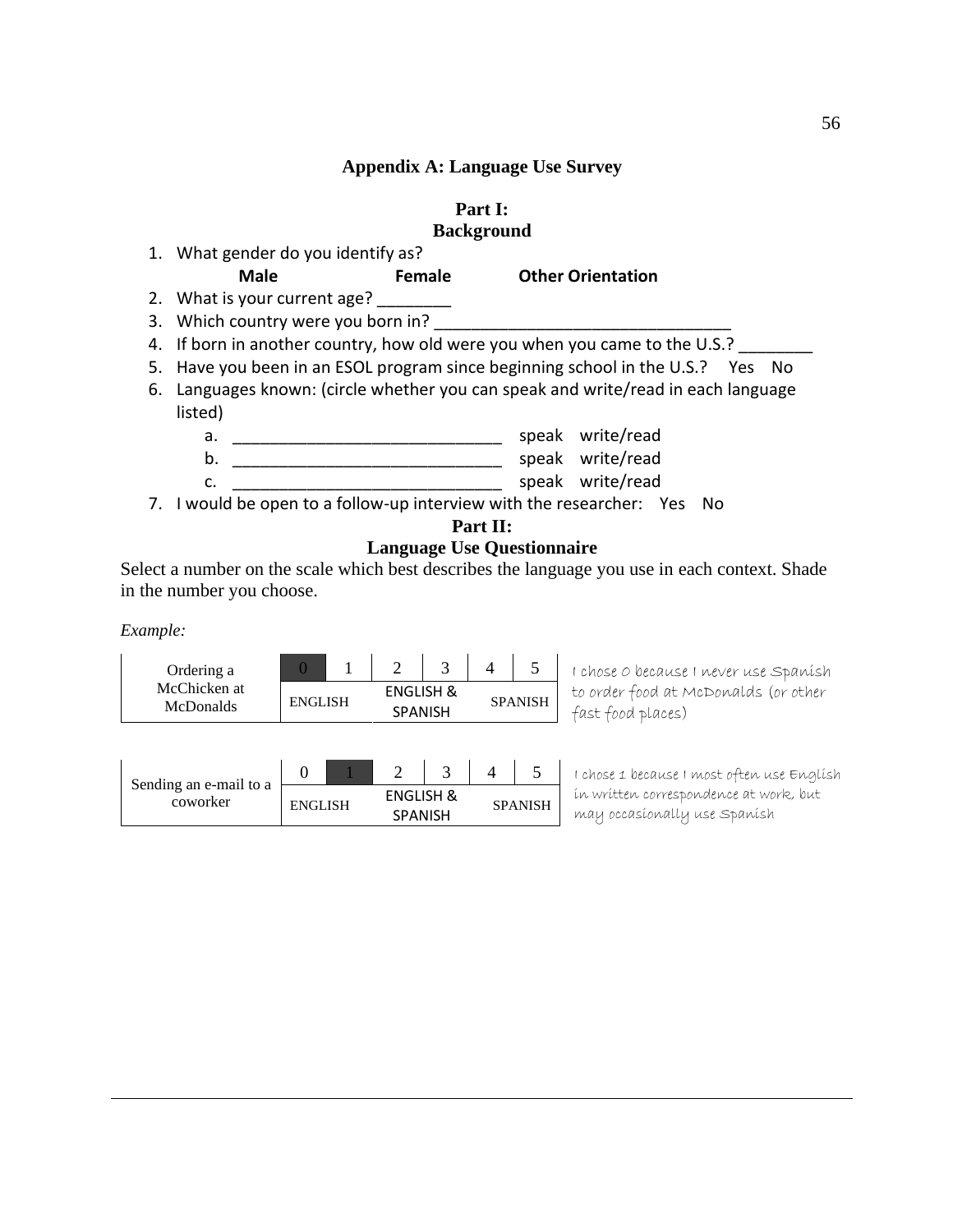# **Family**

|                                                                      | 0                                                        |                                        | $\mathcal{P}$ | 3 | 4 | 5              |  |  |
|----------------------------------------------------------------------|----------------------------------------------------------|----------------------------------------|---------------|---|---|----------------|--|--|
| Ask a family member about their<br>1.<br>day (at work, school, etc.) | ENGLISH                                                  | <b>ENGLISH &amp;</b><br><b>SPANISH</b> |               |   |   |                |  |  |
|                                                                      |                                                          |                                        |               |   |   |                |  |  |
|                                                                      | $\Omega$                                                 | 1                                      | $\mathfrak z$ | 3 | 4 | 5              |  |  |
| 2. Ask a family member for advice on a<br>personal problem           | <b>ENGLISH &amp;</b><br><b>ENGLISH</b><br><b>SPANISH</b> |                                        |               |   |   | <b>SPANISH</b> |  |  |
|                                                                      |                                                          |                                        |               |   |   |                |  |  |
| 3.                                                                   | 0                                                        |                                        |               | 3 | 4 | 5              |  |  |
| Write a grocery list for household<br>needs                          | <b>ENGLISH &amp;</b><br><b>ENGLISH</b><br><b>SPANISH</b> |                                        |               |   |   | <b>SPANISH</b> |  |  |
|                                                                      |                                                          |                                        |               |   |   |                |  |  |
| Write a letter or card to a close<br>4.                              | $\Omega$                                                 |                                        |               | 3 | 4 | 5              |  |  |
| family member (non-electronic)                                       | <b>ENGLISH &amp;</b><br><b>ENGLISH</b><br><b>SPANISH</b> |                                        |               |   |   | <b>SPANISH</b> |  |  |

# **Friends**

|                                                            |                                                              | $\Omega$       |                                        | $\mathcal{P}$  | 3                                      | 4 | 5              |
|------------------------------------------------------------|--------------------------------------------------------------|----------------|----------------------------------------|----------------|----------------------------------------|---|----------------|
| Ask a friend about their day (work,<br>5.<br>school, etc.) |                                                              | <b>ENGLISH</b> | ENGLISH &<br><b>SPANISH</b>            |                |                                        |   |                |
|                                                            |                                                              |                |                                        |                |                                        |   |                |
|                                                            |                                                              | 0              |                                        | $\mathcal{P}$  | 3                                      | 4 | 5              |
| Ask a friend for advice on a personal<br>6.<br>problem     |                                                              | <b>ENGLISH</b> | <b>ENGLISH &amp;</b><br><b>SPANISH</b> |                |                                        |   |                |
|                                                            |                                                              |                |                                        |                |                                        |   |                |
| 7 <sub>1</sub>                                             | Write an invitation to a friend for a                        | 0              |                                        | $\mathcal{P}$  | 3                                      | 4 | 5              |
|                                                            | gathering                                                    | <b>ENGLISH</b> |                                        |                | <b>ENGLISH &amp;</b><br><b>SPANISH</b> |   | <b>SPANISH</b> |
|                                                            |                                                              |                |                                        |                |                                        |   |                |
|                                                            | Write a card or letter to a close friend<br>(non-electronic) | $\Omega$       |                                        | $\mathfrak{p}$ | 3                                      | 4 | 5              |
| 8.                                                         |                                                              | <b>ENGLISH</b> |                                        | <b>SPANISH</b> | <b>ENGLISH &amp;</b>                   |   | <b>SPANISH</b> |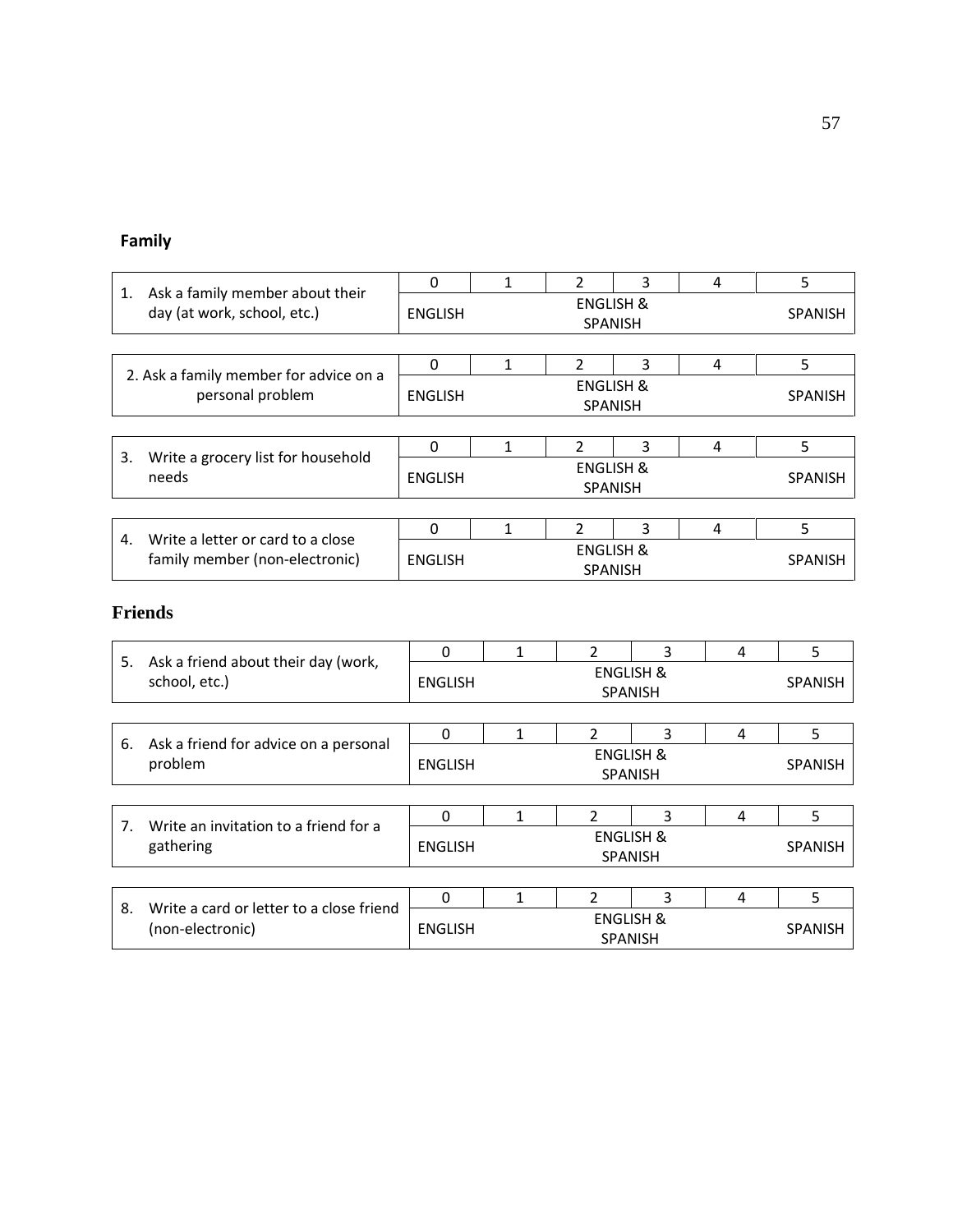|                                                                        | $\Omega$                                          |                                        | $\mathcal{P}$  | 3              | 4 | 5              |
|------------------------------------------------------------------------|---------------------------------------------------|----------------------------------------|----------------|----------------|---|----------------|
| 9.<br>Formally greet customers at work                                 | <b>ENGLISH</b>                                    | <b>ENGLISH &amp;</b><br><b>SPANISH</b> |                |                |   |                |
|                                                                        |                                                   |                                        |                |                |   |                |
|                                                                        | $\Omega$                                          | 1                                      | $\mathfrak{p}$ | 3              | 4 | 5              |
| 10. Ask or offer a coworker a ride home                                | <b>ENGLISH</b>                                    |                                        |                | <b>SPANISH</b> |   |                |
|                                                                        |                                                   |                                        |                |                |   |                |
| Ask coworker for advice about a                                        | $\Omega$                                          | 1                                      | $\mathfrak{p}$ | 3              | 4 | 5.             |
| 11.<br>personal issue                                                  | <b>ENGLISH &amp;</b><br>ENGLISH<br><b>SPANISH</b> |                                        |                |                |   | <b>SPANISH</b> |
|                                                                        |                                                   |                                        |                |                |   |                |
|                                                                        | $\Omega$                                          | 1                                      | $\mathcal{P}$  | 3              | 4 | 5              |
| 12. Write your schedule and availability<br>down for your manager/boss | <b>ENGLISH</b>                                    | <b>ENGLISH &amp;</b><br><b>SPANISH</b> |                |                |   | <b>SPANISH</b> |

## **Workplace** *(if you have no work experience, skip this section)*

**Social Media** *(Including but not limited to: Facebook, Instagram, Snapchat, Twitter, WhatsApp, TikTok)*

| 13. Share audio/video to a single person                               | $\Omega$                                                 |   | $\mathfrak{p}$              | 3                                      | 4 | 5              |  |
|------------------------------------------------------------------------|----------------------------------------------------------|---|-----------------------------|----------------------------------------|---|----------------|--|
| or group of people asking about their<br>day                           | <b>ENGLISH</b>                                           |   |                             | <b>ENGLISH &amp;</b><br><b>SPANISH</b> |   | <b>SPANISH</b> |  |
|                                                                        |                                                          |   |                             |                                        |   |                |  |
| 14. Share audio/video to a single person<br>regarding a personal issue | $\Omega$                                                 |   | $\mathcal{P}$               | 3                                      | 4 | 5              |  |
|                                                                        | <b>ENGLISH</b>                                           |   |                             | <b>SPANISH</b>                         |   |                |  |
|                                                                        |                                                          |   |                             |                                        |   |                |  |
| 15. Write a comment replying to an                                     | $\Omega$                                                 | 1 | $\mathfrak{p}$              | 3                                      | 4 | 5              |  |
| image/photo someone<br>tagged/mentioned you                            | <b>ENGLISH</b>                                           |   | ENGLISH &<br><b>SPANISH</b> |                                        |   |                |  |
|                                                                        |                                                          |   |                             |                                        |   |                |  |
|                                                                        | $\Omega$                                                 | 1 | $\mathfrak{p}$              | 3                                      | 4 | 5              |  |
| 16. Write a private/direct message to<br>someone close to you          | <b>ENGLISH &amp;</b><br><b>ENGLISH</b><br><b>SPANISH</b> |   |                             |                                        |   | <b>SPANISH</b> |  |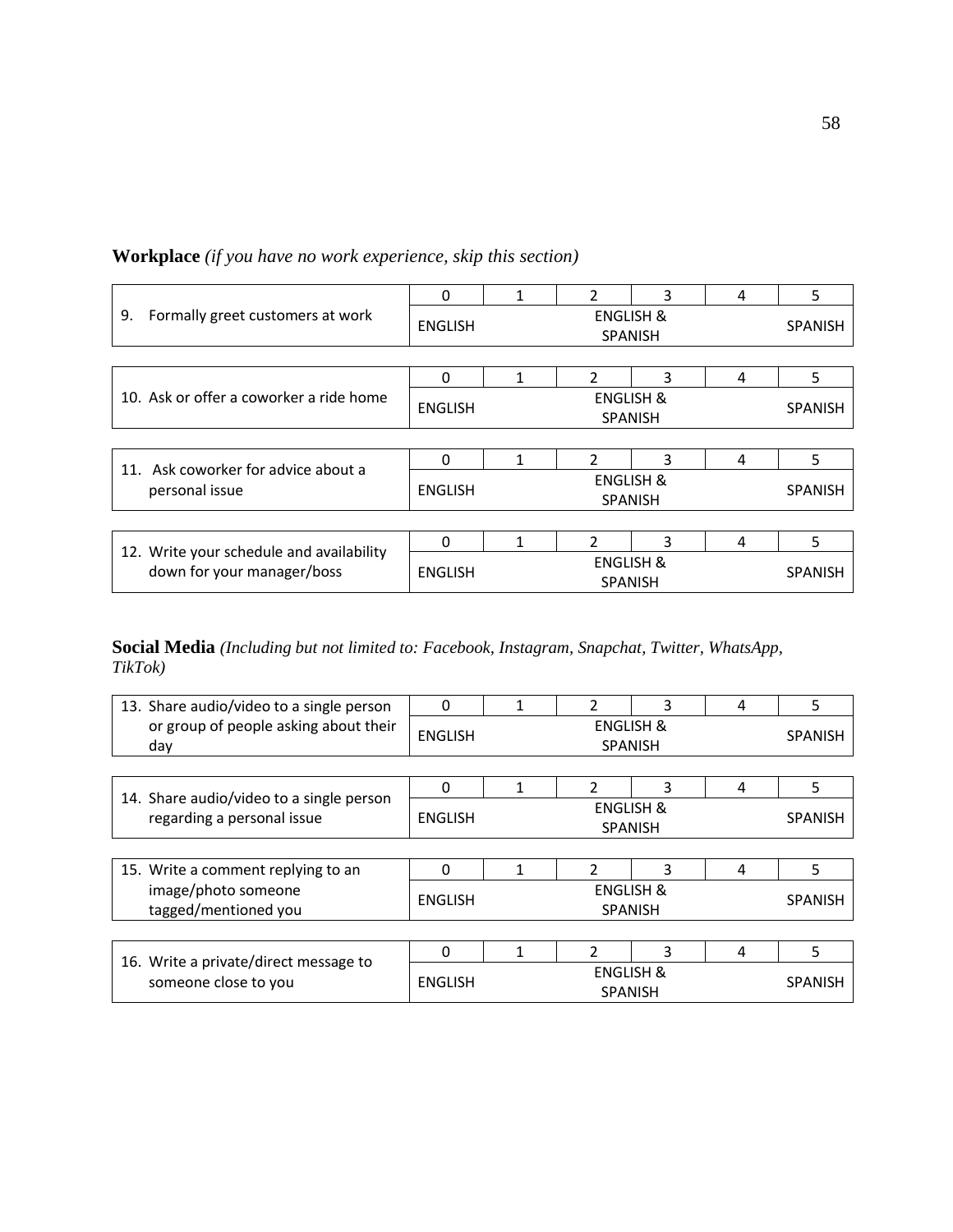## **Appendix B: Interview Questions**

## **Reflective Interview Questions**

- <span id="page-59-0"></span>1. Do you feel connected culturally to a certain language?
- 2. Do you socially identify with a certain language more than the other?
- 3. What language do you feel you use the most outside of school?
- 4. Do you feel pressure to use a certain language outside of school?
- 5. Are there specific places that you use a certain language more?
- 6. Are there specific activities you do in a certain language?
- 7. What is the language used in your home the most often?
- 8. Is there a place where you never use a certain language?
- 9. Is there a group of people you never feel comfortable with using a certain language?
	- a. Why don't you feel comfortable?
- 10. Which language do you feel most comfortable using?
	- a. Where do you feel the most comfortable using that language?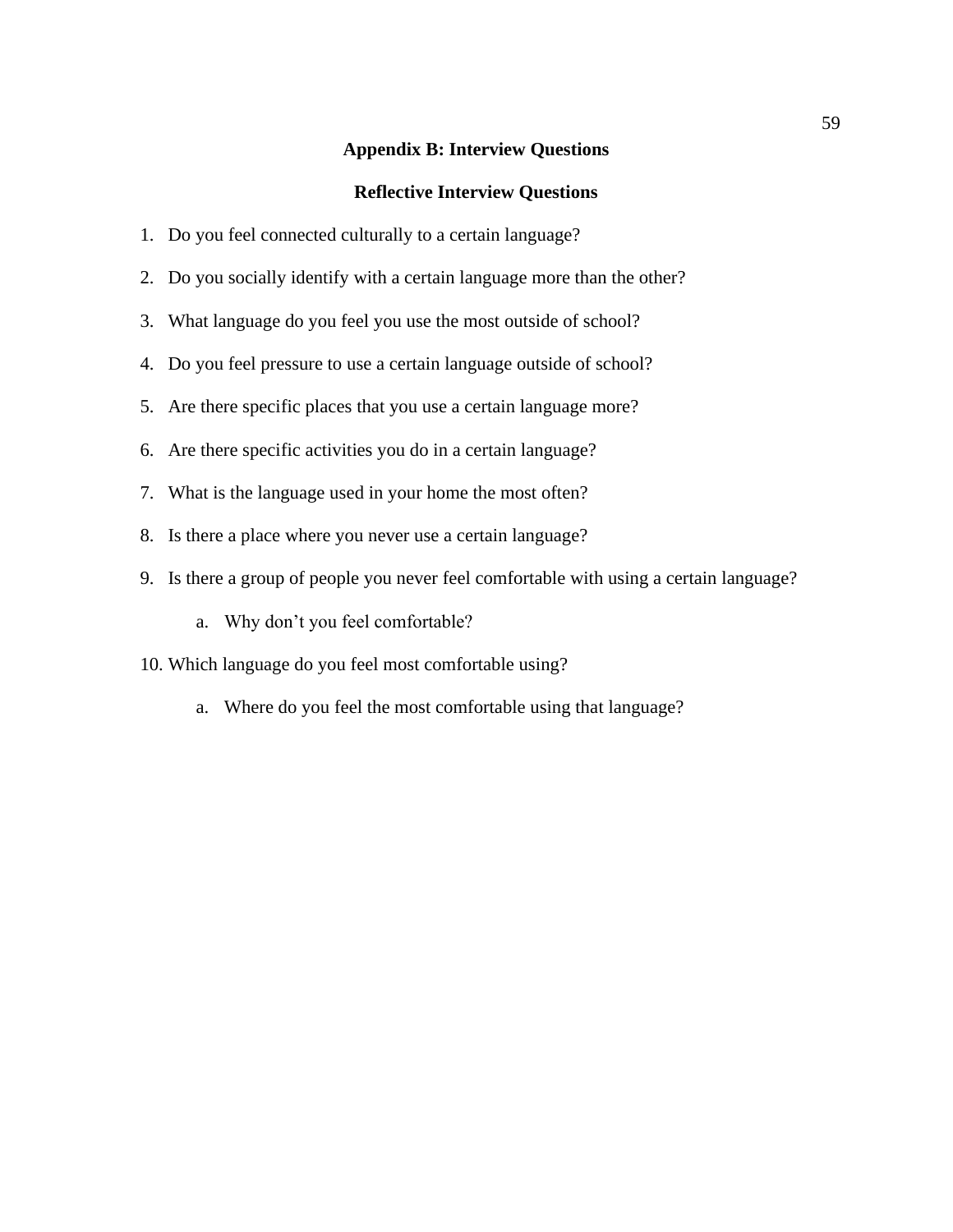## **Appendix C: Informed Consent**

## **Long-term English Learners Navigating Bilingualism Parent/Guardian Consent Form**

<span id="page-60-0"></span>My name is Abbey Leier-Murphy and I am a graduate student at St. Cloud State University and teacher at your child's school. This form is being sent to ask your permission to allow your child to participate in a study about how long-term English learners (students who have been in an ESOL program for 5 or more years) use Spanish and English outside of the school setting. The purpose of this form is to ask for your permission to allow your child to participate in this study which is required to obtain my Master's degree at St. Cloud State University. **Both parent and child consent forms must be signed and returned to me before participation in the study is allowed.**

**Procedures** If you agree to be part of the research study, your child will be asked to participate 1) in a brief survey about how your child uses Spanish and English outside of an academic setting 2) follow-up interview to discuss their responses on the survey and perceptions of language use (only a handful of students may be asked to participate in this portion of the study).

**Benefits of the Research** The study will provide those in education with more knowledge regarding long-term English learners and bilingualism.

**Risks and Discomforts** There are no foreseeable risks associated with participation in this study.

**Data Collection** Data collected will remain confidential using anonymous coding and aggregated group data. Audio recordings collected and used from the interview will be strictly confidential. The student's name will not be disclosed nor will direct quotes be identified. A transcript of the interview will be provided upon request by the participant or parent. Along with these tasks, the researcher may also use school records and data to provide background on the learners in the study (date of entry to the U.S., dates of entry into English learner program, age, grade, etc.)

**Voluntary Participation/Withdrawal** Participating in this study is completely voluntary. You and/or your child can withdraw at any time without any penalty. The decision whether or not to participate will not affect your or your child's current or future relations with St. Cloud State University, Prince William County Schools, or the researcher.

If you or your child have questions about this research study or are interested in the results, please contact the researcher.

Abbey Leier-Murphy Researcher agleier@go.stcloudstate.edu Dr. Choonkyong Kim Faculty Advisor ckim@stcloudstate.edu

*Your signature indicates that you and your child have read the information provided here and have decided to participate. You or your child may withdraw from the study at any time without penalty after signing this form.*

Student Name (Printed) Parent(s')/Guardian(s') Name (Printed)

Parent(s')/Guardian(s') Signature Date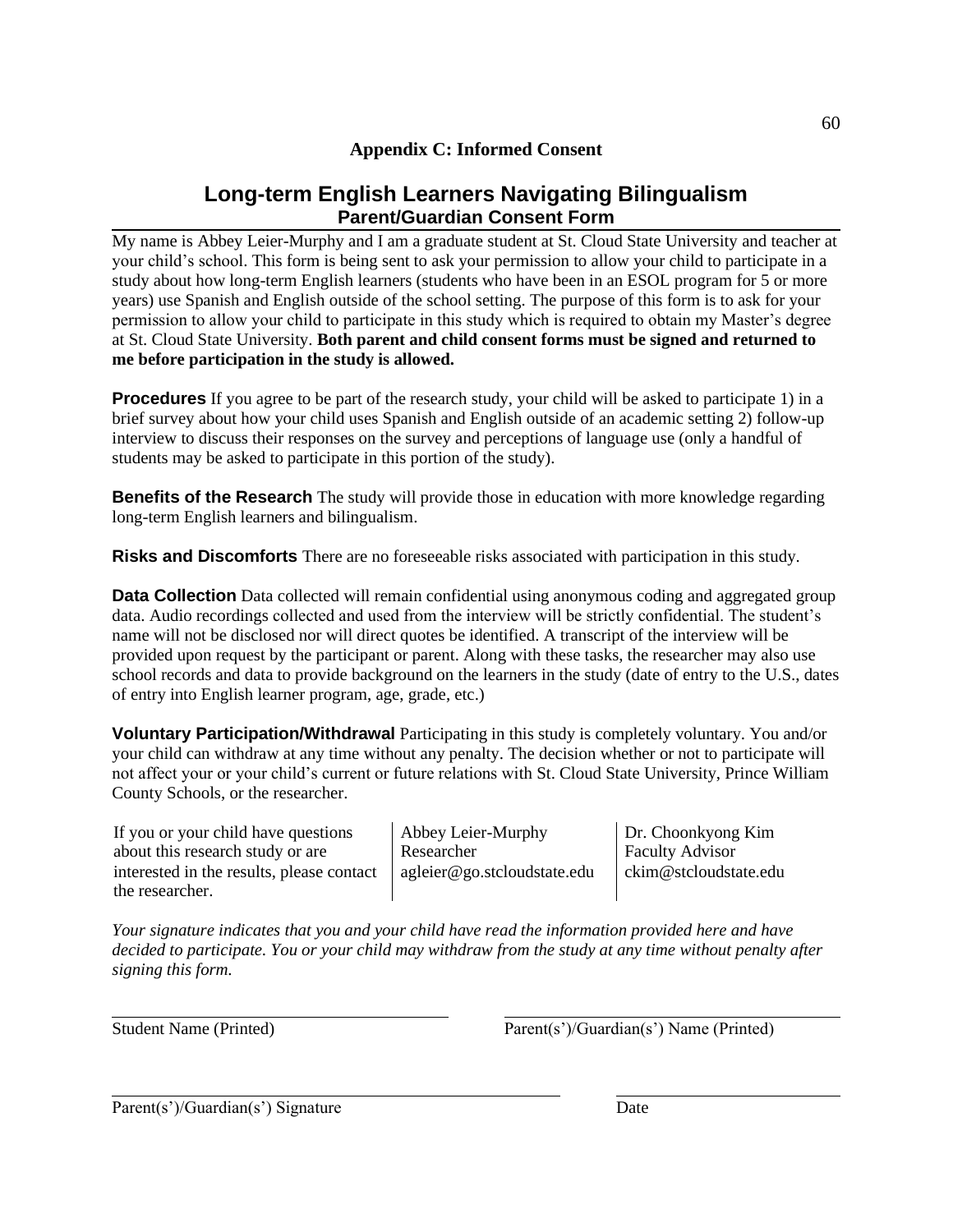## **Estudiantes de Inglés a largo plazo navegando por el bilingüismo Formulario de consentimiento del padre/tutor**

Mi nombre es Abbey Leier-Murphy y soy estudiante de posgrado en la Universidad Estatal de St. Cloud y maestra en la escuela de su hijo. Este formulario se envía para solicitar su permiso para permitir que su hijo participe en un estudio sobre cómo los estudiantes de inglés a largo plazo (estudiantes que han estado en un programa ESOL durante 5 años o más) usan el español y el inglés fuera del entorno escolar. El propósito de este formulario es solicitar su permiso para permitir que su hijo(a) participe en este estudio que se requiere para obtener mi maestría en la Universidad Estatal de St. Cloud. **Los formularios de consentimiento de padres e hijos deben firmarse y devolverse antes de que se permita la participación en el estudio.**

**Procedimientos** a seguir si acepta ser parte del estudio de investigación, se le pedirá a su hijo(a) que participe 1) en una breve encuesta sobre cómo su hijo(a) usa el español y el inglés fuera de un entorno académico 2) entrevista de seguimiento para discutir sus respuestas sobre la encuesta y percepciones sobre el uso del lenguaje (solo se puede pedir a un puñado de estudiantes que participen en esta parte del estudio).

**Beneficios de la investigación** El estudio proporcionará a aquellos en educación más conocimiento sobre los estudiantes de inglés a largo plazo y el bilingüismo.

**Riesgos e incomodidades** No hay riesgos predecibles asociados con la participación en este estudio. **Recolección de datos** Los datos recolectados serán confidenciales utilizando codificación anónima y datos grupales agregados. Las grabaciones de audio recopiladas y utilizadas en la entrevista serán estrictamente confidenciales. El nombre del alumno no se revelará ni se identificarán las citas directas. Se proporcionará una transcripción de la entrevista a solicitud del participante o padre. Junto con estas tareas, el investigador también puede usar los registros y datos de la escuela para proporcionar antecedentes sobre los estudiantes en el estudio (fecha de ingreso a los EE. UU., fechas de ingreso al programa de estudiantes de inglés, edad, grado, etc.)

**Participación/retiro voluntario** La participación en este estudio es completamente voluntaria. Usted y / o su hijo(a) pueden retirarse en cualquier momento sin ninguna penalización. La decisión de participar o no, no afectará las relaciones actuales o futuras de usted o de su hijo(a) con la Universidad Estatal de St. Cloud, las Escuelas del Condado de Prince William o el investigador.

Si usted o su hijo tienen preguntas sobre este estudio de investigación o están interesados en los resultados, comuníquese con el investigador.

Abbey Leier-Murphy Investigador agleier@go.stcloudstate.edu Dr. Choonkyong Kim Asesor de la Facultad ckim@stcloudstate.edu

*Su firma indica que usted y su hijo han leído la información provista aquí y han decidido participar. Usted o su hijo pueden retirarse del estudio en cualquier momento sin penalización después de firmar este formulario.*

Nombre del estudiante(letra impreso) Nombre del padre(s)/tutor(s) (letra impreso)

Firma del padre(s)/tutor(s) Fecha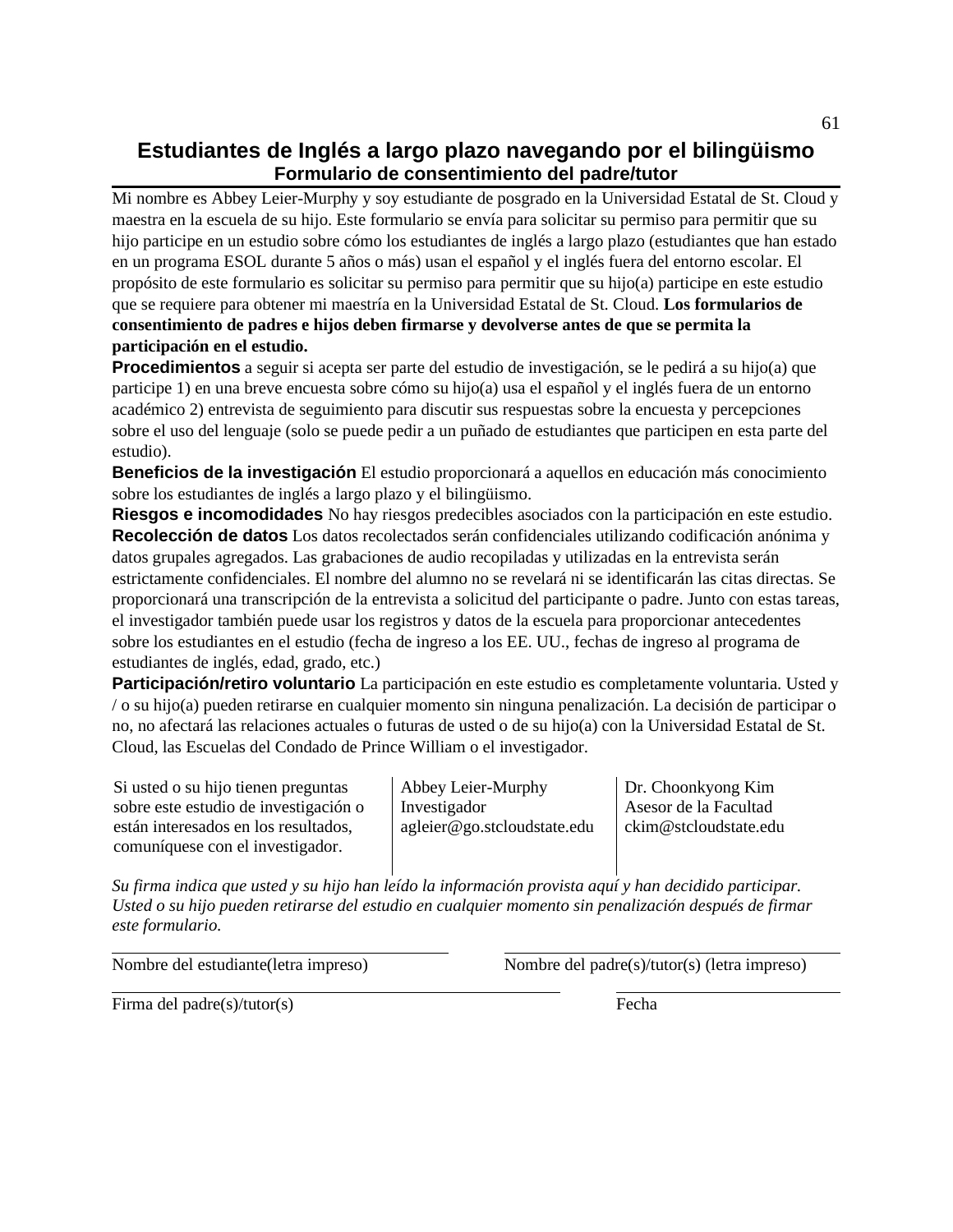# **Long-term English Learners Navigating Bilingualism Child Assent Form**

My name is Abbey Leier-Murphy and I am a graduate student at St. Cloud State University and teacher at your school. This is an invitation asking you and other long-term English learners to participate in a study about how you use Spanish and English outside of the school setting. This study will help researchers know more about long-term English learners.

**Procedures** In this study I will meet with you twice. First, you will take a short survey asking you whether you use English or Spanish in certain settings outside of school. Second, I may also ask you to be interviewed by me about your responses to the survey, which will be audio recorded. Each part will take approximately 30 minutes.

**Benefits of the Research** The study will provide those in education with more knowledge about long-term English learners and bilingualism.

**Risks and Discomforts** This is not a test of ability, so there are no known risks with this study.

**Data Collection** Data collected will be private and confidential. Your name will not be shared during any part of study.

**Voluntary Participation/Withdrawal** Your participation in the study is your decision. If you choose to not be a part of the study, you can withdraw at any moment. This will not affect your relationship with me, your school, or St. Cloud State University.

If you have questions about this research study or are interested in the results, please contact the researcher.

Abbey Leier-Murphy Researcher agleier@go.stcloudstate.edu Dr. Choonkyong Kim Faculty Advisor ckim@stcloudstate.edu

*Your signature indicates that you have read the information provided here and have decided to participate. You may withdraw from the study at any time without penalty after signing this form.*

Student Name (Print)

Student Signature Date

 $\overline{\phantom{a}}$  , where  $\overline{\phantom{a}}$  , where  $\overline{\phantom{a}}$  , where  $\overline{\phantom{a}}$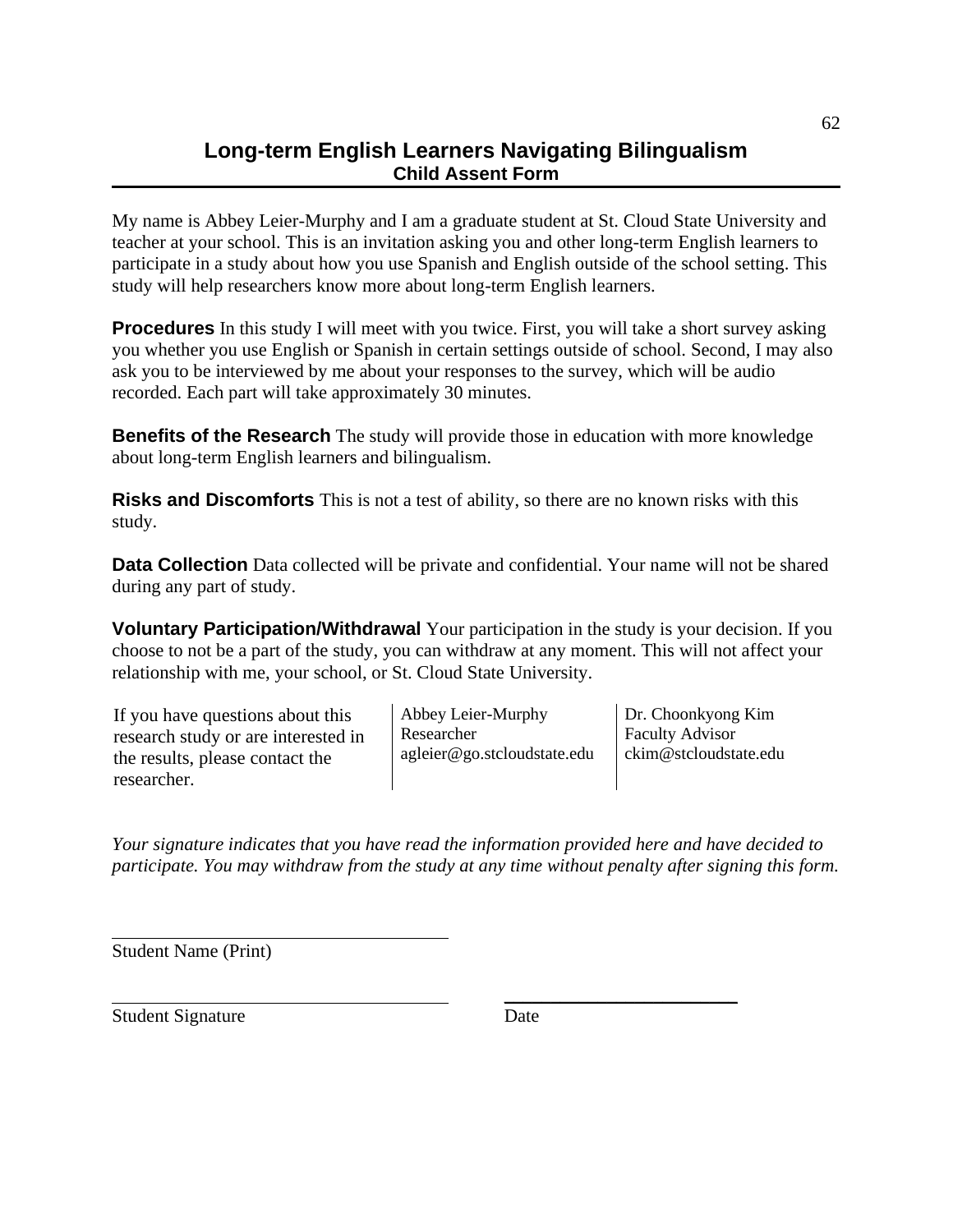# **Long-term English Learners Navigating Bilingualism Child Assent Form**

Mi nombre es Abbey Leier-Murphy y soy estudiante de posgrado en la Universidad Estatal de St. Cloud y maestra en su escuela. Esta es una invitación que le pide a usted y a otros estudiantes de inglés a largo plazo que participen en un estudio sobre cómo usa el español y el inglés fuera del entorno escolar. Este estudio ayudará a los investigadores a saber más sobre los aprendices de inglés a largo plazo.

**Procedimientos** En este estudio me reuniré con usted dos veces. Primero, realizará una breve encuesta que le preguntará si usa inglés o español en ciertos entornos fuera de la escuela. En segundo lugar, también puedo pedirle que sea entrevistado por mí sobre sus respuestas a la encuesta, que se grabará en audio. Cada parte tomará aproximadamente 30 minutos.

**Beneficios de la investigación** El estudio proporcionará a aquellos en educación más conocimiento sobre los estudiantes de inglés a largo plazo y el bilingüismo.

**Riesgos e incomodidades** Esta no es una prueba de habilidad, por lo que no existen riesgos conocidos con este estudio.

**Recopilación de datos** Los datos recopilados serán privados y confidenciales. Su nombre no será compartido durante ninguna parte del estudio.

**Participación/retiro voluntario** Su participación en el estudio es su decisión. Si elige no ser parte del estudio, puede retirarse en cualquier momento. Esto no afectará su relación conmigo, su escuela o la Universidad Estatal de St. Cloud.

Si tiene preguntas sobre este estudio de investigación o está interesado en los resultados, comuníquese con el investigador. Abbey Leier-Murphy Investigador agleier@go.stcloudstate.edu

Dr. Choonkyong Kim Asesor de la Facultad ckim@stcloudstate.edu

*Su firma indica que ha leído la información proporcionada aquí y ha decidido participar. Puede retirarse del estudio en cualquier momento sin penalización después de firmar este formulario.*

Nombre del estudiante (letra impresa)

<span id="page-63-0"></span>Firma del estudiante en el proponer establecer en el proponer el proponer el proponer el proponer el proponer

 $\_$